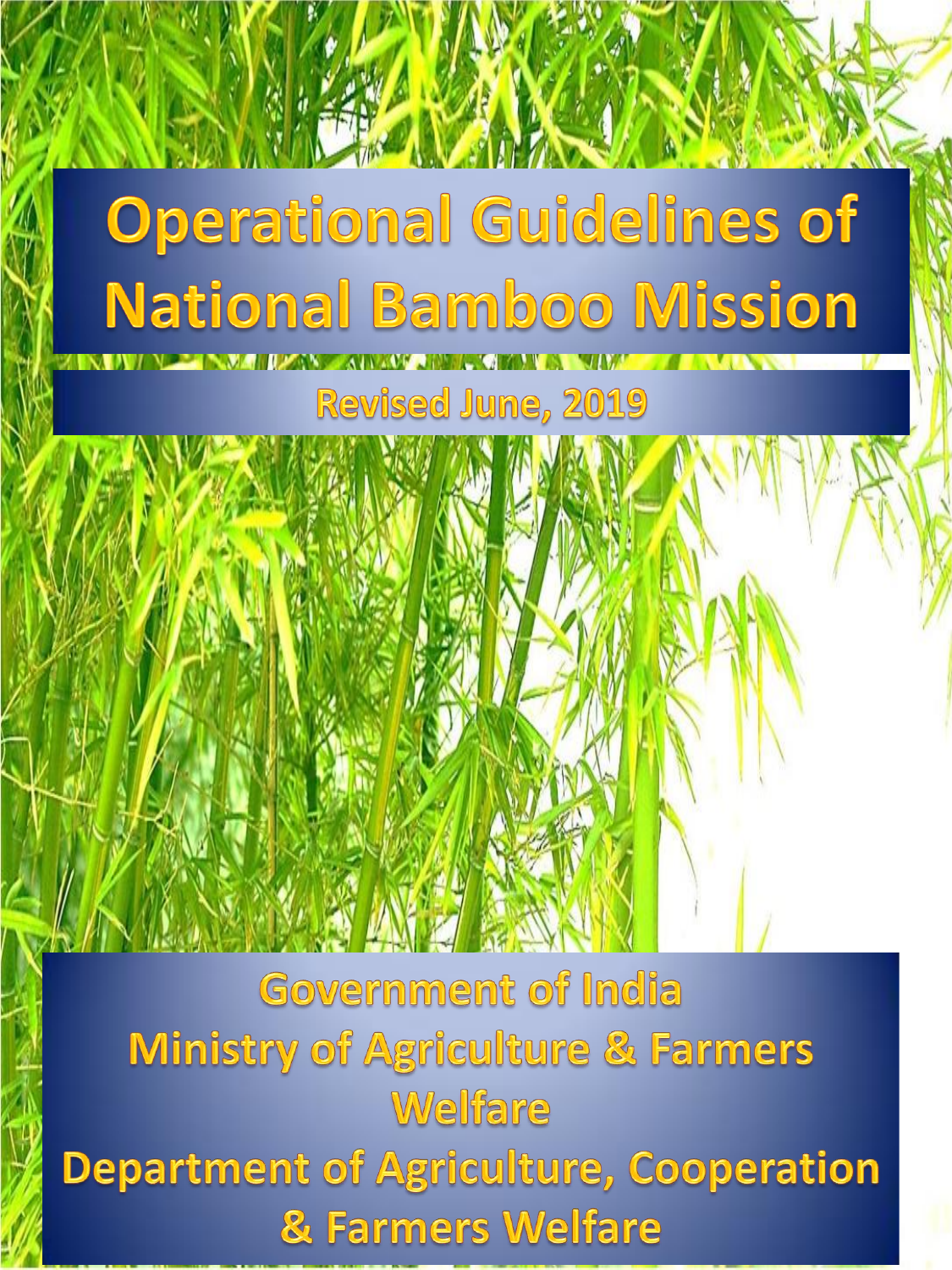# **Contents**

| S. No.           | Description                                            | Page            |  |  |  |  |  |
|------------------|--------------------------------------------------------|-----------------|--|--|--|--|--|
| 1.               | Background                                             | 3               |  |  |  |  |  |
| 2.               | Review of the earlier NBM and Issues to be addressed   | 3               |  |  |  |  |  |
| $\overline{3}$ . | Objectives                                             | 6               |  |  |  |  |  |
| 4.               | Strategy                                               | $\overline{7}$  |  |  |  |  |  |
| 5.               | <b>Key Outputs</b>                                     | 8               |  |  |  |  |  |
| 6.               | <b>Mission Structure</b>                               | 9               |  |  |  |  |  |
|                  | I) National Level                                      | 9               |  |  |  |  |  |
|                  | <b>Executive Committee</b>                             | 9               |  |  |  |  |  |
|                  | Sub Committee 1                                        | 10              |  |  |  |  |  |
|                  | Sub Committee 2                                        | 10              |  |  |  |  |  |
|                  | National Bamboo Mission Cell                           | $\overline{11}$ |  |  |  |  |  |
|                  | <b>Bamboo Technical Support Group</b>                  | $\overline{11}$ |  |  |  |  |  |
|                  | II) State Level                                        | $\overline{12}$ |  |  |  |  |  |
|                  | <b>State Level Executive Committee</b>                 | $\overline{12}$ |  |  |  |  |  |
|                  | <b>State Bamboo Mission</b>                            | 13              |  |  |  |  |  |
|                  | III) District Level                                    | $\overline{14}$ |  |  |  |  |  |
| 7.               | Preparation of Action Plan and Approvals               | 15              |  |  |  |  |  |
| 8.               | Monitoring & Evaluation                                | $\overline{15}$ |  |  |  |  |  |
| 9.               | <b>Funding Pattern</b>                                 | $\overline{16}$ |  |  |  |  |  |
| 10.              | Mission Intervention                                   | 16              |  |  |  |  |  |
| 10.1             | Research & Development                                 | 17              |  |  |  |  |  |
| 10.2             | Plantation development                                 | 18              |  |  |  |  |  |
| 10.2.1           | <b>Establishment of Nurseries</b>                      | 19              |  |  |  |  |  |
| 10.2.2           | <b>Certified Planting Material</b>                     | 19              |  |  |  |  |  |
| 10.2.3           | <b>Nurseries</b>                                       | 19              |  |  |  |  |  |
| 10.2.4           | <b>Raising New Plantations</b>                         | $\overline{2}0$ |  |  |  |  |  |
| 10.3             | Extension, Education and Skill Development             | $\overline{2}0$ |  |  |  |  |  |
| 10.4             | Micro-Irrigation                                       | $\overline{21}$ |  |  |  |  |  |
| 10.5             | Post-harvest storage and treatment facilities          | 21              |  |  |  |  |  |
| 10.6             | Promotion and Development of Infrastructure for Bamboo | 22              |  |  |  |  |  |
|                  | Market                                                 |                 |  |  |  |  |  |
| 10.7             | <b>Bamboo Market Research</b>                          | 22              |  |  |  |  |  |
| 10.8.            | $\overline{23}$<br><b>Incubation Centres</b>           |                 |  |  |  |  |  |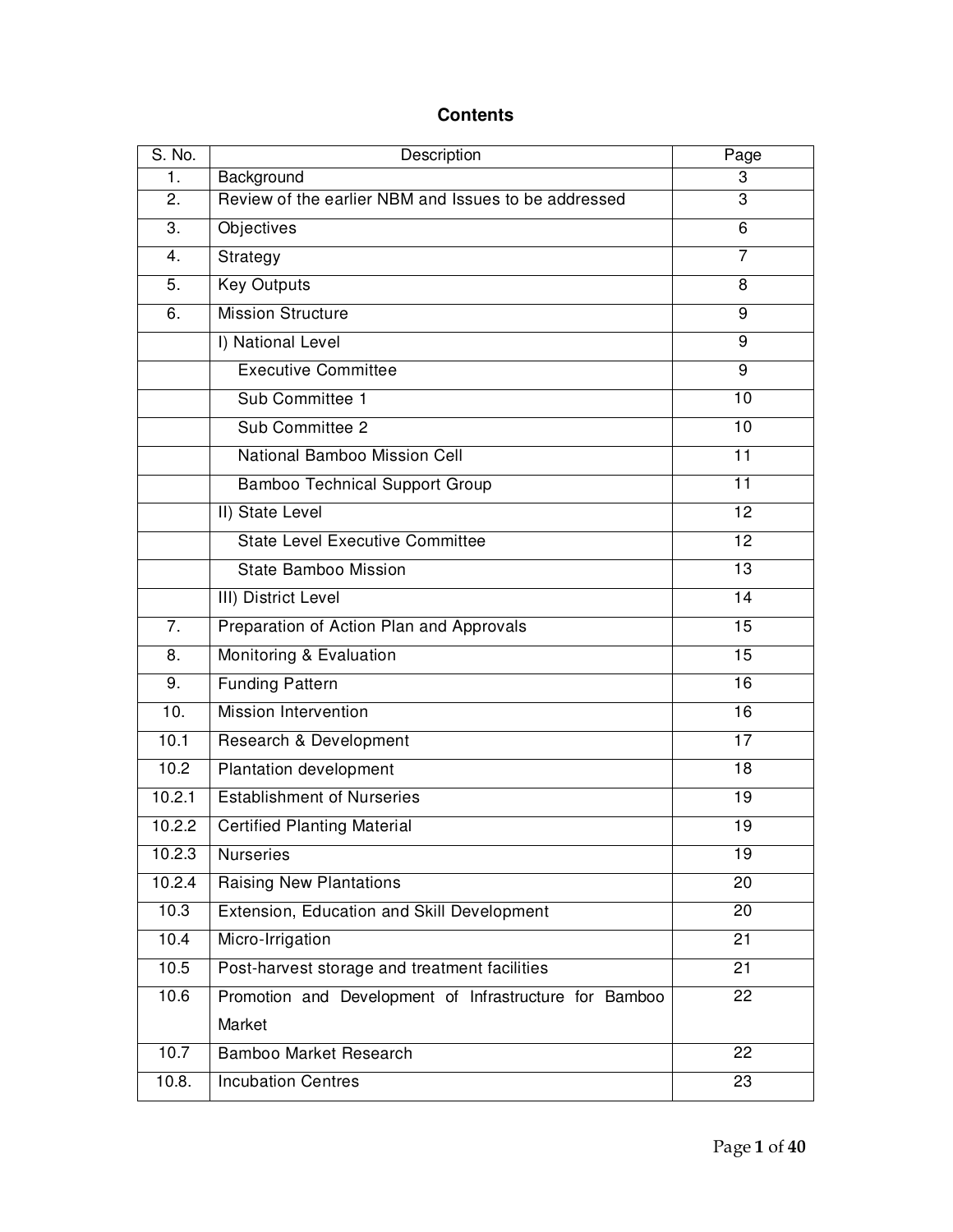| 10.9. | Production, Development & Processing                                                  | 23 |
|-------|---------------------------------------------------------------------------------------|----|
| 10.10 | Role of Krishi Vigyan Kendra (KVK) & Other Agencies for                               | 23 |
|       | Capacity Building                                                                     |    |
| 10.11 | <b>Export of Bamboo Based Products</b>                                                | 23 |
|       | Annexure I: State wise list of infrastructure created in                              |    |
|       | earlier NBM                                                                           |    |
|       | Annexure II: Intervention for implementation role of                                  |    |
|       | Ministries/Departments                                                                |    |
|       | Annexure III: Indicative BTSG Component                                               |    |
|       | Annexure IV: Interventions with cost norms and funding                                |    |
|       | pattern                                                                               |    |
|       | Annexure V: Format for submission of Annual Action Plan                               |    |
|       | Annexure VI: Format for application for the approval of<br><b>Executive Committee</b> |    |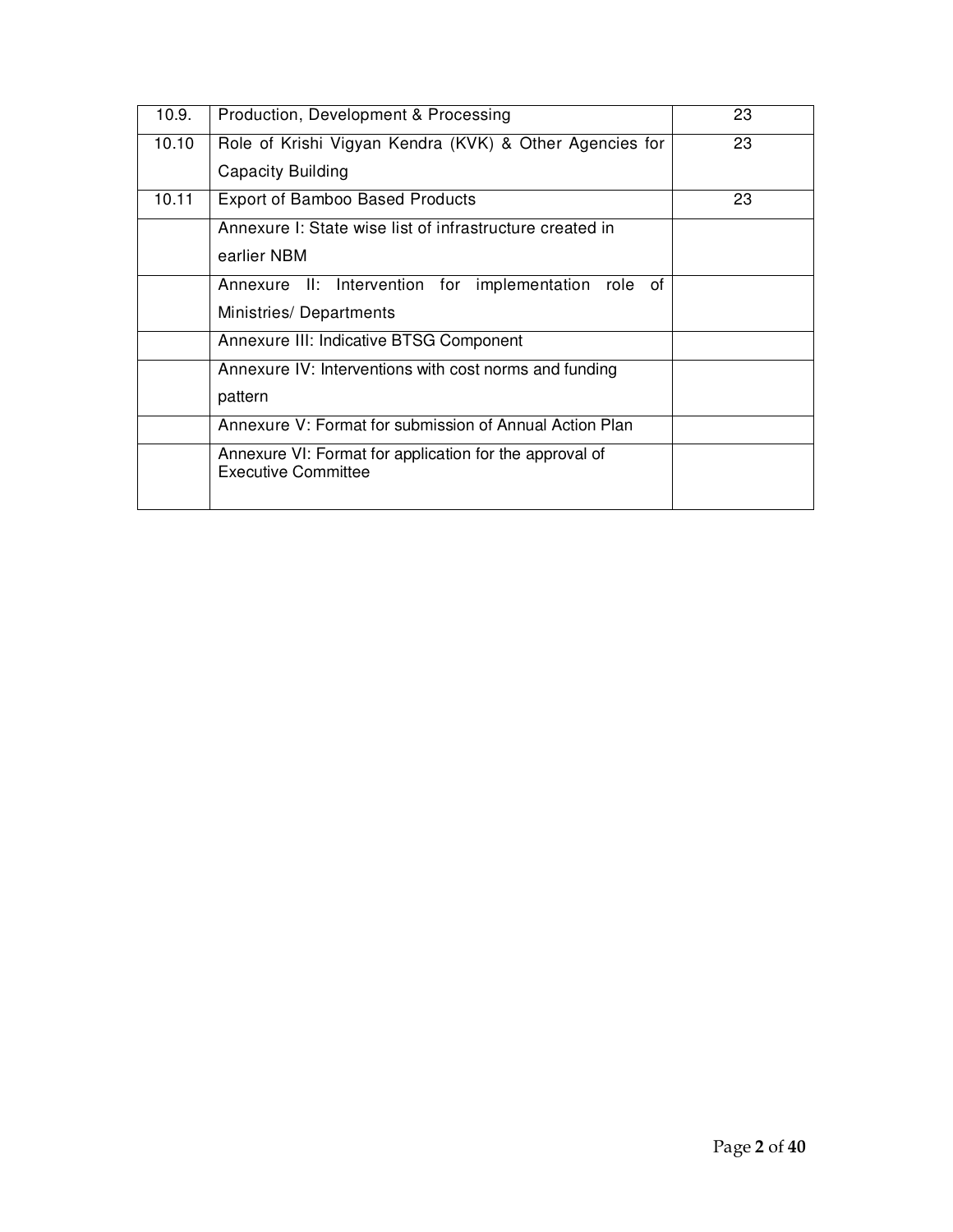#### **OPERATIONAL GUIDELINES OF RESTRUCTURED NATIONAL BAMBOO MISSION**

## **1. Background**

Bamboo is a versatile group of plants which is capable of providing ecological, economic and livelihood security to the people. India has the highest area (13.96 million ha) under bamboo and is the second richest country, after China, in terms of bamboo diversity with 136 species (125 indigenous and 11 exotic). The bamboo and rattan industry of India is worth Rs. 28,005 crores. During 2015-16 & 2016-17 the export of bamboo & bamboo products was Rs. 0.11 crore and Rs. 0.32 crore respectively while the import was Rs 148.63 crores and Rs 213.65 crores. Hence, inspite of the growing stock both within and outside forests, India is a net importer of bamboo. It means that there are greater opportunities to harness the market potential by increasing its production and ensuring establishment of a proper value chain ecosystem. In most of the hilly States of the country, bamboo is used as building material/construction material, besides, having a potential niche market in other countries as well with various traditional and an ever-increasing range of contemporary uses/applications in industries like construction, furniture, textile, food, energy production, herbal medicine etc. This is especially important from the potential of bamboo based livelihoods and employment for rejuvenating the rural economy and doubling of farmers' income. Keeping in view the vast untapped potential of the bamboo sector, the restructured National Bamboo Mission (NBM) has been approved for implementation across the country for boosting cultivation of quality and appropriate species, treatment, primary processing for supply to our industry so as to make it competitive both in the domestic and global markets.

#### **2. Review of the earlier NBM and Issues to be addressed**

The National Bamboo Mission (NBM) was launched as a Centrally Sponsored Scheme in 2006-07 and was subsumed under Mission for Integrated Development of Horticulture (MIDH) during 2014-15 and continued till 2015-16. Funds were released thereafter only for maintenance of bamboo plantations raised earlier under NBM. It was however largely limited to propagation and cultivation of bamboo, with limited seasoning and treatment units and bamboo bazaars. Significant achievements under NBM from 2006-07, also available on website www.nbm.nic.in, are as under:

i) 1466 Nurseries and 3 Tissue Culture units were set up/rehabilitated.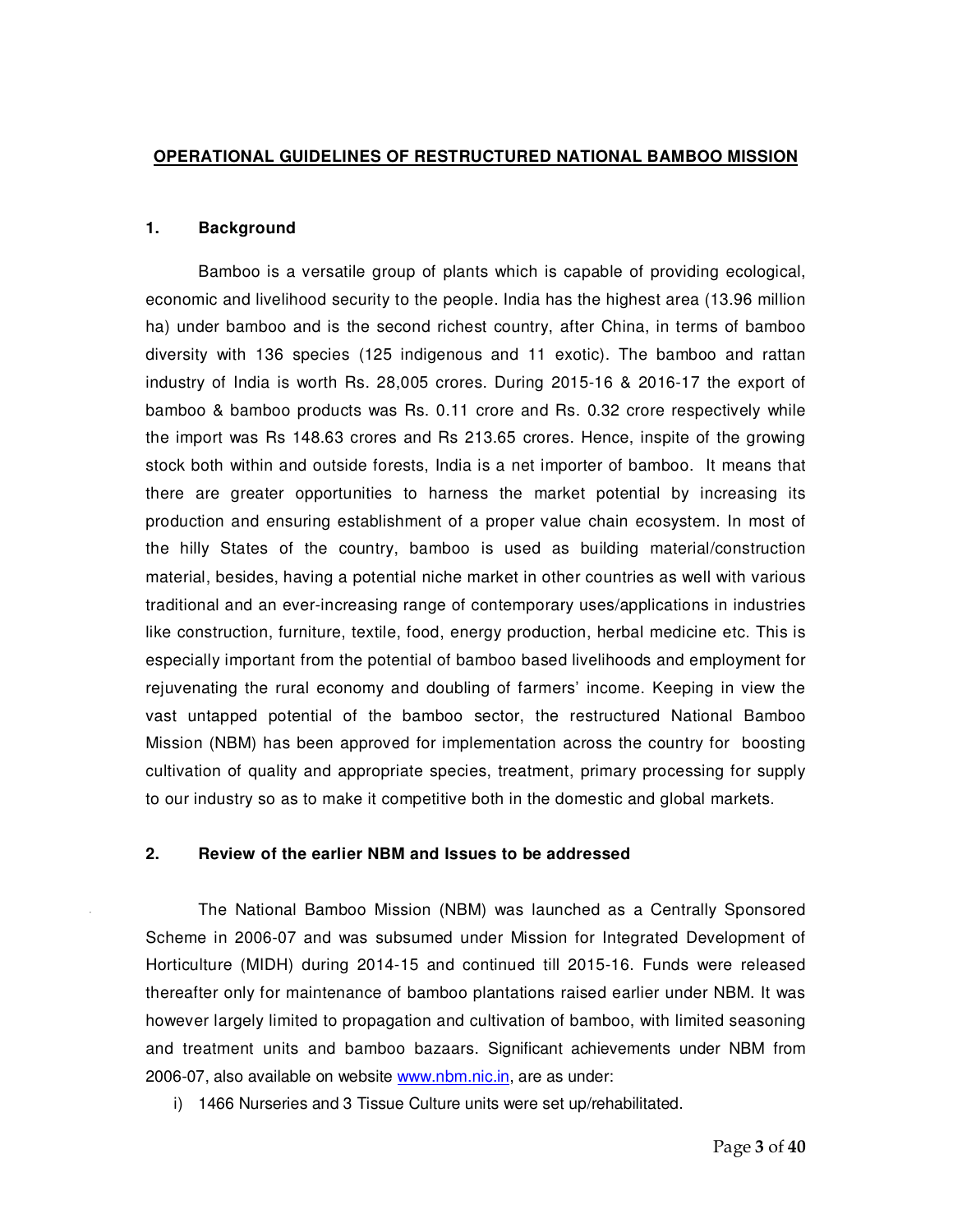- ii) Bamboo plantations were taken up in about 2.37 lakh ha in forest areas and about 1.25 lakh ha in non-forest areas.
- iii) Existing bamboo stocks of 0.91 lakh ha were treated for productivity improvement.
- iv) Pest & disease management was taken up in about 0.86 lakh ha in non-forest areas.
- v) 39 bamboo wholesale markets, 40 bamboo bazaars and 29 retail outlets were established.
- vi) Employment generation was a concomitant outcome/ benefit of the various activities promoted under the Mission.
- vii) Bamboo raw material was also made available for development of Bamboo Industries.

State wise list of infrastructure created, including tissue culture labs, preservation and treatment plants, bamboo bazaars, etc is placed at **Annexure I**States must endeavor to build up on these assets for optimum utilization. States shall also map the plantations carried out, including those in non forest areas so that these could be included in the value chain in addition to the new plantations to be created under the restructured NBM.

Though NBM contributed significantly towards enhancing bamboo areas both in forest and non-forest areas, the main weakness of the scheme had been the absence of a linkage between the producers (farmers) and the industry and a strong value addition component and also weak efforts in organizing bamboo farmers for aggregation through institutions such as cooperatives, SHGs, JLGs etc.. Hence the emphasis now will be on propagation of quality plantations of bamboo of the commercially required species, product development and value addition including primary processing and treatment; micro, small & medium enterprises as well as high value products; markets, and skill development, thus ensuring a complete value chain for growth of the bamboo sector to boost bamboo based industry which would also have a ripple effect on rural economy. Primary processing units specializing in specific steps of pre-product processing would be established through different modes such as individual effort or group effort through cooperatives / FPCs / FPOs/ federated SHGs near areas of bamboo production. These units would converge into bigger units doing secondary processing, which would, in turn, converge into industries, both MSME and high end, making finished products. .MSMEs in many States are also industrial cooperatives or FPCs, hence the value chain eco-system can embrace bamboo farmers at multiple levels to increase net income to them. This would reduce wastages, promote efficiency and develop expertise in specific steps thereby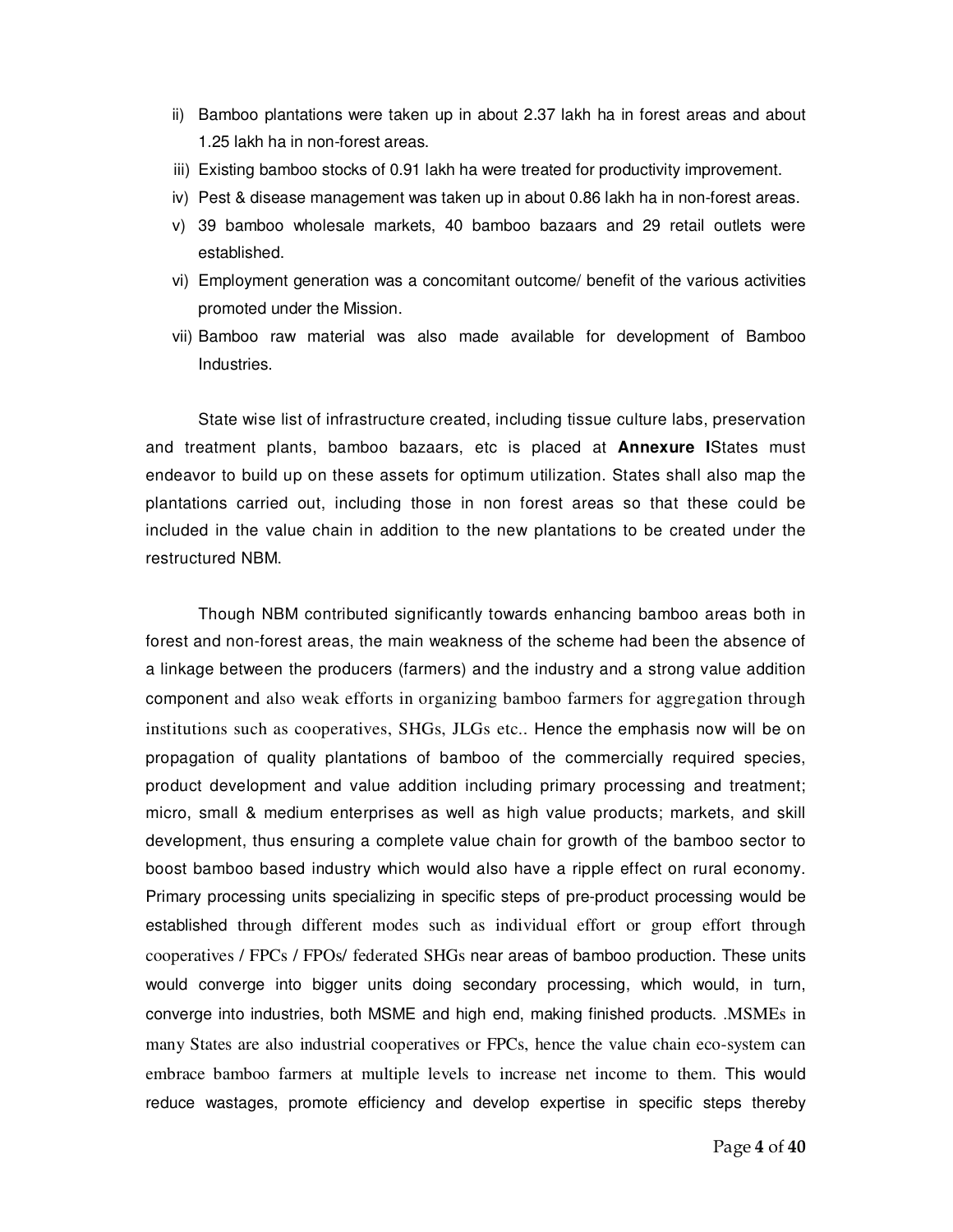resulting in a significant drop in cost of production. Ideally it would be endeavored to have zero waste, since each part of bamboo is useful including the leaves and the powder generated in processing. It will also address the issues faced by the Indian bamboo based industry to make it more competitive both in domestic and global markets. In the NBM, it is envisaged to focus on development of complete value chain to link growers with consumers starting from planting material, plantation and creation of facilities for collection, aggregation, processing, marketing and brand building initiative in a cluster approach mode including cooperatives / FPCs / FPOs/ federated SHGs.. District or block level clusters would be formed and common facilities/ technology centers (CFCs) with appropriate machinery would be developed.

Accordingly, the main segments of bamboo development would rely on:

- i) Enhancement of productivity in non forest land, both Government and private.
- ii) Innovations in value addition and new product development
- (i) Development of market infrastructure and linkages with farmer producers such as cooperatives / FPCs / federated SHGs
- iii) Strengthening of existing bamboo based industry and explore new emerging areas to make the industry competitive
- iv) Extensive IEC campaigns, skill development and R&D for bamboo as an environmental friendly, fast growing substitute for wood

The following issues should be addressed in order to enable holistic development of the bamboo sector:

- i) Inter sectoral synergy: The multifarious utilities of bamboo are linked with activities of various Ministries,Departments and Statutory Organizations like National Cooperative Development Corporation (NCDC) at the Center as well as in the States. NBM will serve as a platform for bringing harmony and synergy across the various elements and cross cutting edges.
- ii) Enhanced productivity: Emphasis will be on improving productivity to minimize the demand supply gap in the country. Focus will be on quality planting material, good cultivation and harvesting practices supported with R&D interventions as per requirements of conservation and industry. Bamboo with a higher capacity of carbon sequestration will contribute significantly to India's Nationally Determined Contribution (NDC) under the Paris Agreement of climate change.
- iii) Indigenous tools/ equipment/ machineries/ technologies: Research and Development (R&D) activities will be encouraged for developing tools and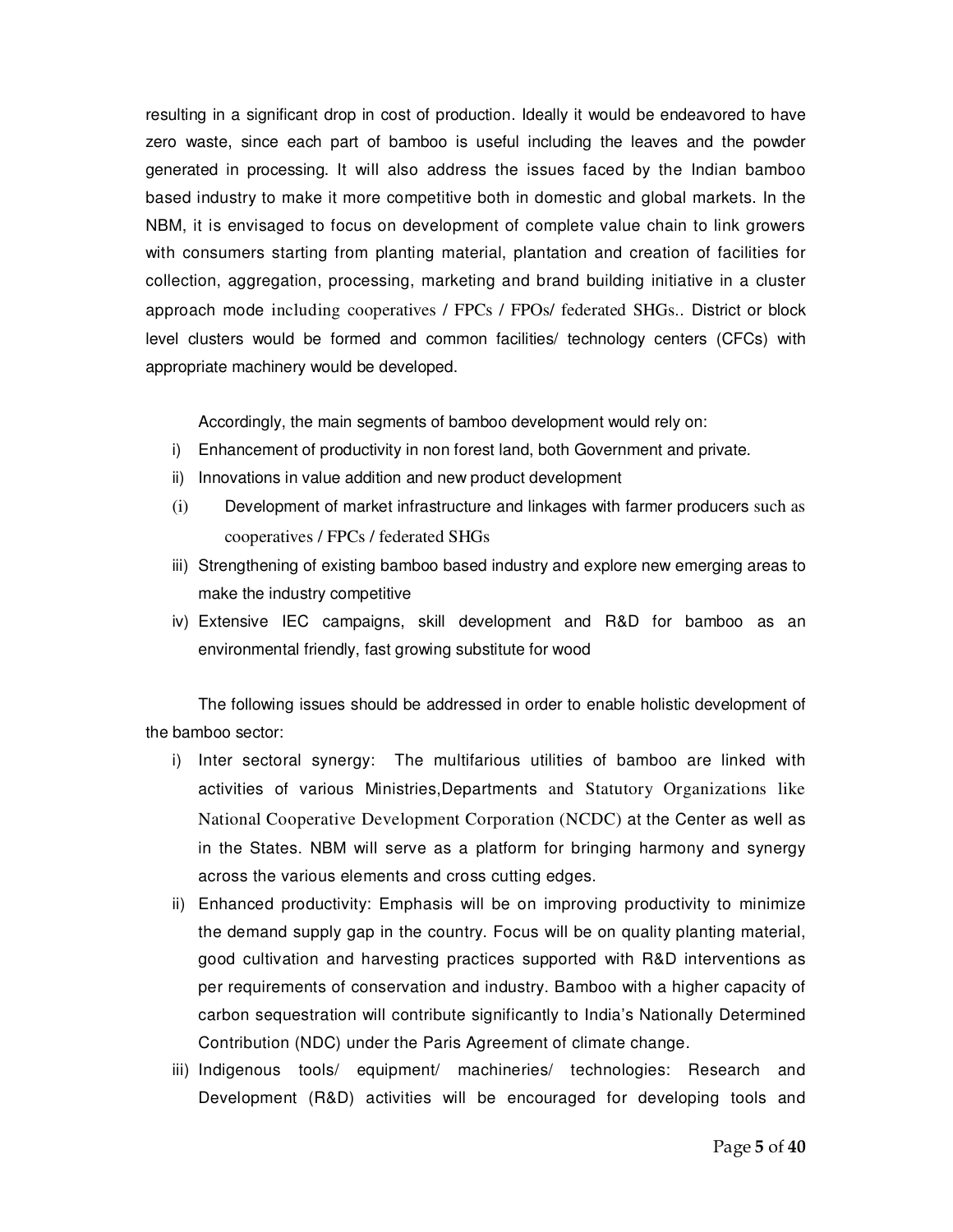equipment suitable for Indian species, for more efficient processing both at community and industry levels to reduce post-harvest losses

- iv) Product Development, Processing and Market: focus will be on innovations in product development, value addition, preservation & storage, primary processing, market linkage, skill development, etc.
- v) Policy Issues: Bamboo industry will be incentivized so as to accelerate the pace of development of bamboo sector. This is especially important due to the huge potential it holds in contributing to enhancing farmers' income
- vi) Incentivize construction industry: to give impetus to the use of bamboo in construction, eco-friendly government construction shall be mandated. Present consumption of bamboo products particularly in the construction activities is not encouraging. It is seen that the few bamboo based industries that currently exists are also not functioning to their full capacity. A policy decision may be taken to ensure that a minimum certain percentage of all government constructions including offices, residences, schools under SarvaSikshaAbhiyan, PHCs, CHCs , Doctor/ Nurses quarters for expansion of health infrastructure, barracks of paramilitary forces, school furniture, railways, airports, etc use bamboo and bamboo products to give a fillip to this eco-friendly industry. These would prove to be ideal disaster resilient structures.

# **3. Objectives**

- i) To increase the area under bamboo plantation in non forest Government and private lands to supplement farm income and contribute towards resilience to climate change as well as availability of quality raw material requirement of industries. The bamboo plantations will be promoted predominantly in farmers' fields, homesteads, community lands, arable wastelands, and along irrigation canals, water bodies etc.
- ii) To improve post-harvest management through establishment of innovative primary processing units near the source of production, primary treatment and seasoning plants, preservation technologies and market infrastructure.
- iii) To promote product development keeping in view market demand, by assisting R&D, entrepreneurship & business models at cooperative, micro, small and medium levels and feed bigger industry.
- iv) To rejuvenate the under developed bamboo industry in India.
- v) To promote skill development, capacity building, awareness generation for development of bamboo sector from production to market demand.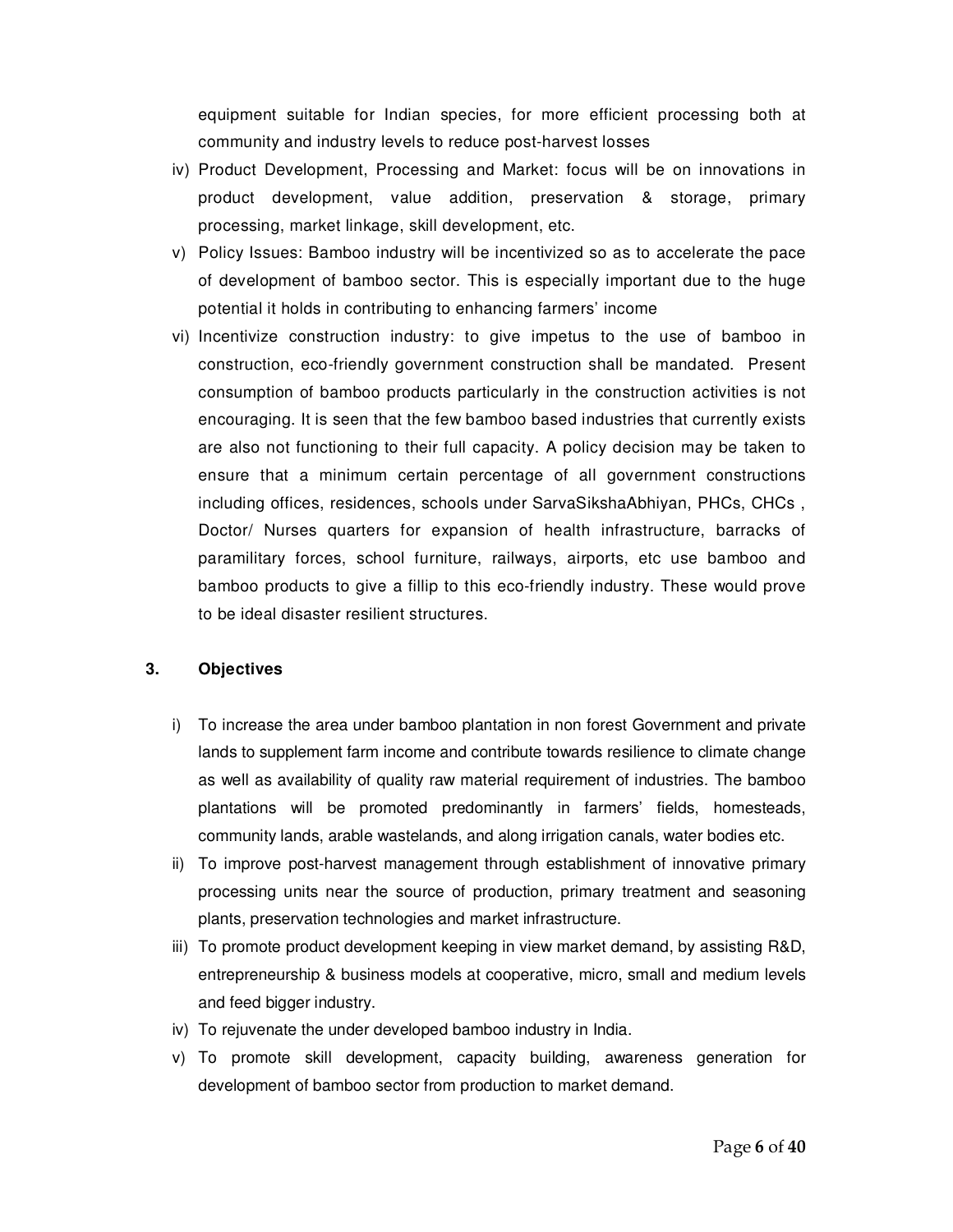vi) To realign efforts so as to reduce dependency on import of bamboo and bamboo products by way of improved productivity and suitability of domestic raw material for industry, so as to enhance income of the primary producers.

# 4. **Strategy**

To achieve the above objectives, the Mission would adopt the following strategies:

- i) The Mission will focus on development of bamboo in limited States where it has social, commercial and economical advantage, particularly in the North Eastern region and other States including Madhya Pradesh, Maharashtra, Chhattisgarh, Odisha, Karnataka, Uttarakhand, Bihar, Jharkhand, Andhra Pradesh, Telangana, Gujarat, Tamil Nadu and Kerala. Other States with a potential and which evince interest may be considered for inclusion.
- ii) Production of genetically superior planting material of bamboo species with commercial and industrial demand.
- iii) Adoption of end to end solution in bamboo sector i.e. complete value chain approach starting from bamboo growers to consumers would be emphasized. Focus will not only be given on production and productivity enhancement and good agronomic practices, but also on preservation, processing, product development, and marketing in an integrated manner adopting cluster approach involving inter alia Farmers Producers Organizations and Cooperatives.
- iv) Since end to end solution for development of bamboo sector is envisaged, each stage of the value chain will require relevant expertise and networking for its effective implementation. Accordingly Mission shall provide a platform for pooling of resources and expertise of various Ministries/ Departments/ Agencies with implementation responsibilities given based on their competency and allocation of business rules, ensuring appropriate synergy and seamless development process. The details are given in **Annexure - II.**
- v) Besides product development, emphasis will also be given for higher economic realization to growers/producers through initiatives on export promotion and benefit of domestic market through market infrastructure, e-trading etc.
- vi) Capacity building of the officials, field functionaries, entrepreneurs and farmers through skill development and trainings will be emphasised.
- vii) Focus will be given on Research & Development (R&D) to increase the production and productivity of bamboo by identifying its superior clones, improvement of processing technology, development of new products and improvement of tools & machinery, etc.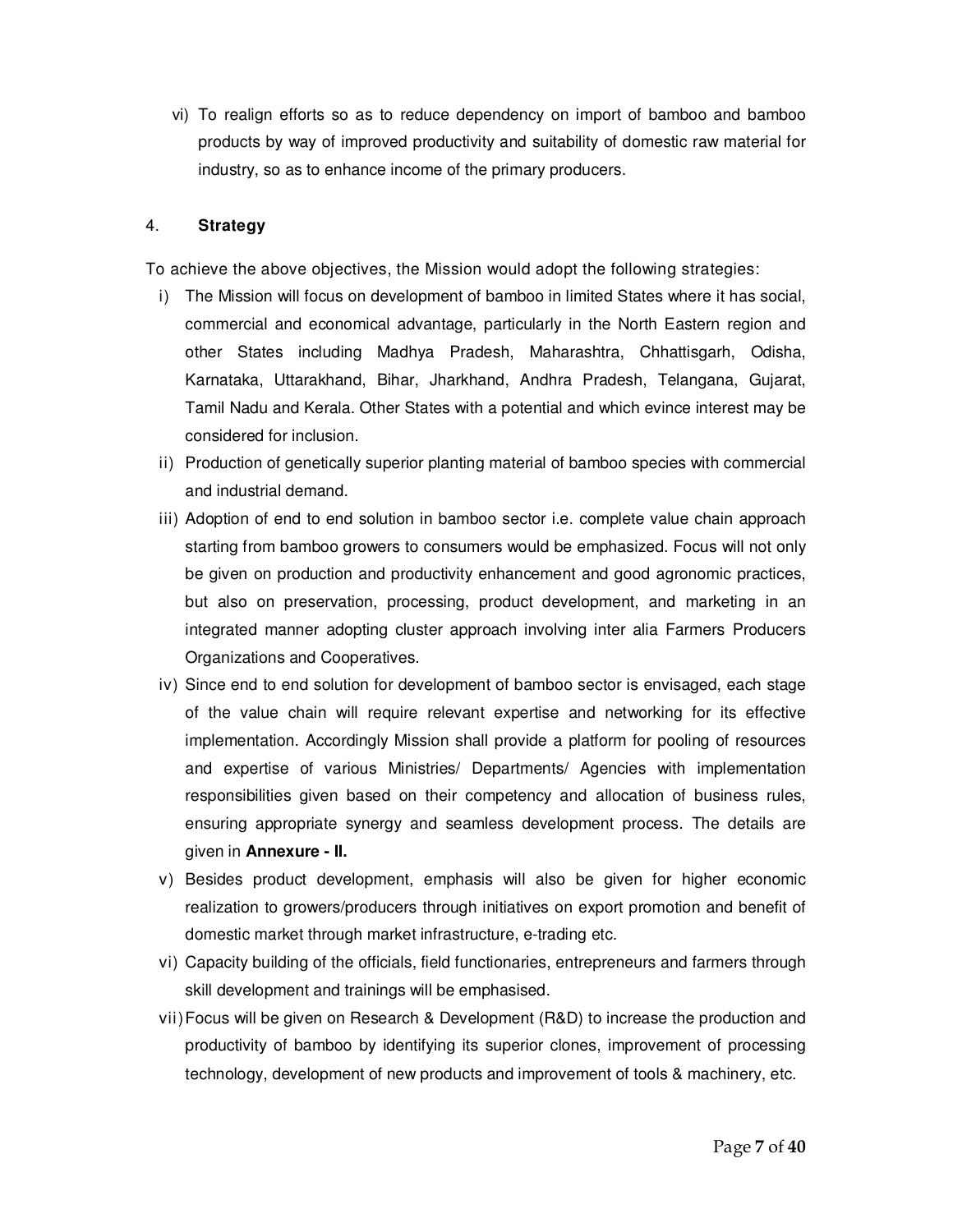- viii) Executive Committee (EC) headed by Secretary (DAC&FW) will oversee the implementation & monitoring of the Mission at national level. It will approve the Annual Action Plan (AAP) of the States and coordinate partnership, convergence & synergy among various Ministries/Departments. The EC will be assisted by two subcommittees.
- ix) State Level Executive Committee (SLEC) headed by Chief Secretary would be set up to oversee effective implementation of the programme in the States

# **5. Key Outputs**

NBM is a dedicated initiative focusing on comprehensive development of bamboo sector through cross sectoral and multi-disciplinary approach. Keeping in view Hon'ble Prime Minister's vision of doubling farmers' income and 'Har Medh Par Ped', NBM will supplement income and livelihood sources, including risk management during crop damage caused by extreme events. Bamboo can grow on marginal land, not suitable for agriculture an agroforestry/farm forestry crop. Bamboo plantation will optimize the farm productivity and income thereby enhancing livelihood opportunities of small andmarginal farmers including landless and the women. As such, given the factors like shrinking of land resources for cultivation and reduced farm income, the plantation interventions may become potential instrument to help achieve the desired sustainable growth in agriculture. Cooperatives farming or group farming models have proved to be of economic value in the context of fragmentation of holdings. Apart from the high above ground biomass production, bamboo also stores substantial carbon in below ground parts, *i.e.* rhizomes and roots and would contribute to enriching carbon pool at lower depths, even up to one metre and beyond. Hence scientific bamboo plantations would also be important for mitigating measures against climate change.

Modern technologies allow use of bamboo as a durable and high-quality wood substitute. Premium products such as bamboo flooring, laminated furniture, mat boards, strand lumber, etc. have huge international demand with big pro-poor financial impact and employment potential. Bamboo bridges and pre-fabricated houses have large potential in defence, disaster management and low-cost housing. Pack-flat and knockdown furniture are novel concepts. Hence there would be a focused approach towards blending traditional and innovations with infusion of technology to give value added products at par with global standards.

North Eastern Council (NEC) has also identified bamboo cultivation as a major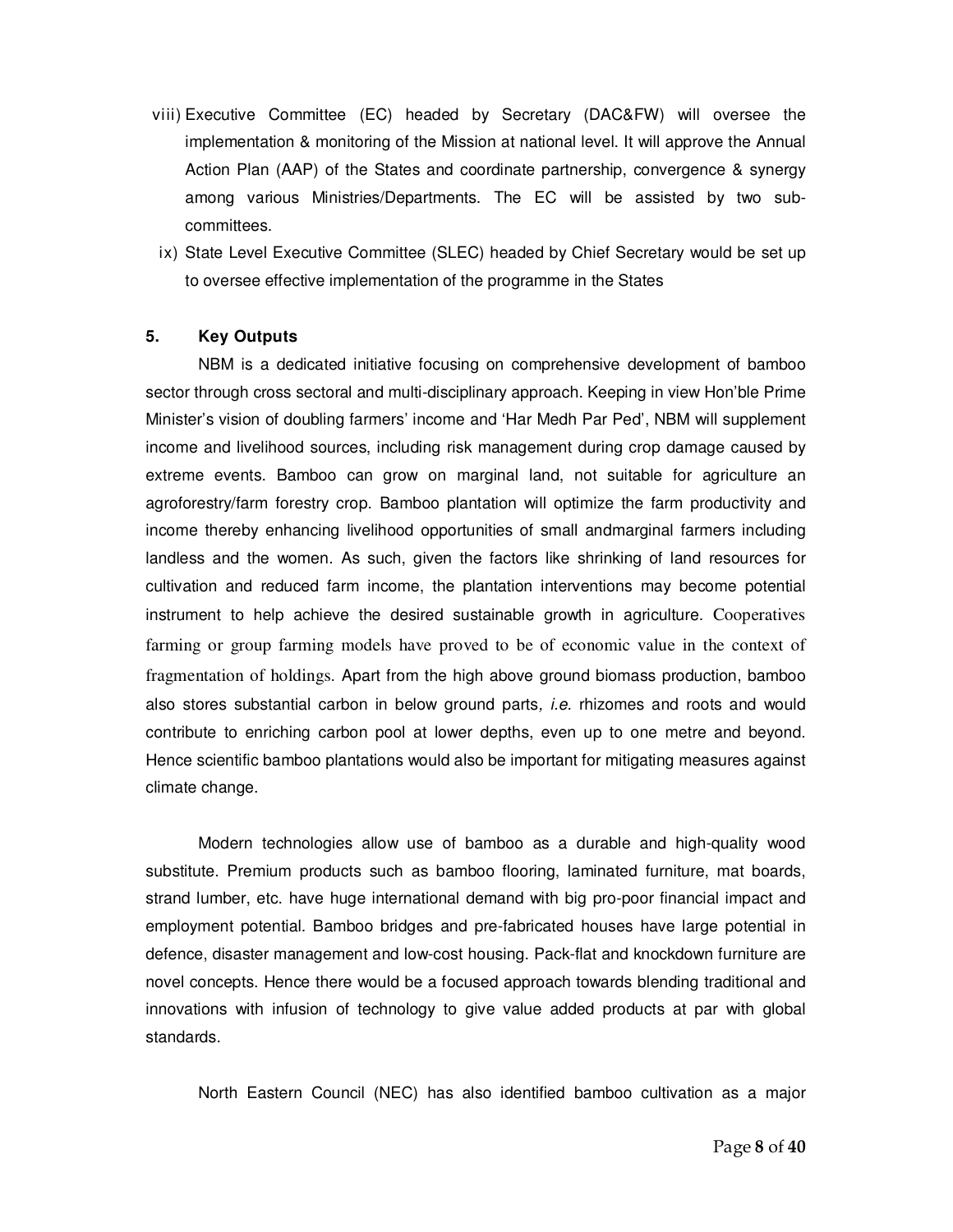source of economic gains to the North Eastern Region having potential to provide additional source of income to the small and marginal farmers, which is the present priority of the Government. NCDC has re-oriented its strategy for bamboo sector development focused on cooperative societies at different levels, primary, District and State/Apex. With revitalizing of the bamboo industry, through various innovations and policy support, it would contribute by way of climate resilient structures and contribute to Make in India mantra also, giving stiff competition to other global players in the sector.

The key outputs envisaged are:

- (i) Coverage of 1,05,000 ha area under bamboo over a period of two years by ensuring adequate stocks of selected genetically superior quality planting material
- (ii) Promotion and diversification of bamboo products through establishment of micro, small, medium & large processing units and development of value chain in bamboo
- (iii) Setting up and strengthening of bamboo mandi/bazaars/rural haats, including promoting online trade.
- (iv) Enhanced cooperation within the country related to research, technology, product development, machinery, trade information and knowledge sharing platform particularly for NE States to give a boost to the low key bamboo based industry in the country.

# **6. Mission Structure**

The NBM will be a sub scheme of National Mission on Sustainable Agriculture (NMSA) under the umbrella scheme Krishonnati Yojana.

# **I) National Level**

# **Executive Committee**

The EC will oversee activities of the Mission and approve the action plan of the States/UTs. The modifications in operational guidelines, if any, will be recommended for approval of Minister for Agriculture and Farmers Welfare. The implementation of the State`s action plans will be reviewed by EC. The EC shall meet at least twice in a year. The EC will comprise of the following: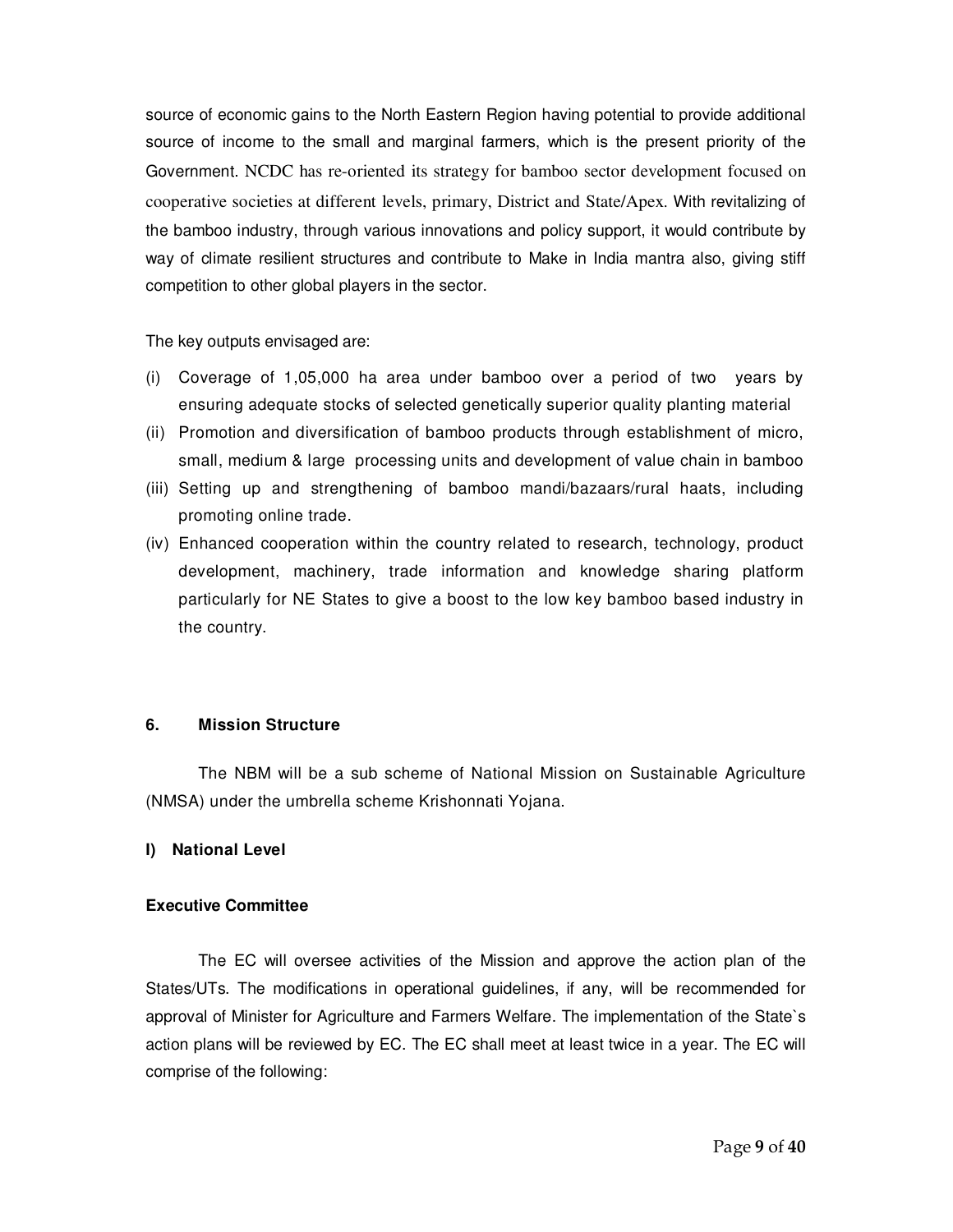| <b>Secretary (AC&amp;FW)</b>                            | Chairperson             |
|---------------------------------------------------------|-------------------------|
| Director General of Forests and Special Secretary       |                         |
| <b>MoEFCC</b>                                           | Co-Chair                |
| <b>Secretary (DoNER)</b>                                | Co-Chair                |
| <b>Secretary (MSME)</b>                                 | $Co - chain$            |
| Additional Secretary (NRM), DAC & FW                    | Member                  |
| AS&FA, DAC&FW                                           | Member                  |
| Joint Secretary, Ministry of Rural Development          | Member                  |
| Adviser Agriculture, NITI Aayog                         | Member                  |
| 2 Experts* (Production, Processing, Designing & Product | Members                 |
| development, Industrial Promotion and Marketing)        |                         |
| Mission Director, NBM                                   | <b>Member Secretary</b> |

\*The tenure of the non official members will be for 2 years from the date of nomination Joint Secretary equivalent officers of concerned Ministry/Department will be special invitee as and when required

#### **Sub Committee 1**

To deliberate on issues related to propagation and cultivation (identification of appropriate species, planting techniques, tissue culture, development of new varieties, improving the productivity of bamboo plantations in the country. The Deputy Director General (Research), ICFRE would be the Convenor of this sub-committee and members would be drawn from *inter alia* ICAR, CAFRI, DST, State Agriculture Universities, Central Food Technological Research Institute (CFTRI), etc

# **Sub Committee 2**

To advise on ways and means to rejuvenate the bamboo industry, both small enterprises and cottage industry, as well as the larger commercial units to enable a definite role in both domestic markets and for exports. Innovations in product development and processes, including indigenous tools and equipment will be the main mandate of this subcommittee. Market research and advice on related policies would be essential to make the bamboo based industry competitive with other commercial products. Mission Director, NBM would be the Convenor of this group, with members drawn from *inter alia* Ministries of MSME, DONER, Skill Development & Entrepreneurship, Textiles and Commerce, various organizations and industry representatives.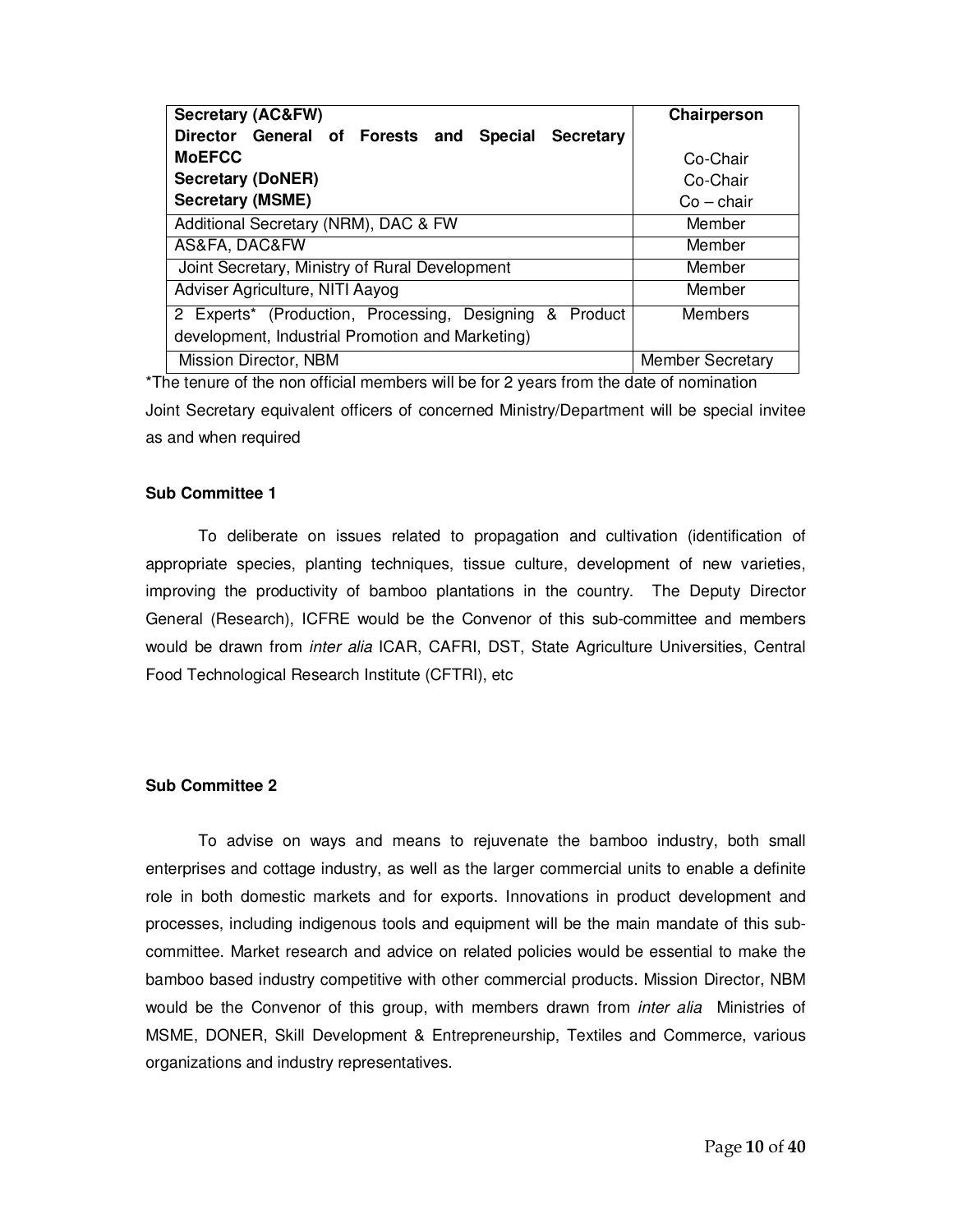#### **National Bamboo Mission Cell**

A National Bamboo Mission Cell (NBMC) headed by the Mission Director, NBM will be established at the DAC&FW, Govt. of India. An appropriately qualified and nationally/internationally reputed expert will be engaged as Senior Advisor to guide and advice for effective implementation, with commensurate remuneration to be approved by EC as per the provisions of experts under NMSA. Two Advisors with specialization/experience in bamboo plantation and product development respectively will also be engaged. In addition other consultant/technical assistant and staff will be engaged on contract for the period of the Mission. NBMC shall be the repository of information on various aspects of the bamboo value chain, with adequate support from the various other Ministries and Departments of GOI. NCDC would set up a Bamboo Division for the Cooperative sector.

Indicative composition is given in the **Annexure III.**

## **Bamboo Technical Support Group (BTSG)**

National Level Agency called Bamboo Technical Support Group (BTSG) will be set up to provide necessary technical support to the Mission. The existing three BTSGs which are providing services to the Mission/ States namely, (i) Cane and Bamboo Technology Centre (CBTC), Guwahati (ii) Indian Council of Forest Research & Education (ICFRE), Dehradun and (iii) Kerala Forest Research Institute (KFRI), Peechi, Kerala shall continue under Restructured National Bamboo Mission for development of bamboo sector.

BTSG will have the following role and functions:

- i) To visit the partner States frequently to provide guidance in policy, organizational and technical matters
- ii) Recommend/advice appropriate species of bamboo well suited to the region or the end user.
- iii) Synergise inter sectoral interaction for innovations
- iv) To compile materials for conduct of regional workshops in respect of bamboo plantations, handicraft, product development, bamboo marketing and exports
- v) To conduct studies on different aspects of development of the bamboo sector
- vi) To assist the States in organizing capacity building programmes
- vii) Undertake publicity campaigns to promote the Mission objectives
- viii) To document and disseminate case studies
- ix) To conduct specialized Training Programmes at the Regional Level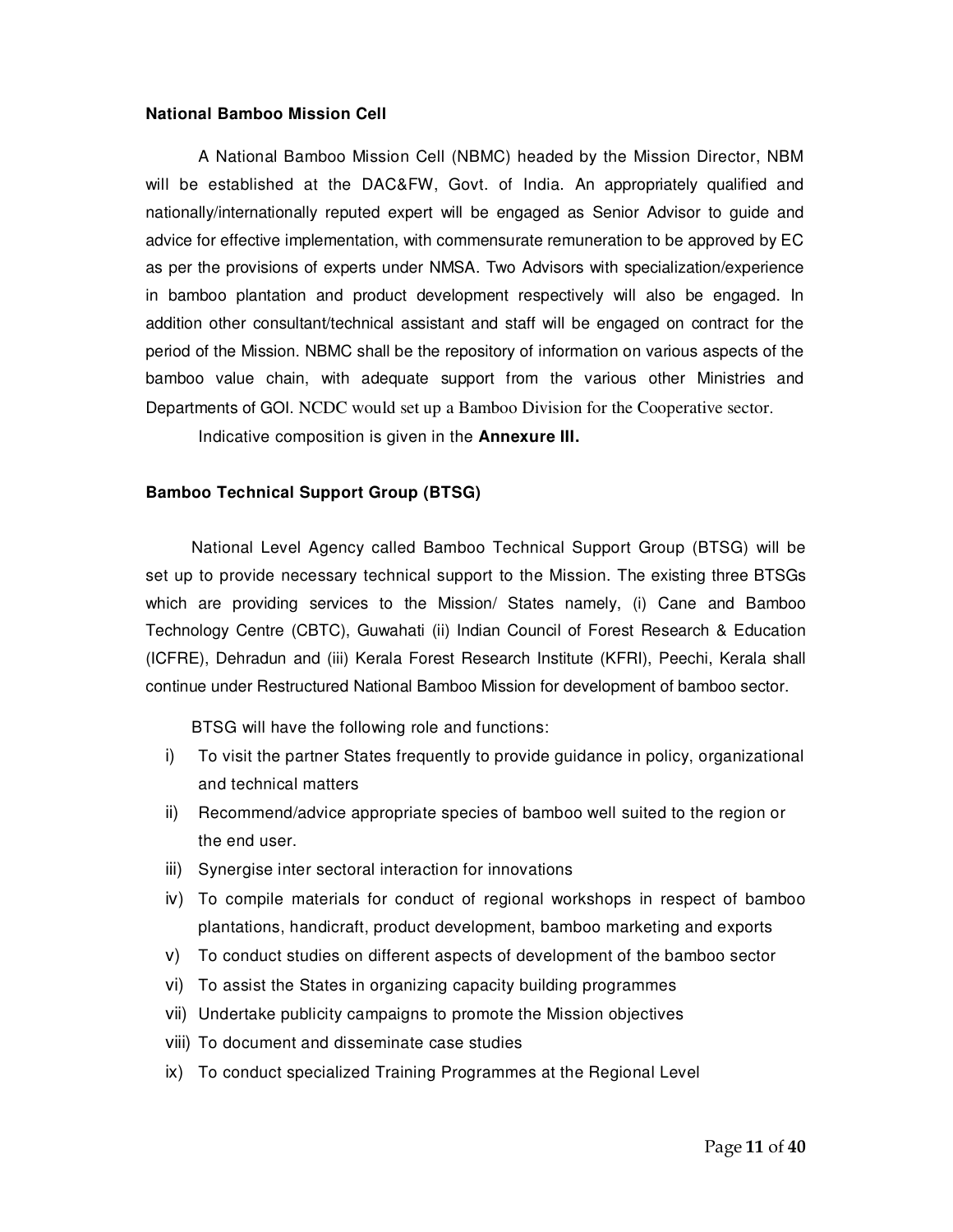x) To network with various stakeholders and Institutes/ Organizations/ Agencies, both in India and abroadTo enhance involvement of coopeartives in bamboo value chain eco-system.

The BTSGs will be funded by the NBM and report to the National Bamboo Mission Cell.

# **II) State Level**

# **State Level Executive Committee (SLEC)**

 The State Governments shall identify the Department for anchoring the State Bamboo Mission (SBM) and nominate the Mission Director . State Level Executive Committee (SLEC) headed by Chief Secretary of the State and having representatives from Departments of State Government including *inter alia* Agriculture, Industries, Forests, State Agricultural Universities (SAU), Institutes under Indian Council of Agricultural Research (ICAR), Growers' Associations/FPOs, etc to guide policy and implementation of the Mission in the State. The SLEC will be responsible for approving the annual action plans of the States before communicating to the Executive Council of the NBM at the National level for approvals and release of funds and ensuring effective implementation & periodic monitoring of progress and impact. The suggested composition of SLEC is as follows:

| <b>Chief Secretary</b>                                   | Chairman       |
|----------------------------------------------------------|----------------|
| Secretaries:                                             | <b>Members</b> |
| Agriculture, Environment & Forests, Industries, Finance, |                |
| Science and Technology, Rural Development, Tribal        |                |
| Affairs                                                  |                |
| Nominee of DAC&FW, Ministry of Agriculture, Govt. of     | Member         |
| India                                                    |                |
| Two experts* (Production, Processing, Designing<br>&     | Members        |
| Product development, Industrial Promotion<br>and         |                |
| Marketing)                                               |                |
| <b>State Mission Director</b>                            | Member         |
|                                                          | Secretary      |

\*The tenure of the non official will be for 2 years from the date of nomination.

Dedicated Project Management Teams at District, State and National Level would be set up to address effective coordination and synergy of different segments of the value chain. Besides, robust monitoring mechanism would be in place for periodic and effective reporting using web applications and space technologies. The administrative & contingency expenditure, concurrent& impact evaluation, organization of meetings of EC etc. would be met from the project management cost as per the norms placed at **Annexure IV**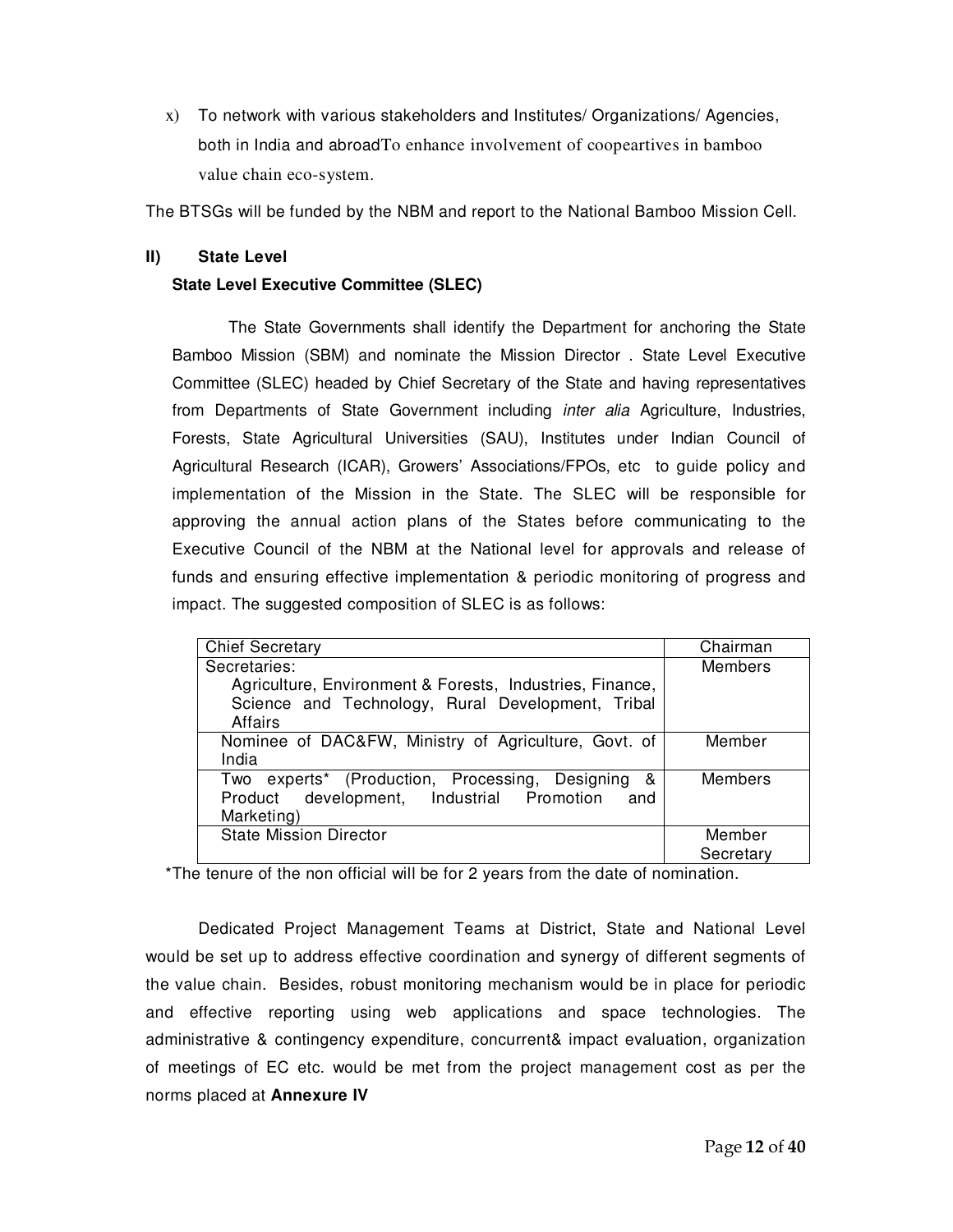The programme shall be operational through the existing employees of the anchoring Department and other associated Departments, SAUs and ICAR Institutes only. Contractual staff (Advisors/consultants, Technical assistants, Data entry/MIS/IT staff etc.) of adequate nature at District andState levels may be engaged under the provisions of Project Management Team (PMT).

#### **State Bamboo Mission**

State Bamboo Mission (SBM) shall be set up in each State headed by the Mission Director, as nominated by the State Govt. SBM will have representatives from concerned departments such as Forests, Agriculture, Industries, Rural Development, etc. The Panchayati Raj Institutions and statutory cooperative instituions existing in the State (for example Regional Directorate of NCDC) would be fully involved in the implementation of NBM activities. The SBMwill be responsible for implementation and overall coordination of NBM within the State. The State Level Agency will have the following functions:

- i) Organize base-line survey and feasibility studies in different parts (District, sub-District, or a group of Districts) to determine the status of bamboo production, its potential and demand, and tailor assistance accordingly. A cluster based market (industry) led approach needs to be adopted for linking of farmers/FPOs/FPCs/Cooperatives/ SHGs/federated Cooperatives to markets.
- ii) Work towards setting up of Bamboo Economic Zones as per location of hinterland and industry requirements
- iii) Prepare perspective and annual State Level Action Plan in consonance with Mission goals and objectives in close coordination with Bamboo Technical Support Group (BTSG) and oversee its implementation;
- iv) Receive funds from the State Government and other sources for carrying out the Mission activities, maintain proper accounts thereof and submit utilization certificates to the concerned agencies.
- v) Furnish periodic progress reports to SLEC for onward transmission to the NBM (DAC&FW), Ministry of Agriculture.
- vi) Release funds to the implementing organizations and oversee, monitor and review the implementation of the programmes.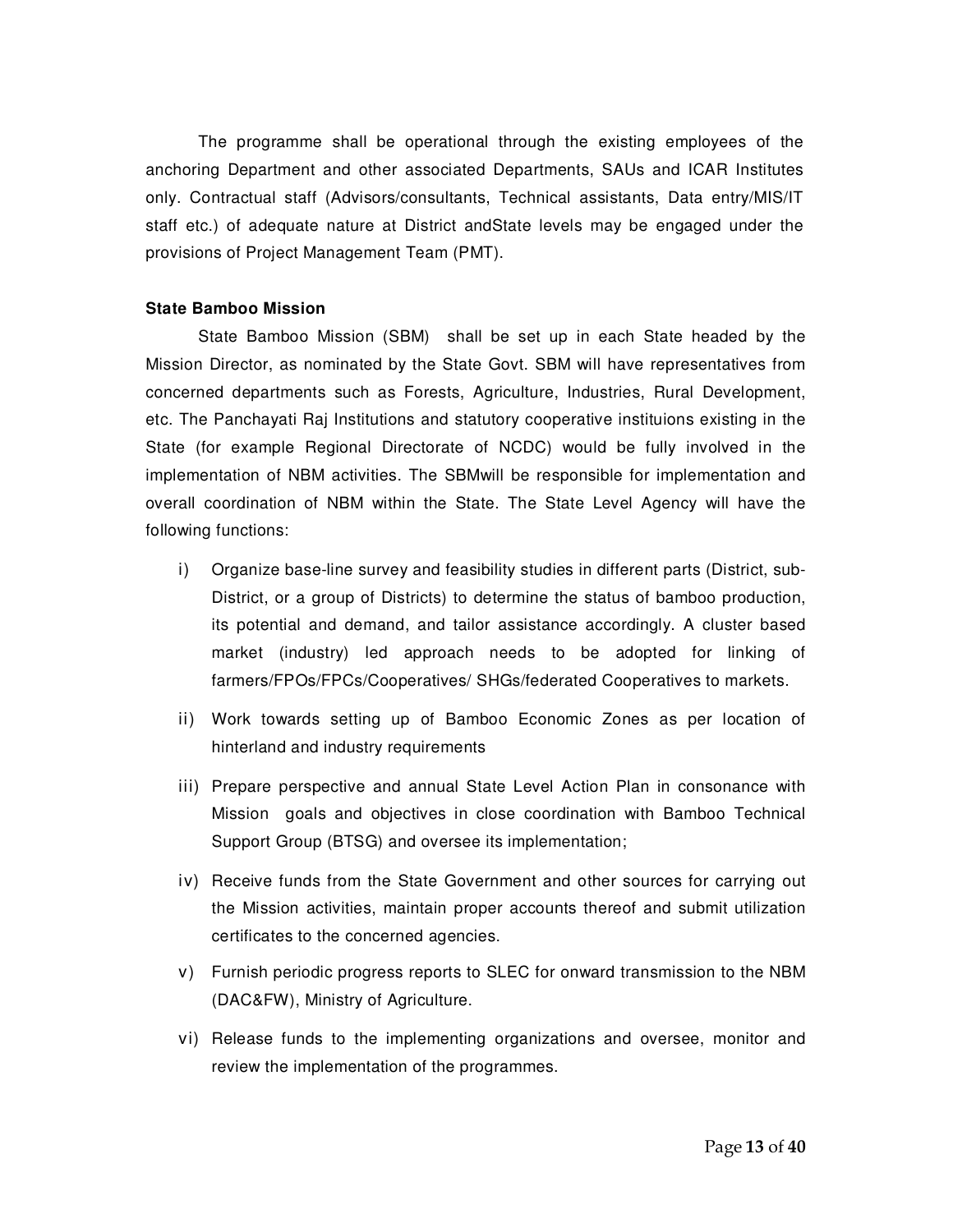- vii) Assist and oversee the implementation of the Mission's programmes in the State through Farmers Cooperative Societies, NGOs, growers, entrepreneurs, associations, self-help groups, State institutions and other similar entities;
- viii) Organize Workshops, Seminars and skill development/ training programmes, participation of artisans in exhibitions / trade fares etc. for all interest groups/ cooperatives/associations as per action plan approvedl.

# **III) District Level**

The State Bamboo Mission will constitute a District Level Agency. The Agency will comprise of officials from Industries, Agriculture/ Horticulture, Forest, Rural Development and other line departments, Cooperatives, SHGs, NGOs etc. All proposals received by the Agency would be compiled and sent to the SBM for appraisal and scrutiny. This Agency will also oversee, coordinate and control all activities at the district level for non-forest areas. The District Industries Centre (DIC) Planning Committee and Panchayati Raj Institutions (PRI) will be integrated/ involved in implementing the programme depending on their expertise and available infrastructure. The District level officer of the nodal department will be the Member Secretary. To avoid duplication, coordination will be ensured by the Committees at different levels while approving the district plans.

The details of the interventions / activities with the unit cost/ subsidy component permissible under NBM are given in **Annexure IV** 

In State Bamboo Mission (SBM) focus will be on primary processing units specializing in specific steps of pre-product processing to be established near areas of bamboo production. These units would converge into big units doing secondary processing, which would, in turn, converge into industries, both MSME and high end, making finished products. This would reduce wastages, promote efficiency and develop expertise in specific steps thereby resulting in a significant drop in cost of production. District or block level clusters should be formed and common facilitation/ technology centers with appropriate machinery be developed. The Development Institutes of the Development Commissioner, MSME located in different States would play a major role in skill development/ training and guiding the entrepreneurs/ rural youths for promotion of product development and starting of production units and marketing of bamboo products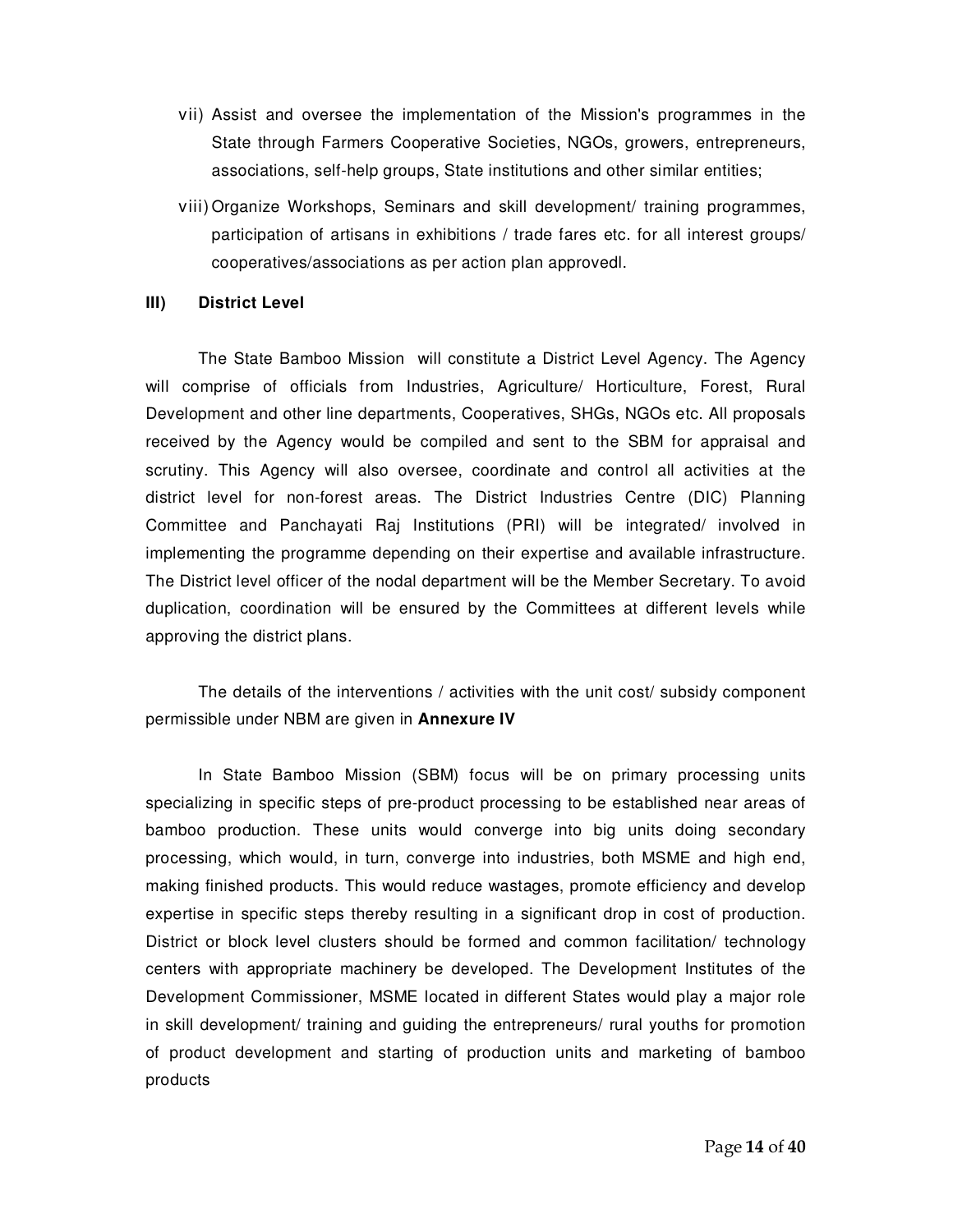# **7. Preparation of Action Plan and Approvals**

States shall prepare a comprehensive Action Plan envisaging all interventions under NBM for a 5-year period, outlining specific short, medium as well as long term plans for a structured reform of the sector keeping in view the potential areas for cluster formation, cultivation and establishment of industries so that supply –demand can be addressed. The Annual Action Plan (AAP) shall be prepared on the basis of this document. The AAP will be area based, premised on existing potential for bamboo development, required infrastructure for implementation and monitoring, allocation of funds under NBM and capacity to absorb the funds in taking up activities. While finalizing Annual Action Plans, States should follow bottom up approach with involvement of farmers in cluster based approach Plans are best prepared at the District level and submitted to the SBM for preparation of the State plan for consideration and approval of the SLEC. The AAP approved by the SLEC will be considered by the EC at national level. Attempt would be made in the AAP to address all the issues relating to bamboo development covering nursery management and bamboo plantation, postharvest storage and treatment, product development, production of bamboo products, handicraft, marketing and development of marketing infrastructure. Format for submission of Annual Action Plan to the National Bamboo Mission is given in **Annexure V**.

 Funds would be made available to the respective States after approval of the action plan by the Executive Committee. The State Govts shall endeavor to release the Central funds as well as the State share immediately to the anchoring Department so that the works can progress at a rapid pace. The periodic progress and achievement by the participating Departments need to be shared with the State Nodal Department for onward consideration of EC.

For particular R&D activities or specific assignments if given to any national Institutes functioning under any Central Ministry/Department, financial support shall be given directly to the Institutes on recommendation of the concerned Ministry/Department.

#### **8. Monitoring and Evaluation**

Monitoring & Evaluation (M&E) will be an integral part of programme implementation. Besides monitoring the physical/financial achievements, other socio-economic and environmental impact on various indicators shall also be taken into consideration. A two tier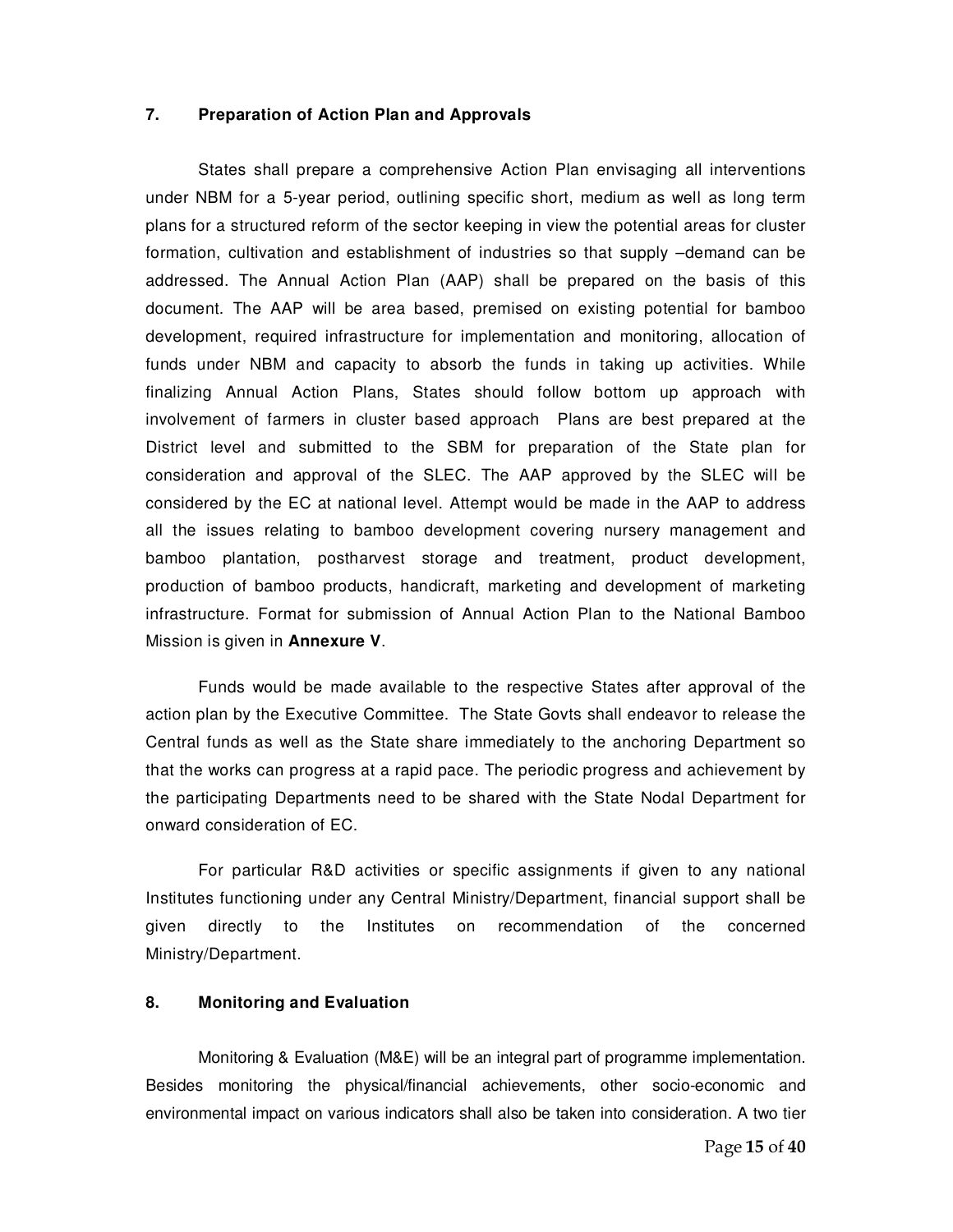M&E system will be adopted i.e. Executive Committee (EC) at National Level and State Level Executive Committee (SLEC) at State level. Third party independent evaluation study as approved by EC shall also be done. Third party evaluation must ensure participation & feedback from the farmers, farmers groups, artisans, women, etc.

 A separate MIS for the Mission will be made operational in the NMSA portal to submit annual action plans, as well upload progress and achievements by the States Geo-tagging of all infrastructure created is mandatory **and shall be uploaded on Bhuvan Portal in collaboration with NRSC by the State Mission Directors.** 

The details of the operational mechanism will be as per these Guidelines framed by EC and with the approval of Minister for Agriculture and Farmers Welfare. These may be modified as and when required within the allocated budget.

## **9. Funding Pattern**

The funding pattern will be 60:40 between Centre and State Govt. for all States excepting NE & Hilly states, where it would be 90:10 and 100% in case of Union Territories/ R&D Institutes/ Bamboo Technology Support Groups (BTSGs) and National Level Agencies. For Cooperatives sector the Central Funding component would be routed through NCDC as the Nodal Agency. The States may avail loans from NCDC for funding their requirements of State Share for the Cooperative sector The pattern of assistance of major activities is given in **Annexure V**.

## **10. Mission Intervention**

The Mission will be demand driven and need based in each segment. Technology will play an important role in different interventions. Technologies such as Information Communication Technology (ICT), Remote Sensing and Geographic Information System (GIS) will be widely used for planning and monitoring purposes. All efforts will be made to utilize all the infrastructure created in the earlier NBM, if required the permanent assets to be transferred to the nominated nodal Department for implementation of the restructured NBM.

The interventions envisaged for achieving the set target would be varied and regionally differentiated with focus on bamboo plantation using quality planting material in clusters by developing hi-tech nurseries and tissue culture labs including rstrengthening of the existing ones; backward and forward linkages, creating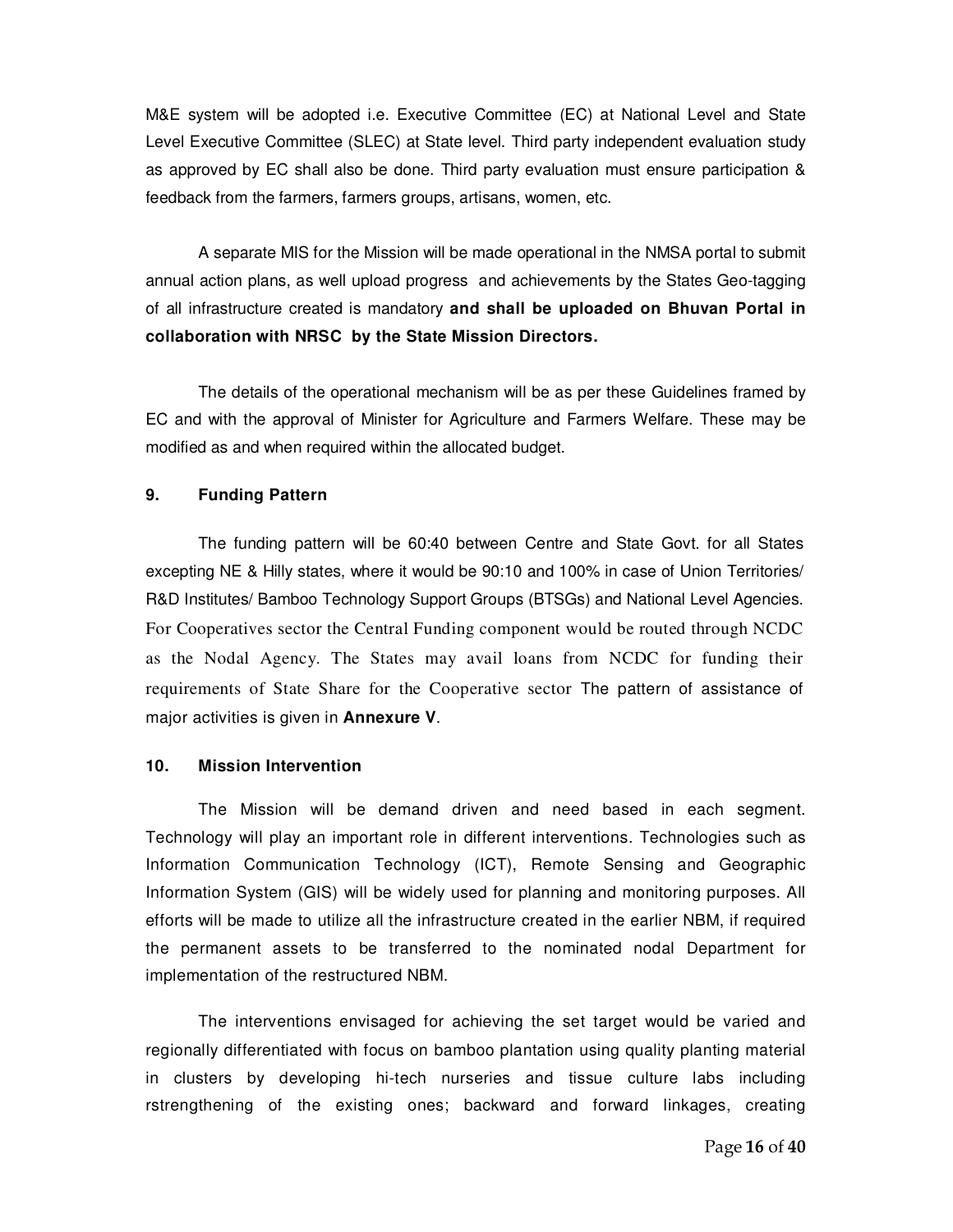infrastructure for treatment and processing, product development, marketing ensuring complete value chain development. Details of the components, its estimated cost along with the approved norms of assistance is given at **Annexure IV**

Key Elements of the National Bamboo Mission – hub and spoke model with backward and forward linkages in the value chain

- Research and Development for sustainable development of bamboo sector beginning with identification of high yielding bamboo germplasm and its improvement for further multiplication, improve planting technique, preservation and treatment of harvested bamboo, processing, product development and marketing.
- Establishment of new Nurseries including high-tech nurseries with tissue culture lab to produce quality planting material.
- Raising high yielding bamboo plantations on commercial basis
- Pest and Disease Management of bamboo.
- Sharing best agronomic practices for bamboo cultivation by the farmers
- Skill development/ capacity building and Human Resource Development of farmers, field functionaries, entrepreneurs and others.
- New Marketing Strategy for Bamboo and establishment of Bamboo Markets, Bamboo bazaar and retail outlets.
- Promotion of bamboo based industry
- Involvement of cooperatives and other federated groups
- Product design and development and production of high value bamboo products.
- Establishment of new micro, small and medium enterprises in bamboo sector.
- Promotion of marketing / exports of bamboo products.
- Meticulous monitoring, evaluation and reporting, Database generation, compilation and analysis.

Bamboo should become a tool not only in poverty elimination but also in prosperity accumulation.

# **10.1 Research and Development**

The programmes under research and development will concentrate on technology generation as appropriate to each region/ State/UT, keeping in view their specific agro-climatic and socio-economic conditions. Bamboo-based agroforestry systems include homesteads, block plantations, wide-row intercropping, wind breaks and miscellaneous systems. However, relatively less information is available on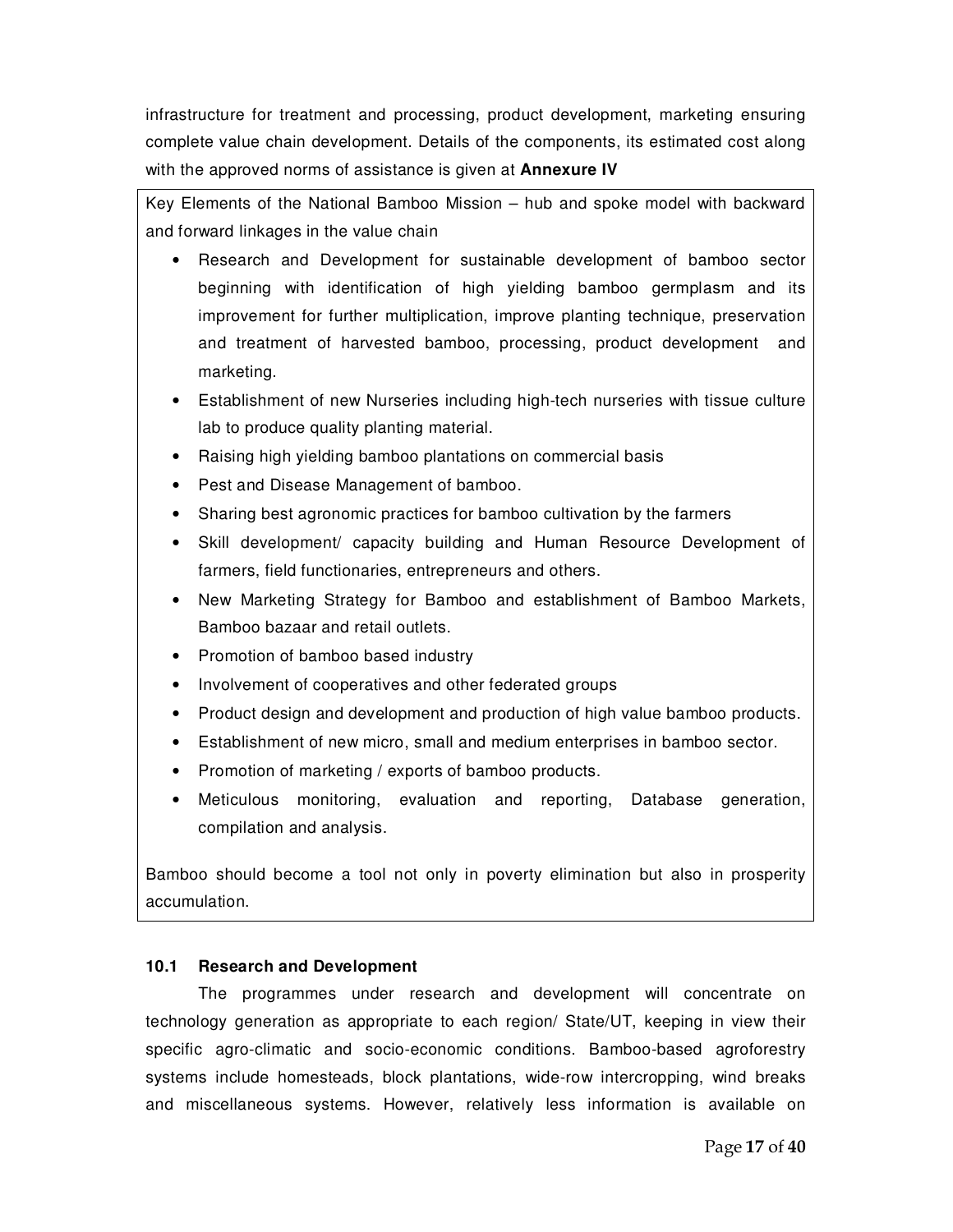intercropping options in agroforestry such as compatibility with crops, effect on crop yield and quality, optimum planting density and other management options. R&D would be encouraged in various other links of the value chain for improving complete, more efficient usage so as to compete with the other options and technology available. Emphasis will be on effective documentation/ transfer and dissemination of technologies available in India and abroad. Demonstration for exhibiting best practices to farmers shallbe established in Krishi Vigyan Kendras (KVKs) as well as on-farm by State Govts, as well as post harvest value addition protocols.

Collaboration with international organizations like International Network for Bamboo and Rattan (INBAR), World Agroforestry Center (ICRAF) and Food and Agriculture Organisation (FAO) will be strengthened for the bamboo sector.

## **10.2 Plantation development**

This component primarily aims at expansion of area under bamboo plantation, both in Government as well as in private farmlands, community lands, culturable wastelands, non-forest lands for commercial utilization and remunerative returns to farmers. The main objective of this component is to increase production and productivity of commercially important bamboo species for boosting domestic supply to industry and reduce dependence on imports. Commercially important bamboo species for plantation under the mission, as identified after discussion with stakeholders are Bambusa tulda, B.bambos, B. balcooa, B.cacharensis, B.polymorpha, B.nutans, Dendrocalamus asper, D.hamiltonii, Thyrostachys oliverii, and Melocanna baccifera Besides, States may enocourage plantation of indigenous species as per choice of farmers and industrial importance

The overall goal of this component is to supply quality raw bamboo of appropriate species to industry, ensure employment generation and strengthen rural economy. Hence it is important that plantings are done in conjunction with projected demand in the vicinity. Development Institutes of Ministry of MSME, Industries and Agriculture Departments of States, etc should work in tandem so that the farmers/clusters are appropriately identified and hand held.

The principal activities under this include: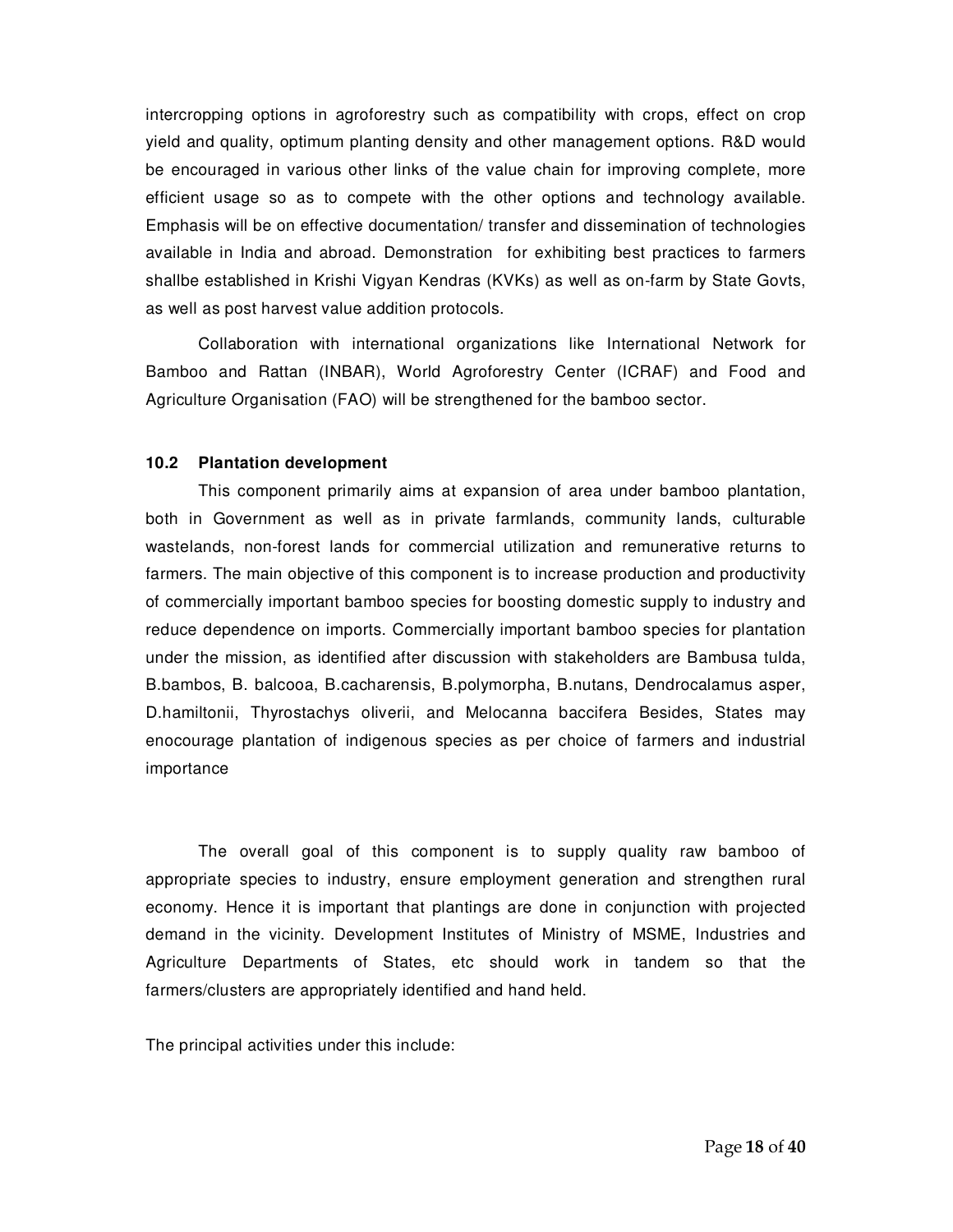#### **10.2.1 Establishment of Nurseries**

A sizable quantity of quality planting material will be required to meet the targets set. Nurseries (Small, Big & Hi-tech) shall be established in public & private sector. Tissue culture raised planting materials of superior germplasm should be resorted to wherever required to ensure quality and productivity. Multiplication of superior clones of different bamboo species identified and established under previous NBM should be scaled up also. States must keep a vigil on incidences of bamboo flowering and make adequate arrangements for collection and utilization of the seeds which are a rare and precious commodity – a uniqueness of bamboo. These measures may be through Forest Departments, User Industries, Research Institutions, Universities, Farmer Groups, Self Help Groups, KVKs / NGOs and individual farmers. Commercial production in private sector and cooperatives should be encouraged for regular and sustained supply of planting material

#### **10.2.2 Certified Planting Material**

In order to ensure quality of planting material a suitable Certifying Agency will be identified by the respective SBM for each State in consultation with BTSG of their zone. A protocol for certification of planting material and accreditation of nurseries shall be put in place by NBM so as to check proliferation of spurious planting material in the market.

#### **10.2.3 Nurseries**

- i. Hi Tech Nurseries: For supply of quality planting material in large quantities, which is free from diseases and viruses, Tissue Culture Units shall be set up. Efforts will be made to set up these units in the ICFRE / ICAR institutes & other organisations in private/ public or cooperative sector. Tissue culture Units would be set up under the close supervision and technical support from ICFRE / ICAR. Each nursery shall produce a minimum of 50,000 nos of sapling/ seedlings per ha per year of mandated species duly certified for its quality. Nursery should have own composting unit, drip irrigation system and green house /shademist chamber for temperature regulation. It should have its own tissue culture lab or tie up with accredited tissue culture lab.
- ii. Big Nursery: Each nursery shall produce a minimum of 25,000 nos of sapling/ seedlings per ha per year of mandated species duly certified for its quality. Nursery should have own composting unit, proper source of certified seeds/propagule/ irrigation system and green house /shade/mist chamber
- iii. Small Nursery: Each nursery shall produce a minimum of 16,000 nos of sapling/ seedlings per year of mandated species duly certified for its quality. Nursery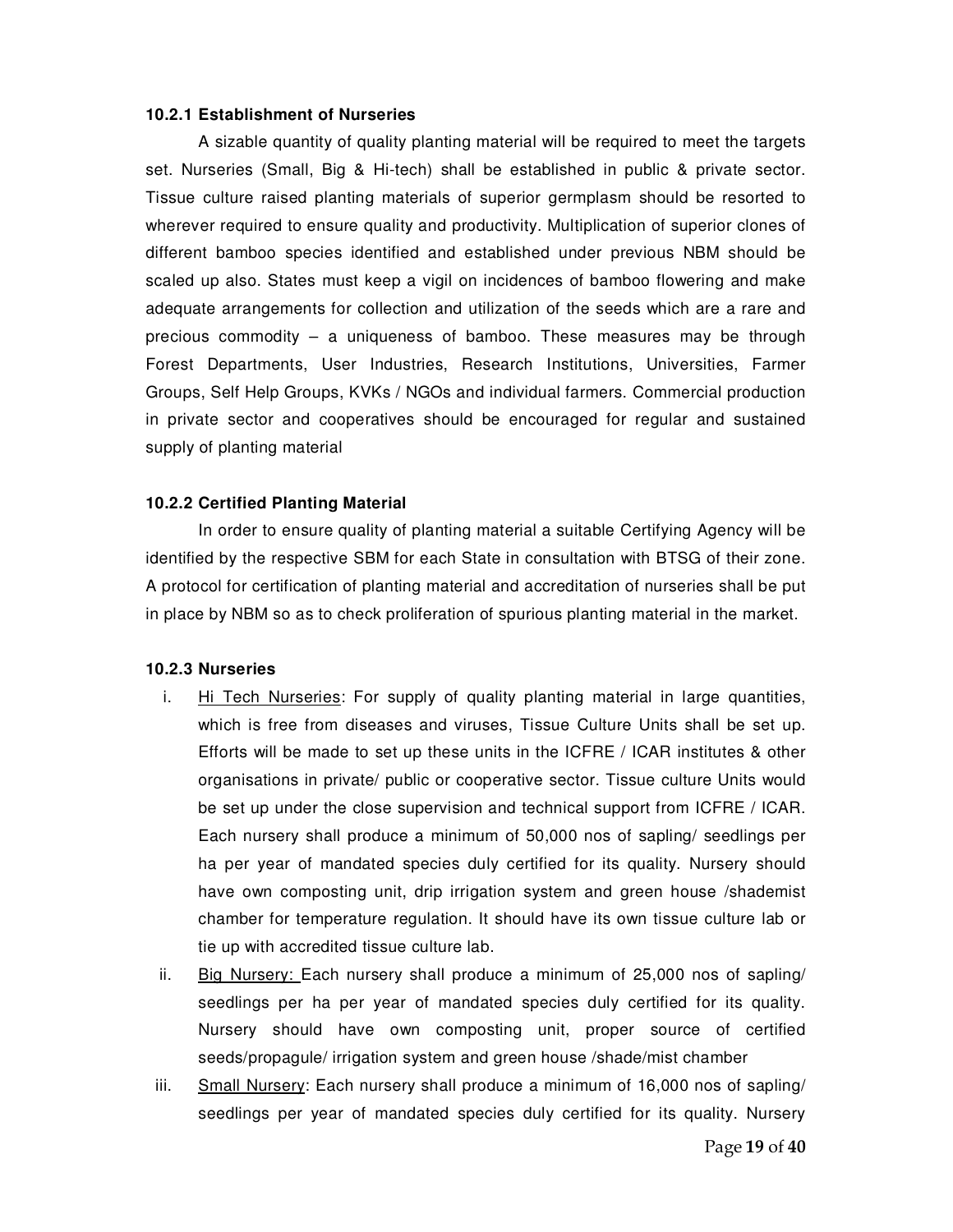should have own composting unit, and proper source of certified seeds/propagules.

#### **10.2.4 Raising New Plantations**

The identification of land is a pre-requisite for raising new plantations. Satellite imageries to identify wastelands are available with North Eastern Space Applications Centre (NESAC), Soil & Land Use Survey of India (SLUSI), National Bureau of Soil Survey And Land Use Planning (NBSSLUP) and State Remote Sensing Agencies, which can be taken up for plantation after appropriate ground truthing. The SBM will identify and demarcate land immediately so that plantations can be raised expeditiously. Related departments will need to work in close coordination for this important first step in the value chain. Contract farming, buy back agreement with industry, leasing of land may be promoted for planting of bamboo on private, community, cooperative, wastelands, etc with an appropriate network of nurseries. For achieving economies of scale it is imperative that preference be given to Farmer Producer Organisations (FPOs), Farmer Producer Companies (FPCs), Cooperatives, Village Producers' Organizations (VPOs), Self Help Groups (SHGs), Cooperatives and the like. All plantations are to be geo-referenced.

- i. High density plantations: the species to be planted would be as per the approved plan. Certified planting material to be used so as to ensure quality and high yields. For plants per hectare refer Annexure IV. Adequate arrangement for irrigation and fertigation should be made. States should ensure convergence of NBM with PM Krishi Sinchai Yojana – Per Drop More Crop for ensuring micro-irigation to the plantations raised. Maintenance funds in subsequent 2 years shall be linked to survival percentage - minimum 80% after  $1<sup>st</sup>$  year and 100% after  $2<sup>nd</sup>$  year, with replacement saplings of the same age as that of the remaining surviving ones.
- ii. Block plantation/boundary plantations on farmers' fields: Expected numbers would be 375-450 plants per ha at least. It should be ensured that certified planting material of desired species is provided to the farmers along with proper agronomic practices so as to maximize overall returns from bamboo + agricultural crops. Maintenance in subsequent 2 years shall be linked to survival percentage minimum 80% after  $1<sup>st</sup>$  year and 100% after  $2<sup>nd</sup>$  year, with replacement saplings of the same age as that of the remaining surviving ones.

#### **10.3 Extension, Education and Skill Development**

Extensive Information, Education & Communication (IEC) campaigns will need to be undertaken for raising awareness among the farmers, along with complete package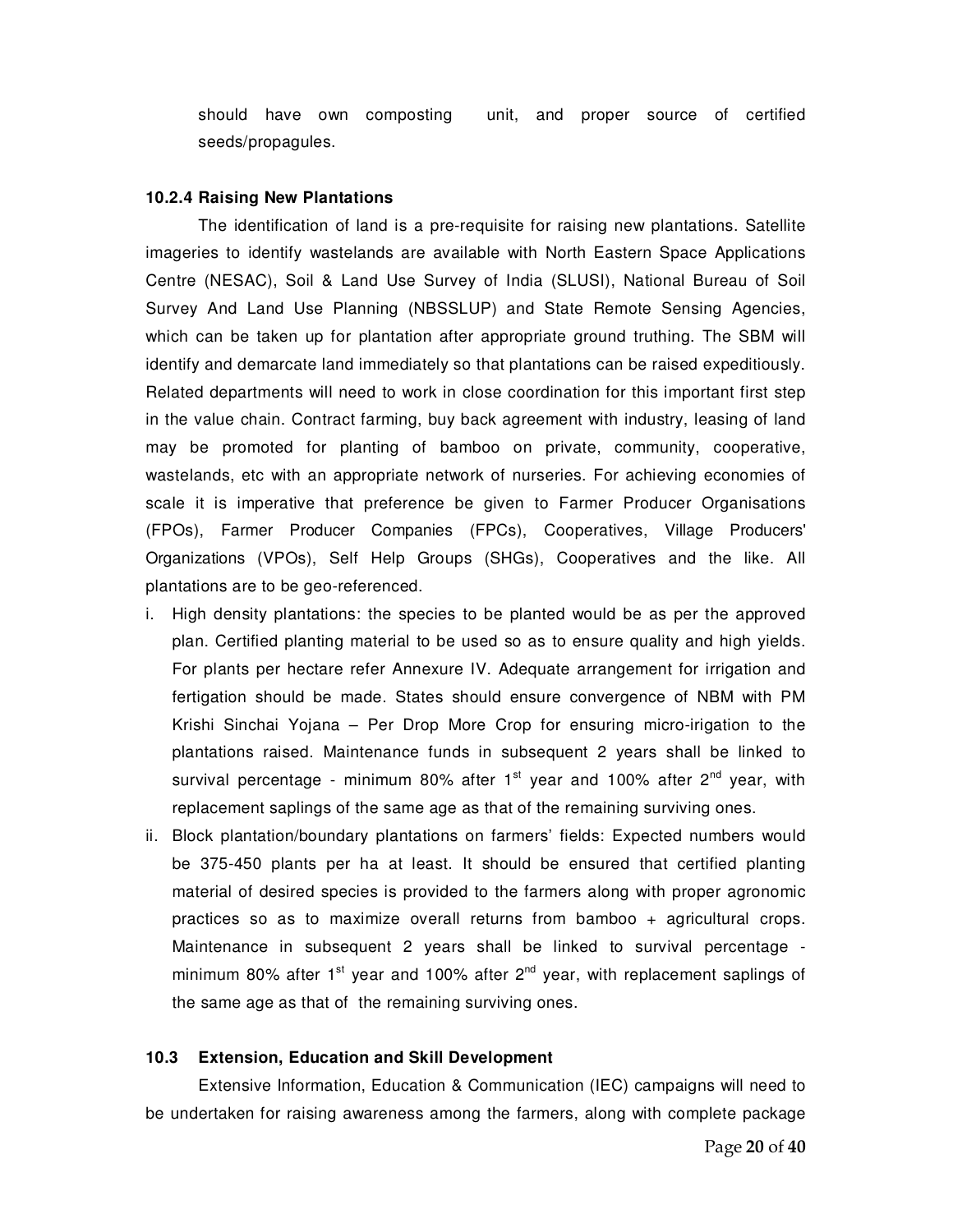of agronomic practices of appropriate species, bamboo based agroforestry models and sustainable harvesting as per requirement of the industry linked up with, for enabling producer-industry link. Transfer of technology through training, frontline demonstration, publicity and training of the trainers are an integral part of the NBM. Under this programme, skill development / training of farmers, field level workers, cooperatives and entrepreneurs will be taken up. Appropriate training is required to be imparted to the farmers for the adoption of scientific measures (pre and post harvest management) for high yielding plantations of bamboo and harvesting as per respective end utilization. These important activities are to provide resource material to the trainees and acquaint them with various farming techniques through exhibitions and demonstrations. This activity will be carried out both by the government as well as private sector and NGOs in accordance with the National Skill Qualifications Framework (NSQF) and respective Sector Skill Councils.

Assistance will be provided as per norms given in **Annexure IV** 

## **10.4 Micro-Irrigation**

Irrigating the bamboo plantations, particularly during the summer months is essential for better yield. Assistance for micro-irrigation and fertigation for plantations raised under NBM may be availed of under Pradhan Mantri Krishi Sinchayee Yojana (PMKSY) - Per Drop More Crop of DAC&FW as per guidelines of the scheme. Cases of farmers who have been approved for undertaking plantation under NBM shall be expeditiously considered and disposed under PMKSY being implemented by Agriculture Depts of the State Govts

#### **10.5 Post-harvest storage and treatment facilities**

 Bamboo is affected by several insects and fungi during growth, storage and after product manufacture. Preventive and remedial measures employing physical, chemical and biological techniques are available. Integrated pest management is suggested for managing these problems. Raw bamboo falls in class-III (non-durable category) and possesses little variation in durability among different species. However, with improved technology, its durability can be increased beyond 50 years if treated with preservatives. Pre-harvest and post-harvest treatments are effective in reducing damage by fungi and insects. Several preservatives have been developed and commercialised. It is also possible to treat bamboo with fire retardant chemicals. Finding a suitable and costeffective treatment for protection against biodegradation and fire needs further research. Standards will be developed by Central Building Research Institute (CBRI), Roorkee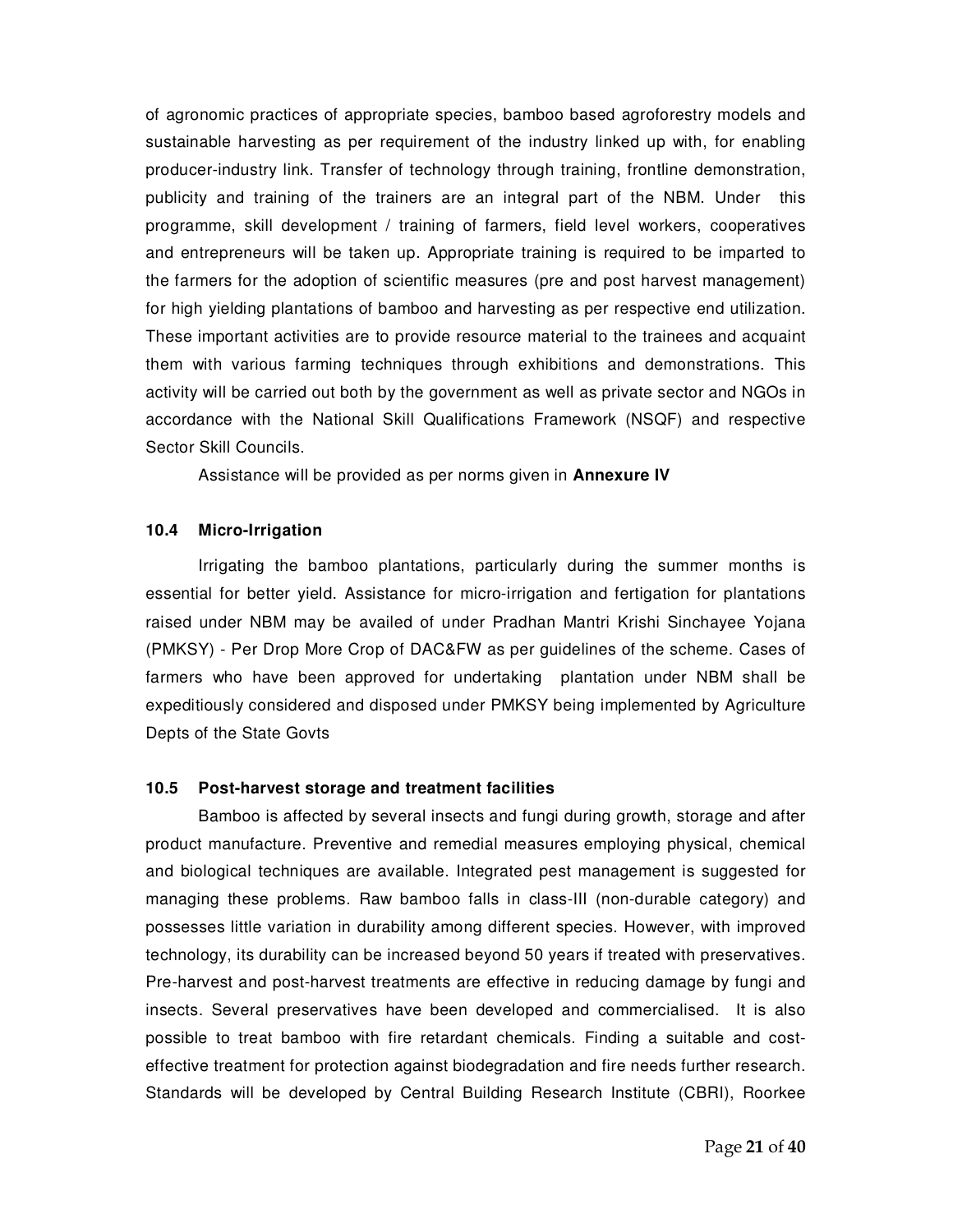and Bureau of Indian Standards (BIS) The processes leading to engineered bamboo products also protect it against biodegradation. Once the bamboo crop is harvested from the field, it is required to be transported safely and stored properly. For this purpose, suitable warehouses need to be constructed near the villages. While storing the produce, it needs to be treated to enhance its durability.

 Establishment of primary processing units close to the production area is imperative to reduce transportation costs, utilize the entire bamboo to move towards zero wastage and improve economies. Dovetailed will be the micro/medium processing units so as to improve livelihoods of the local communities through upgradation of traditional artisanship and introduction of new skills.

#### **10.6 Promotion and Development of Infrastructure for Bamboo Market**

Bamboo grown outside forest areas would need to be declared as an agriproduce to enable its sale in regulated markets including the APMCs in consonance with the provisions of the model Agricultural Produce and Livestock Marketing (Promotion & Facilitation) Act, 2017, giving options of direct marketing, farmer consumer markets, adhoc buyers, inter State trading, etc. States are exhorted to implement the directive of MoEF&CC to issue pan India transit permit for bamboo. Tradable parameters for bamboo have been notified for the e-National Agriculture Market (e-NAM) and hence States integrated with e-NAM should commence marketing of bamboo on this transparent and competitive portal for ensuring better returns to the producers. Market information related to various forms of bamboo and primary processed products would be made available to the farmers and the primary processors will have direct access to such information and data, which in term will help them to plan their activities well ahead. The Directorate of Marketing and Inspection (DMI), DAC& FW as well as the State Marketing Boards will support the information on prices and arrivals in the markets. Rural haats in conjunction with the programs of Ministry of Rural Development and DRDAs in the States will be set up to revitalize rural infrastructure and enable farmers to directly sell their produce to the traders/industry.

#### **10.7 Bamboo Market Research**

Although a large number of market surveys have been conducted in recent times on high value and up market bamboo products, yet there remains a massive gap to address the needs, requirements and profitability of low and medium value bamboo products that are being made. This is all the more necessary in view of the fact that all Financial Institutions and Banks while appraising project proposals lay stress on the marketability of the products to be produced. As such, it would be in track to conduct a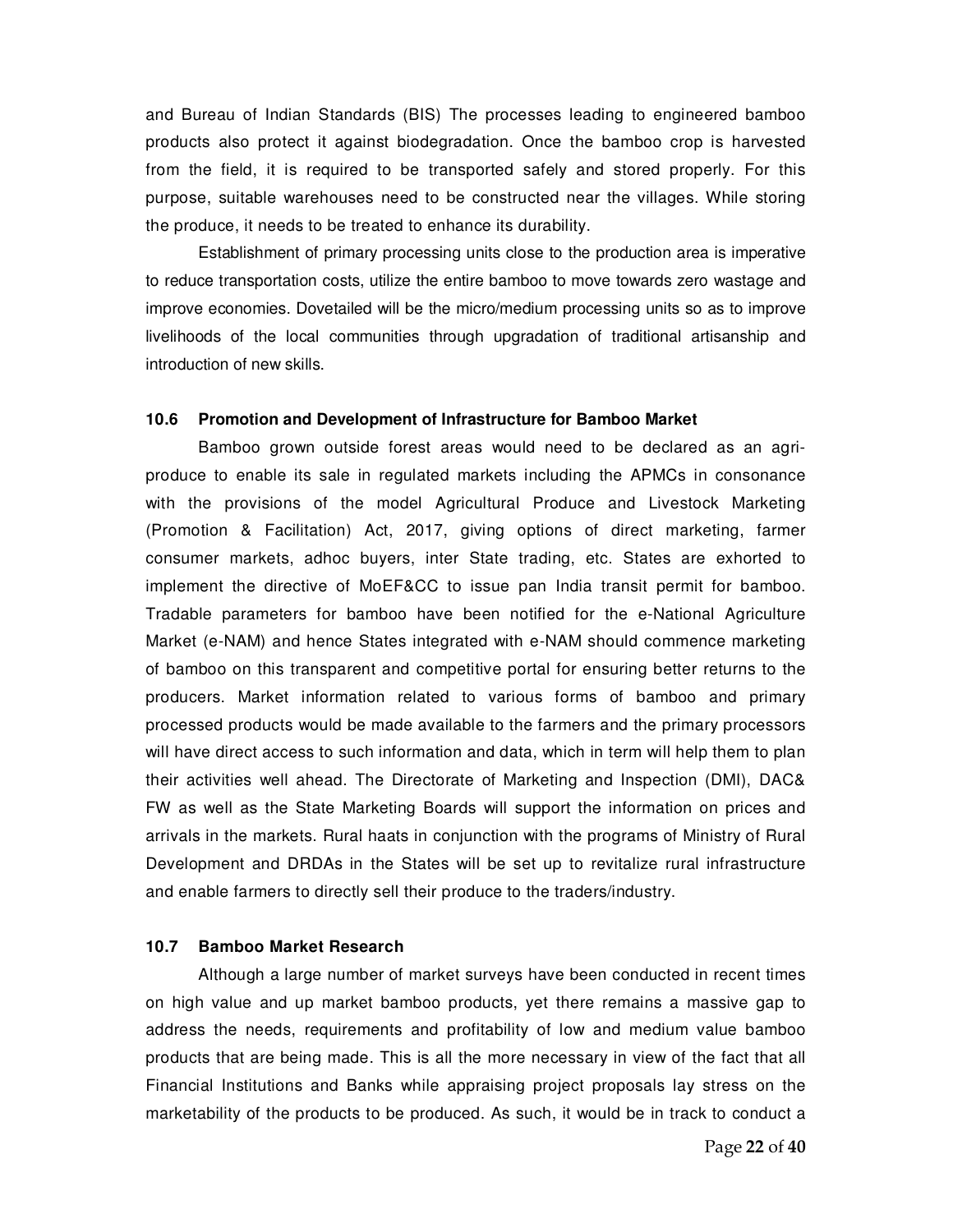market survey especially related to bamboo products like tooth picks, window blinds, cotton ear buds, skewers and the like which have been conventionally made of wood/plastics in our country and the consumers are used to it. This market survey, apart from estimating the demand supply chain and present players and future demands, will also highlight how bamboo products will have to be positioned and the market entry strategy thereby indicating pricing, supply position and branding. This project based activity would be done by the NBM/ BTSGs directly through a suitable Agency to be identified, after floating tenders and assistance will be 100%.

# **10.8. Incubation Centres**

 This component is drawn from a similar scheme of the Ministry of MSME and similar norms and processes will be followed.

# **10.9 Production, Development &Processing**

Production, Development & Processing related intervention including Common Facility Centre (CFC) proposal in detail like name of location, availability of the production of bamboo, machine/ tool wise details and their cost, yearly employment generation etc., are required to be submitted dully approved by State Level Executive Committee for further approval. Rehabilitation of existing units may be considered after proper viability studies and rehab plan.

# **10.10 Role of Krishi Vigyan Kendra (KVK) & Other Agencies for capacity building**

State may suitably identify KVKs under Central/State Agricultural Universities (SAUs) for training to farmers & other stakeholders. Model plots for demonstration purposes may be established through KVKs/ SAUs. Training of farmers may also be taken up through Sector Skill Councils or other Central or State Government renowned Institutions like National Institute of Design (NID), Bamboo and Cane Development Institute (BCDI), Agartala etc.

# **10.11 Export of bamboo based products**

For promotion of bamboo based products specially handicrafts, State Bamboo Mission shall periodically organized trainings and capacity building of the entrepreneurs in collaboration with Export Promotion Council for Handicrafts (EPCH)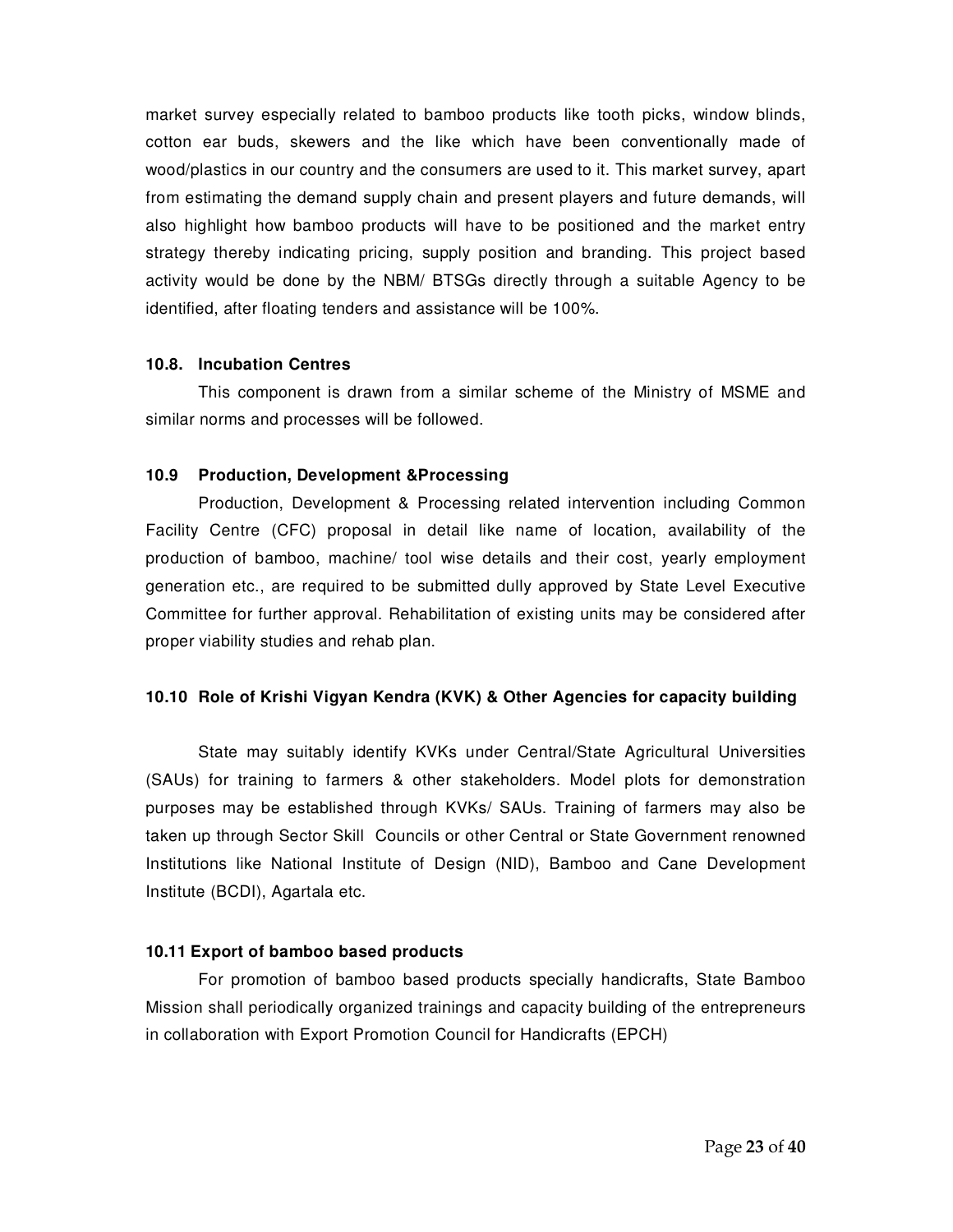# **Annexure I**

# **State wise list of infrastructure created in earlier NBM**

|                 |                     |                 |                  | Training (in nos.)                   | Plantation (in ha.)   |                        |                 |                                                          |                                              |                                                                                                   |                                          |                             |
|-----------------|---------------------|-----------------|------------------|--------------------------------------|-----------------------|------------------------|-----------------|----------------------------------------------------------|----------------------------------------------|---------------------------------------------------------------------------------------------------|------------------------------------------|-----------------------------|
| S.<br><b>No</b> | <b>States</b>       | Nurseries*      | <b>Farmers</b>   | <b>Field</b><br><b>Functionaries</b> | <b>Forest</b><br>area | Non-<br>forest<br>area | Govt.<br>land   | Non-<br>forest<br>area with<br><b>Drip</b><br>Irrigation | Improvement<br>of existing<br>stock (in ha.) | <b>Tissue</b><br>Culture/<br><b>Rehabilitation</b><br>of Tissue<br><b>Culture units</b><br>(nos.) | <b>Bamboo</b><br><b>Bazaar</b><br>(nos.) | Retail<br>outlets<br>(nos.) |
|                 | Andhra<br>Pradesh   | 10              | 37               | 10                                   | 1064                  | 19                     | 0               | 0                                                        | 0                                            | $\mathbf 0$                                                                                       | 0                                        | 0                           |
| $\overline{c}$  | <b>Bihar</b>        | 3               | 2249             | 82                                   | 2445                  | 1507                   | $\Omega$        | $\Omega$                                                 | 1753                                         | 0                                                                                                 | $\Omega$                                 | $\overline{2}$              |
| 3               | Chhattisgarh        | $\overline{95}$ | 1911             | 225                                  | 12234                 | 6274                   | $\Omega$        | $\Omega$                                                 | 8590                                         | 0                                                                                                 | $\mathbf 0$                              | 0                           |
| 4               | Goa                 | 3               | 50               | 0                                    | 11                    | $\Omega$               | $\Omega$        | $\Omega$                                                 | 21                                           | 0                                                                                                 | 0                                        | 0                           |
| 5               | Gujarat             | $\overline{31}$ | $\overline{715}$ | 183                                  | 9599                  | 4467                   | $\Omega$        | 500                                                      | 4045                                         | 0                                                                                                 | 0                                        | 1                           |
| 6               | Himachal<br>Pradesh | 15              | 316              | 212                                  | 3640                  | 1228                   | 0               | $\Omega$                                                 | 1179                                         | $\Omega$                                                                                          | 0                                        | 0                           |
| 7               | J & K               | 42              | $\overline{379}$ | 66                                   | 1301                  | 415                    | $\mathbf{0}$    | $\Omega$                                                 | 189                                          | 0                                                                                                 | 0                                        | 0                           |
| 8               | Jharkhand           | $\overline{16}$ | 328              | $\overline{70}$                      | 4292                  | $\overline{12}$        | 100             | 0                                                        | 3110                                         | 0                                                                                                 | 0                                        | $\mathbf 0$                 |
| 9               | Karnataka           | 26              | 274              | 147                                  | 15755                 | 588                    | 0               | $\Omega$                                                 | 5806                                         | 0                                                                                                 | 0                                        | 0                           |
| 10              | Kerala              | 11              | 311              | 200                                  | 787                   | $\overline{4}$         | $\mathbf{0}$    | 250                                                      | 606                                          | 0                                                                                                 | 0                                        | 4                           |
| 11              | Madhya<br>Pradesh   | 29              | 7050             | 3983                                 | 7480                  | 514                    | 50              | 4000                                                     | 5570                                         | $\mathbf 0$                                                                                       | 5                                        | $\overline{c}$              |
| 12              | Maharashtra         | 33              | 3028             | 1198                                 | 4117                  | 2569                   | $\overline{24}$ | 0                                                        | 1775                                         | 0                                                                                                 | 1.                                       | 3                           |
| 13              | Orissa              | 183             | 3500             | 270                                  | 11705                 | 3815                   | 500             | $\Omega$                                                 | 4901                                         | 0                                                                                                 | 7                                        | 8                           |
| 14              | Punjab              | 2               | 0                | 0                                    | 800                   | $\Omega$               | $\Omega$        | $\Omega$                                                 | $\mathbf 0$                                  | 0                                                                                                 | 0                                        | 0                           |
| 15              | Rajasthan           | 64              | 2354             | $\overline{70}$                      | 4632                  | 2850                   | 29              | $\Omega$                                                 | $\mathbf{0}$                                 | 0                                                                                                 | $\Omega$                                 | 0                           |
| 16              | <b>Tamil Nadu</b>   | 14              | 4145             | 447                                  | 285                   | 2818                   | $\mathbf{0}$    | $\overline{20}$                                          | 275                                          | 0                                                                                                 | 1                                        | 1                           |
| 17              | Telangana*          | 0               | 0                | 0                                    | 0                     | $\Omega$               | $\mathbf{0}$    | 0                                                        | 0                                            | 0                                                                                                 | 0                                        | 0                           |
| 18              | Uttar               | 32              | 662              | 194                                  | 4153                  | 2095                   | 0               | 0                                                        | 800                                          | 1                                                                                                 | 0                                        | 0                           |

Page **24** of **40**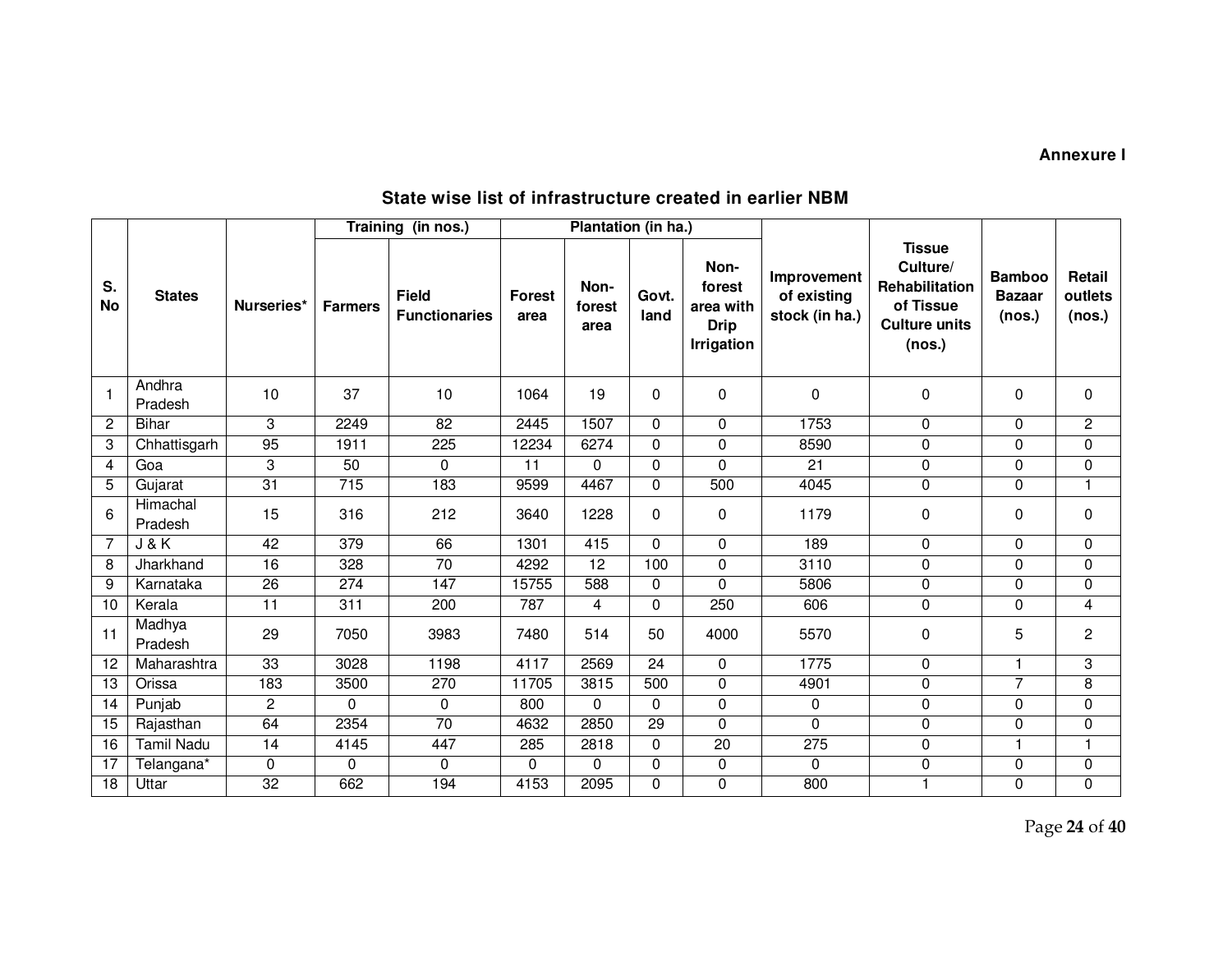|    | Pradesh          |      |       |       |        |          |          |              |       |             |             |          |
|----|------------------|------|-------|-------|--------|----------|----------|--------------|-------|-------------|-------------|----------|
| 19 | Uttarakhand      | 19   | 1130  | 310   | 4970   | 876      | 182      | $\Omega$     | 839   | 0           | $\mathbf 0$ |          |
| 20 | West Bengal      | 29   | 115   | 0     | 130    | 260      | 0        | $\mathbf{0}$ | 107   | 0           | 0           | 0        |
|    | SUB-             | 657  | 28554 | 7667  | 89400  | 30311    | 885      | 4770         | 39566 |             | 14          | 22       |
|    | <b>TOTAL</b>     |      |       |       |        |          |          |              |       |             |             |          |
|    | <b>NE STATES</b> |      |       |       |        |          |          |              |       |             |             | 0        |
| 21 | Arunachal        | 104  | 3977  | 788   | 14595  | 23982    | $\Omega$ | 0            | 3950  | 0           | 4           | 7        |
|    | Pradesh          |      |       |       |        |          |          |              |       |             |             |          |
| 22 | Assam            | 52   | 4665  | 1040  | 17591  | 1300     | 1500     | $\Omega$     | 8989  | 2           | 6           | 7        |
| 23 | Manipur          | 98   | 4580  | 505   | 18226  | 31498    | 0        | $\mathbf{0}$ | 6258  | 0           | $\mathbf 0$ |          |
| 24 | Meghalaya        | 34   | 766   | 309   | 4997   | 917      | 0        | 0            | 753   | $\Omega$    | 0           | $\Omega$ |
| 25 | Mizoram          | 147  | 2821  | 480   | 38601  | 16572    | 300      | 1200         | 8876  | 0           | 6           | 13       |
| 26 | Nagaland         | 92   | 4603  | 462   | 44430  | $\Omega$ | 0        | $\Omega$     | 16429 | 0           | 10          | 11       |
| 27 | Sikkim           | 106  | 2941  | 545   | 4712   | 7844     | 745      | 100          | 3004  | 0           | $\mathbf 0$ | 7        |
| 28 | Tripura          | 176  | 8219  | 914   | 4148   | 3167     | 0        | $\Omega$     | 3890  | $\Omega$    | $\Omega$    | 0        |
|    | SUB-             |      |       |       |        |          |          |              |       |             |             |          |
|    | <b>TOTAL</b>     | 809  | 32572 | 5043  | 147300 | 85280    | 2545     | 1300         | 52149 | $\mathbf 2$ | 26          | 46       |
|    | (N.E.)           |      |       |       |        |          |          |              |       |             |             |          |
|    | <b>GRAND</b>     | 1466 | 61126 | 12710 | 236700 | 115591   | 3430     | 6070         | 91715 | 3           | 40          | 68       |
|    | TOTAL            |      |       |       |        |          |          |              |       |             |             |          |

\* including Centralized, Mahila, Kisan, Hi-tech & Small nurseries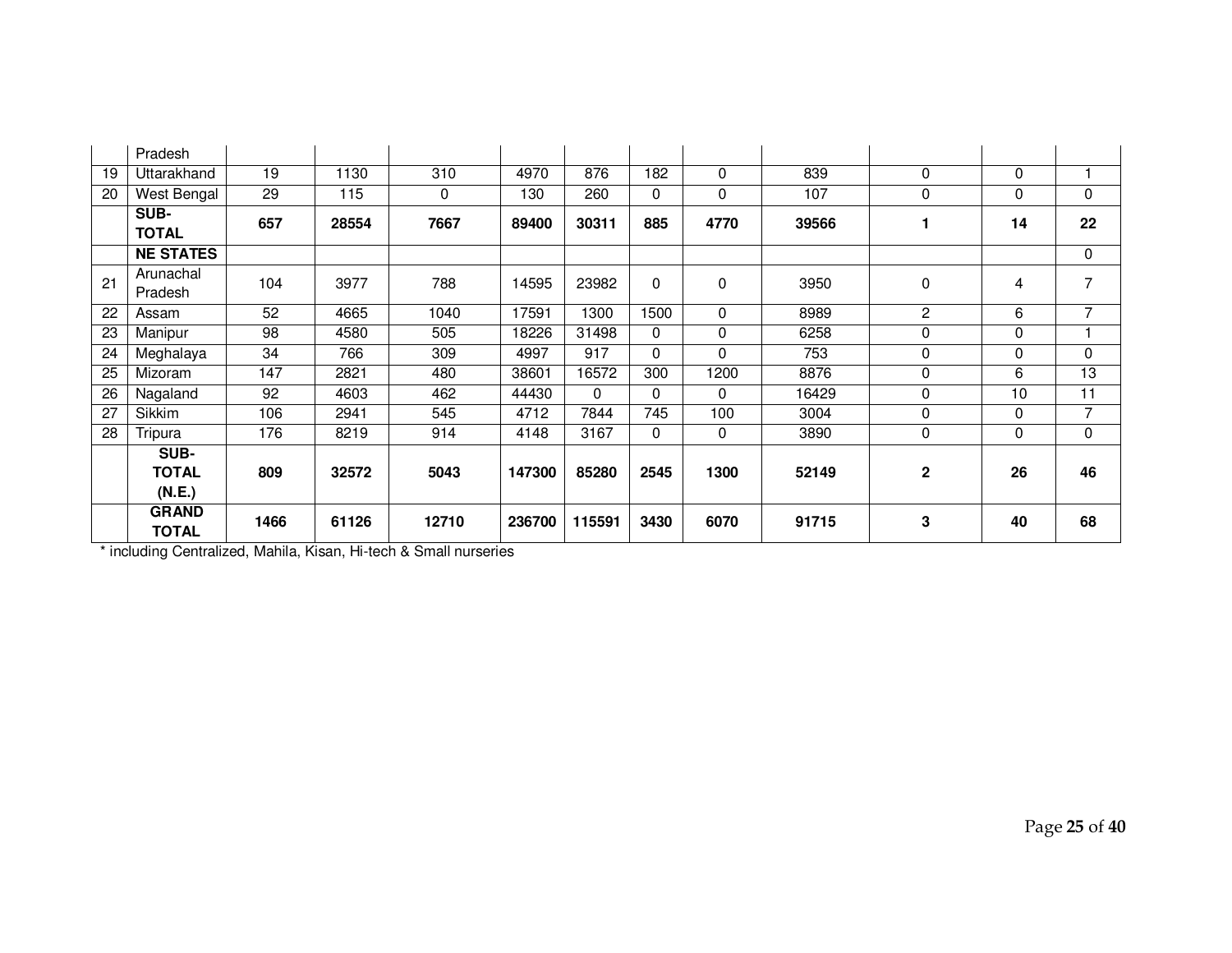# **Annexure II**

| Intervention for implementation role of Ministries/ Departments |  |  |
|-----------------------------------------------------------------|--|--|
|-----------------------------------------------------------------|--|--|

| SI.            | Ministry/Dept of                                                             | <b>Interventions for</b>                                                                                                                                                                                                                                                                                                                                                                                                                                                                                                                         | <b>Remarks</b>                                                                                                                                                                                                                                                                                                                                                                                                       |
|----------------|------------------------------------------------------------------------------|--------------------------------------------------------------------------------------------------------------------------------------------------------------------------------------------------------------------------------------------------------------------------------------------------------------------------------------------------------------------------------------------------------------------------------------------------------------------------------------------------------------------------------------------------|----------------------------------------------------------------------------------------------------------------------------------------------------------------------------------------------------------------------------------------------------------------------------------------------------------------------------------------------------------------------------------------------------------------------|
| <b>No</b>      | <b>GOI</b>                                                                   | implementation                                                                                                                                                                                                                                                                                                                                                                                                                                                                                                                                   |                                                                                                                                                                                                                                                                                                                                                                                                                      |
| $\mathbf{1}$   | Department<br>of<br>Agriculture<br>Cooperation and<br><b>Farmers Welfare</b> | Propagation & Cultivation in<br>$\mathsf{i}$ )<br>non forest lands<br><b>Promotion and Development</b><br>ii)<br>of Infrastructure for Bamboo<br><b>Markets</b><br>iii) Training<br>and<br>skill<br>development                                                                                                                                                                                                                                                                                                                                  | Cultivation for the benefit of the<br>farmers; Related R&D involving<br>Indian Council of Agricultural<br>Research (ICAR); involvement<br>of cooperatives through NCDC                                                                                                                                                                                                                                               |
| $\overline{c}$ | Department<br>of<br>Agriculture<br>Research<br>and<br>Education              | Project based R&D activities<br>i)<br>Field trials, demonstration<br>$\mathsf{ii}$<br>and pilot projects                                                                                                                                                                                                                                                                                                                                                                                                                                         | Project based research works<br>and demonstration                                                                                                                                                                                                                                                                                                                                                                    |
| 3              | Ministry<br>of<br>Environment<br>Forest<br>and<br>Climate Change             | i)<br><b>R&amp;D</b><br>including<br>high<br>on<br>productivity varieties, tissue<br>culture,<br>testing<br>and<br>standardization<br>and field<br>trials<br>Development<br>value<br>ii)<br>of<br>added products<br>iii) Bringing in bamboo grown in<br>forests into the value chain<br>developed under the Mission                                                                                                                                                                                                                              | R&D related to suitable species<br>for industry agronomic practices<br>at Indian Council of Forestry<br>Education<br>Research<br>and<br>(ICFRE) viz. Indian Plywood<br>Industrial<br>Research<br>Institute<br>(IPIRTI) and other Institutes                                                                                                                                                                          |
| 4              | Ministry of Micro,<br>Small<br>and<br>Medium<br>Enterprises                  | Promotion<br>of<br>i)<br>bamboo<br>treatment and preservation<br>ii) Establishment<br>of<br>Micro/<br>Medium processing units;<br>iii) Promotion<br>of<br>products<br>developed by IPIRTI and<br>other Institutions<br>iv) Handicrafts/Cottage<br>industry, Furniture making,<br>Fabric/ Jewellery making,<br>stick<br>making,<br>Incense<br>Bamboo<br>board<br>/mat/corrugated sheets /floor<br>tiles making, etc<br>v) Establishment of Common<br>Facility Centre (CFC)<br>vi) Establishment of Livelihood<br><b>Business Incubators (LBI)</b> | Establishing forward linkages<br>including<br>development<br>of<br>primary processing units; micro,<br>small and<br>medium<br>bamboo<br>enterprises;<br>bamboo<br>based<br>bazars (outlets for value added<br>products) Convergence<br>with<br>Credit Guarantee Trust Fund for<br>Small and Medium Enterprises<br>will be important.<br>Involvement<br>of<br>industrial<br>cooperatives through NCDC can<br>be done. |
| 5              | Ministry<br>οf<br>Development<br>of<br>North<br>East<br>Region               | To take up these indicative<br>activities in the 8 States of the<br>North East in conjunction with<br>the concerned line Ministries.                                                                                                                                                                                                                                                                                                                                                                                                             | To ensure close involvement of<br>Institutions<br>like<br>North<br>East<br>Centre<br>for<br>Technology<br>Application<br>Reach<br>and                                                                                                                                                                                                                                                                                |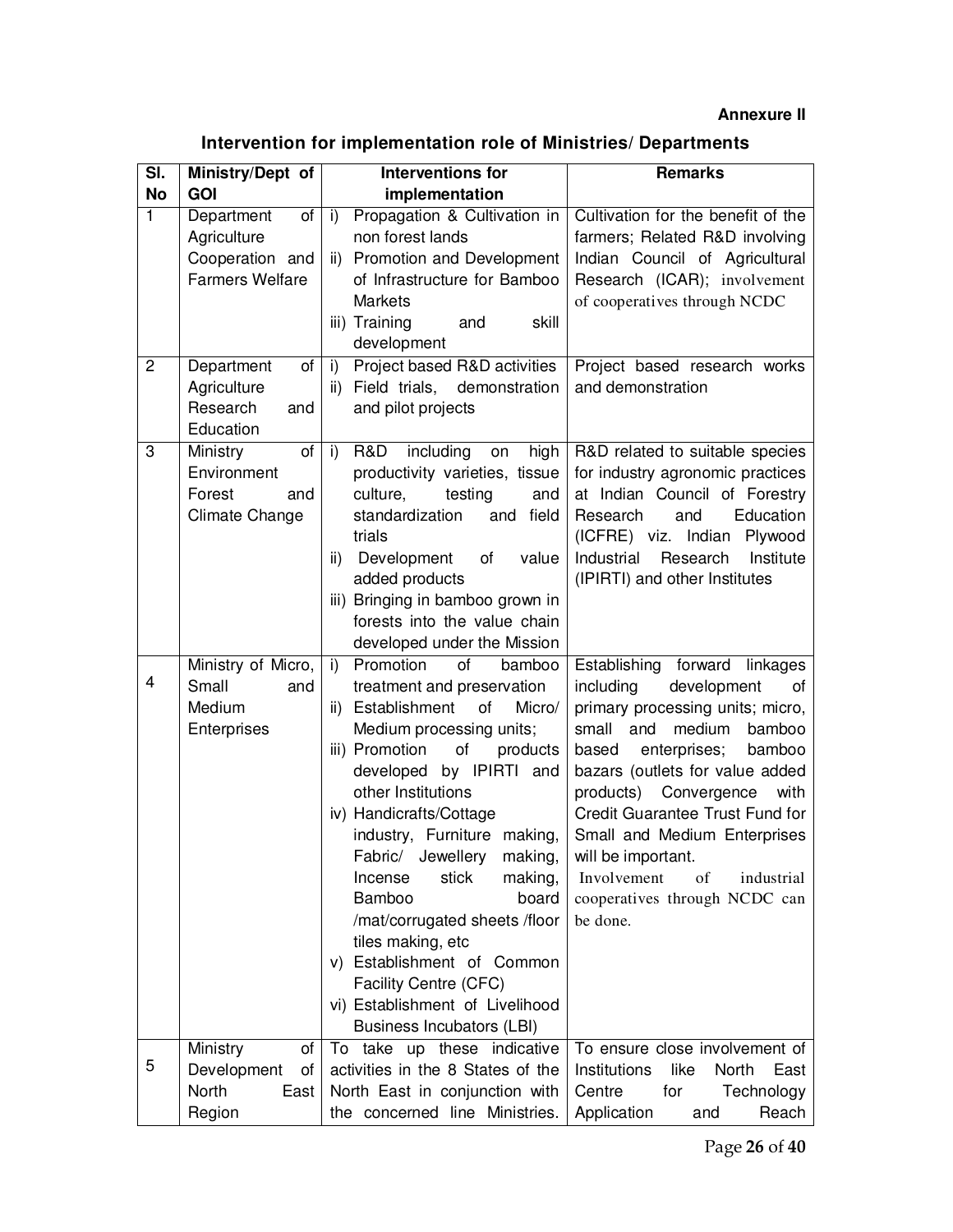|                |                                               | This would give a focused<br>approach for the region which<br>bears 60% of the country's<br>bamboo resource                                                                                                                                                                                                                                                                                                                                                                          | (NECTAR), Cane and Bamboo<br>Technology Center<br>$(CBTC)$ ,<br>North<br>Eastern<br>Finance<br>Corporation<br>Development<br>(NEDFI), Bamboo and Cane<br>Development Institute,<br>etc.<br>Linkages<br>with<br>North<br>East<br>Bamboo Development Council<br>(NEBDC)<br>established<br>under<br>NEC.                                                                                                                                                                  |
|----------------|-----------------------------------------------|--------------------------------------------------------------------------------------------------------------------------------------------------------------------------------------------------------------------------------------------------------------------------------------------------------------------------------------------------------------------------------------------------------------------------------------------------------------------------------------|------------------------------------------------------------------------------------------------------------------------------------------------------------------------------------------------------------------------------------------------------------------------------------------------------------------------------------------------------------------------------------------------------------------------------------------------------------------------|
| 6              | Ministry of Rural<br>Development              | To<br>promote bamboo<br>based<br>livelihoods and constructions                                                                                                                                                                                                                                                                                                                                                                                                                       | In convergence with National<br>Livelihood<br>Rural<br>Mission<br>(NRLM) and other programs                                                                                                                                                                                                                                                                                                                                                                            |
| $\overline{7}$ | Petroleum<br>and<br><b>Natural Gas</b>        | To provide technical support<br>policy frame work for<br>and<br>development of bio-fuels and<br>promote use of bamboo as raw<br>material for bio-fuel                                                                                                                                                                                                                                                                                                                                | Provision for use of waste from<br>other bamboo industry should<br>be made                                                                                                                                                                                                                                                                                                                                                                                             |
| 8.             | Ministry<br>οf<br><b>Textiles</b>             | To<br>R&D<br>i.<br>promote<br>and<br>upscaling of technology for use<br>of bamboo fibre and fabric<br>ii. To promote design, product<br>development, establishment of<br>CFC, skilling and<br>capacity<br>Furniture,<br>development<br>on<br>Basketry,<br>utility<br>products,<br>Jewellery, mat based product,<br>turning products etc, including<br>PG Diploma<br>To<br>promote<br>technology<br>iii.<br>adaptation and promotion and<br>marketing<br>of<br>innovative<br>products | R&D, skill, design and product<br>development, education<br>and<br>extension<br>DC<br>through<br>(Handicrafts) and established<br>institute like Bamboo and Cane<br>Development Institute (BCDI).<br>Agartala. Promotion and brand<br>building by Export Promotion<br>council of Handicrafts (EPCH).<br>Thematic display and exhibition<br>by National Centre for Design<br>Product<br>Development<br>and<br>(NCDPD) and<br>Development<br>Commissioner (Handicrafts). |
| 9.             | Ministry of Power                             | To promote use of bamboo and<br>bamboo<br>waste<br>in<br>power<br>generation                                                                                                                                                                                                                                                                                                                                                                                                         | Bamboo waste to be used to<br>supplement conventional fuel                                                                                                                                                                                                                                                                                                                                                                                                             |
| 10             | Ministry of New<br>Renewable<br>and<br>Energy | To promote use of bamboo and<br>bamboo<br>waste<br>in<br>power<br>generation                                                                                                                                                                                                                                                                                                                                                                                                         | Bamboo waste to be used                                                                                                                                                                                                                                                                                                                                                                                                                                                |
| 11             | Ministry<br>of<br>Commerce<br>and<br>Industry | Support on international trade<br>related<br>bamboo<br>issues<br>to<br>industry and export promotion;<br>promotion of domestic bamboo<br>industry                                                                                                                                                                                                                                                                                                                                    | Import duty on various bamboo<br>products to be rationalized                                                                                                                                                                                                                                                                                                                                                                                                           |
| 12             | Ministry<br>of<br>Housing<br>and<br>Urban     | Support and mandate use of<br>bamboo<br>all<br>in<br>Govt<br>constructions,<br>especially<br>in                                                                                                                                                                                                                                                                                                                                                                                      |                                                                                                                                                                                                                                                                                                                                                                                                                                                                        |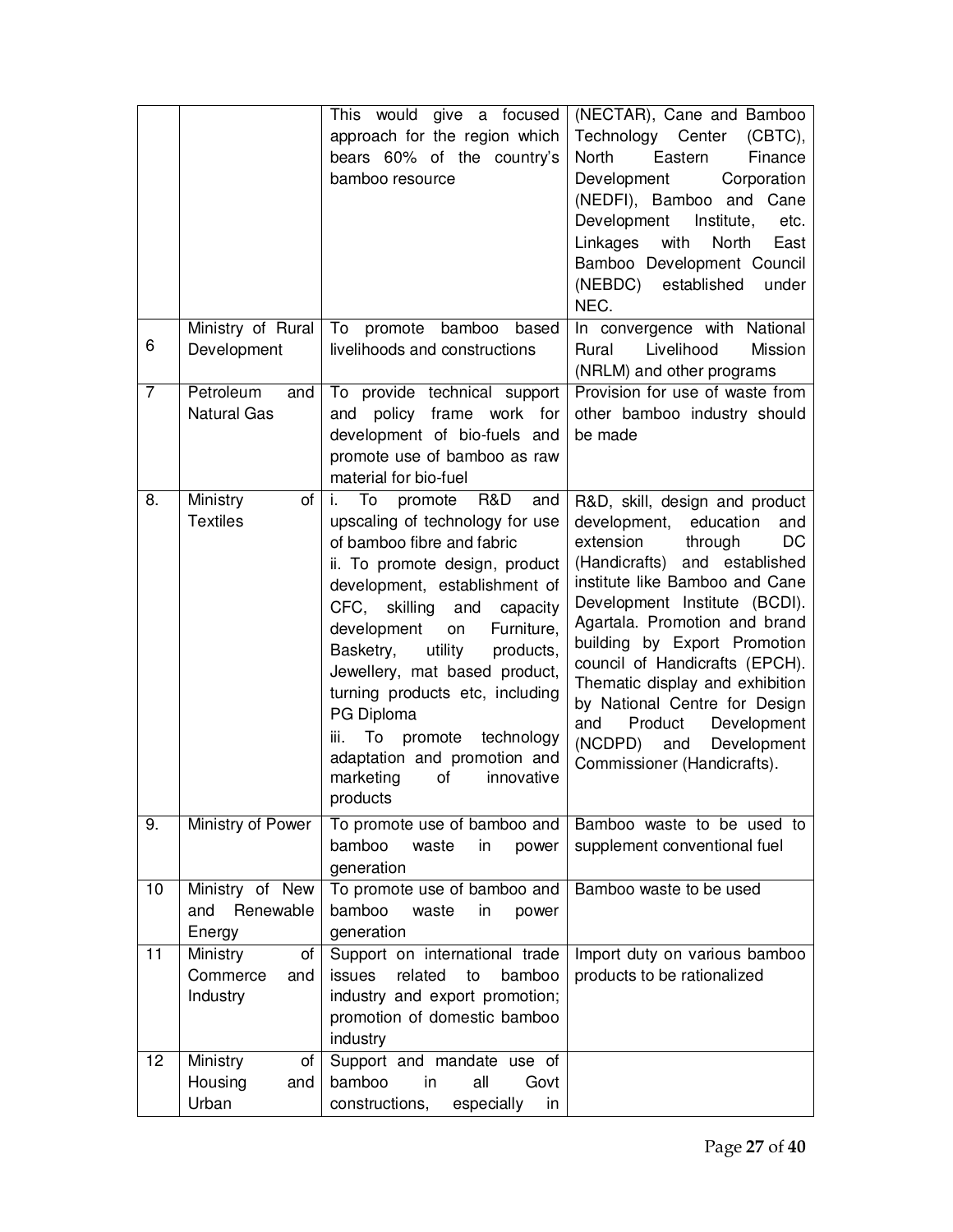|    | Development        | major bamboo bearing States.    |                                  |
|----|--------------------|---------------------------------|----------------------------------|
| 13 | Ministry<br>of     | Support R&D<br>for<br>various   | NECTAR and other<br>regional     |
|    | Science<br>&       | activities in the value chain   | laboratories and Institutes as   |
|    | Technology         |                                 | well as o/o Principal Scientific |
|    |                    |                                 | Advisor to GOI                   |
|    |                    |                                 |                                  |
| 14 | Ministry of Skill  | Develop<br>job<br>roles<br>and  |                                  |
|    | Development<br>- & | curriculum<br>for<br>accredited |                                  |
|    | Entrepreneurship   | courses on various faces of     |                                  |
|    |                    | bamboo sector in association    |                                  |
|    |                    | with<br>the<br>concerned        |                                  |
|    |                    | Ministry/Department and Sector  |                                  |
|    |                    | Skill<br>Councils,<br>including |                                  |
|    |                    | Recognition of Prior Learning   |                                  |
|    |                    | (RPL)                           |                                  |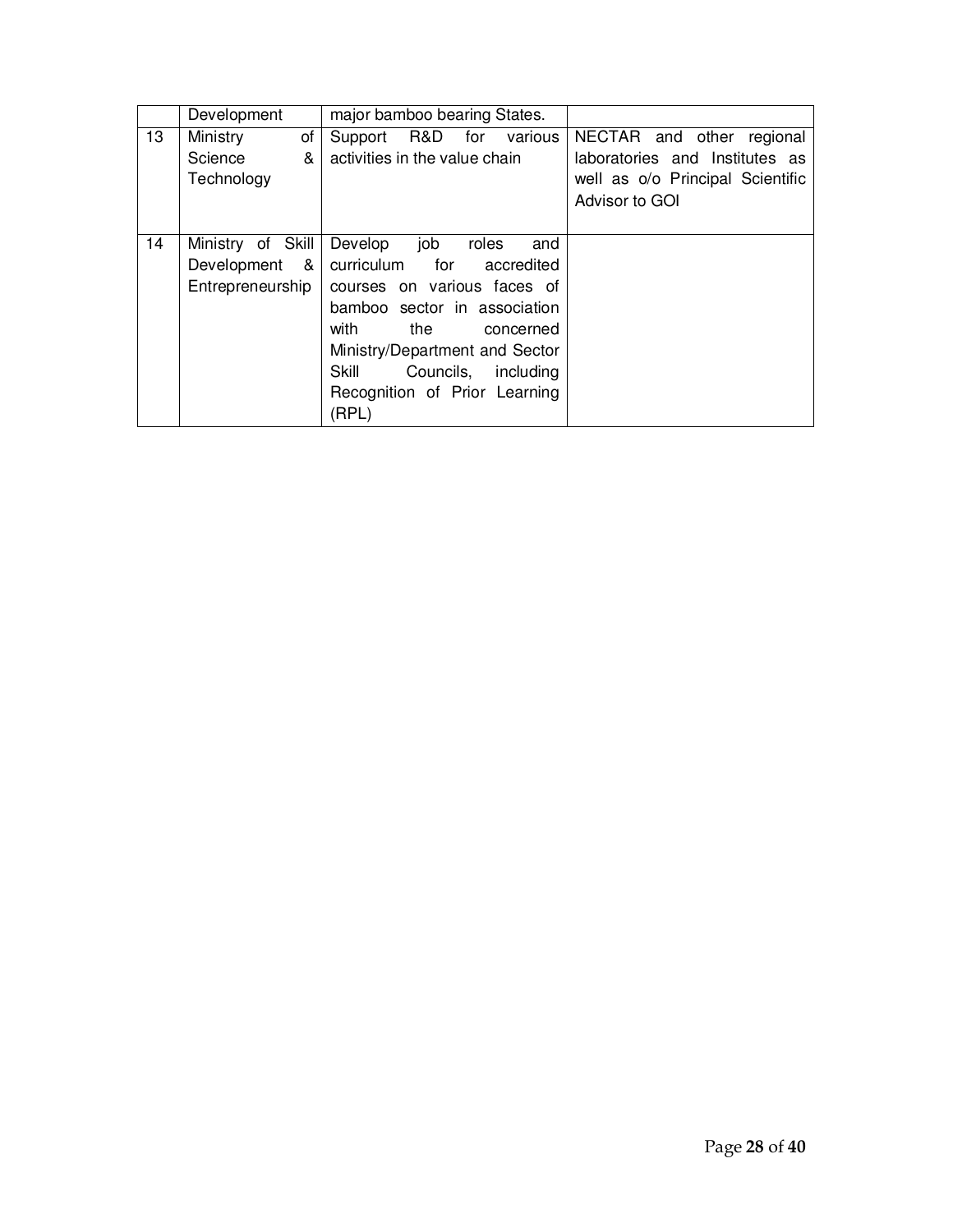# **Annexure-III**

# **Indicative BTSG Component**

## **A. National Level**

| Sr.                            | <b>Items</b>                                 | <b>Total</b>    | Honorarium                                                                                                                                                            | Qualifications & other conditions/                                                                                                                                                                                                                                                                                                                                                                                                                                                                                                                                                                                                                                                                                                                                                                       |
|--------------------------------|----------------------------------------------|-----------------|-----------------------------------------------------------------------------------------------------------------------------------------------------------------------|----------------------------------------------------------------------------------------------------------------------------------------------------------------------------------------------------------------------------------------------------------------------------------------------------------------------------------------------------------------------------------------------------------------------------------------------------------------------------------------------------------------------------------------------------------------------------------------------------------------------------------------------------------------------------------------------------------------------------------------------------------------------------------------------------------|
| No.                            |                                              |                 | per month                                                                                                                                                             | <b>Remarks</b>                                                                                                                                                                                                                                                                                                                                                                                                                                                                                                                                                                                                                                                                                                                                                                                           |
|                                |                                              |                 | (in Rs.)                                                                                                                                                              |                                                                                                                                                                                                                                                                                                                                                                                                                                                                                                                                                                                                                                                                                                                                                                                                          |
| $\mathbf{1}$<br>$\overline{2}$ | Senior Adviser<br>Adviser<br>(Production)    | 01<br>01        | 70,000 to<br>100,000<br>(depending<br>upon<br>qualification<br>&<br>experience)<br>40,000/- to<br>50,000/-<br>(depending<br>upon<br>qualification<br>&<br>experience) | <b>Essential:</b><br>PhD in Agriculture/ Forestry related<br>i)<br>subject/MBA<br>Minimum 15 years experience of<br>ii)<br>working on Management of natural<br>resources and development of value<br>chainAge upto 65 years.<br><b>Essential:</b><br>Agriculture/<br>i)<br>Master's<br>degree<br>in<br>Forestryfrom a recognised university<br>or institute"<br>ii)<br>experience in project<br>Five years<br>formulation including forestry, bamboo,<br>agro-forestry<br>project<br>in<br>Govt<br>Departments or recognised research<br>institution or Councils or agricultural<br>university or public sector undertaking<br>or semi-Government or autonomous or<br>statutory organization."<br>Age upto 65 years.<br>ii)<br>Desirable:<br>Doctorate Degree in any of the subjects<br>mentioned above. |
| 3                              | Adviser (Value<br>addition and<br>Marketing) | $\overline{01}$ | 40,000/- to<br>50,000/-<br>(depending<br>upon<br>qualification<br>&<br>experience)                                                                                    | <b>Essential</b><br>i)<br>MBA in Trade and/or Marketing<br>Minimum 10 years experience in<br>ii)<br>product development, value chain<br>developmentand marketing and/or<br>trade in natural resources<br>iii)<br>Age upto 55 years.                                                                                                                                                                                                                                                                                                                                                                                                                                                                                                                                                                      |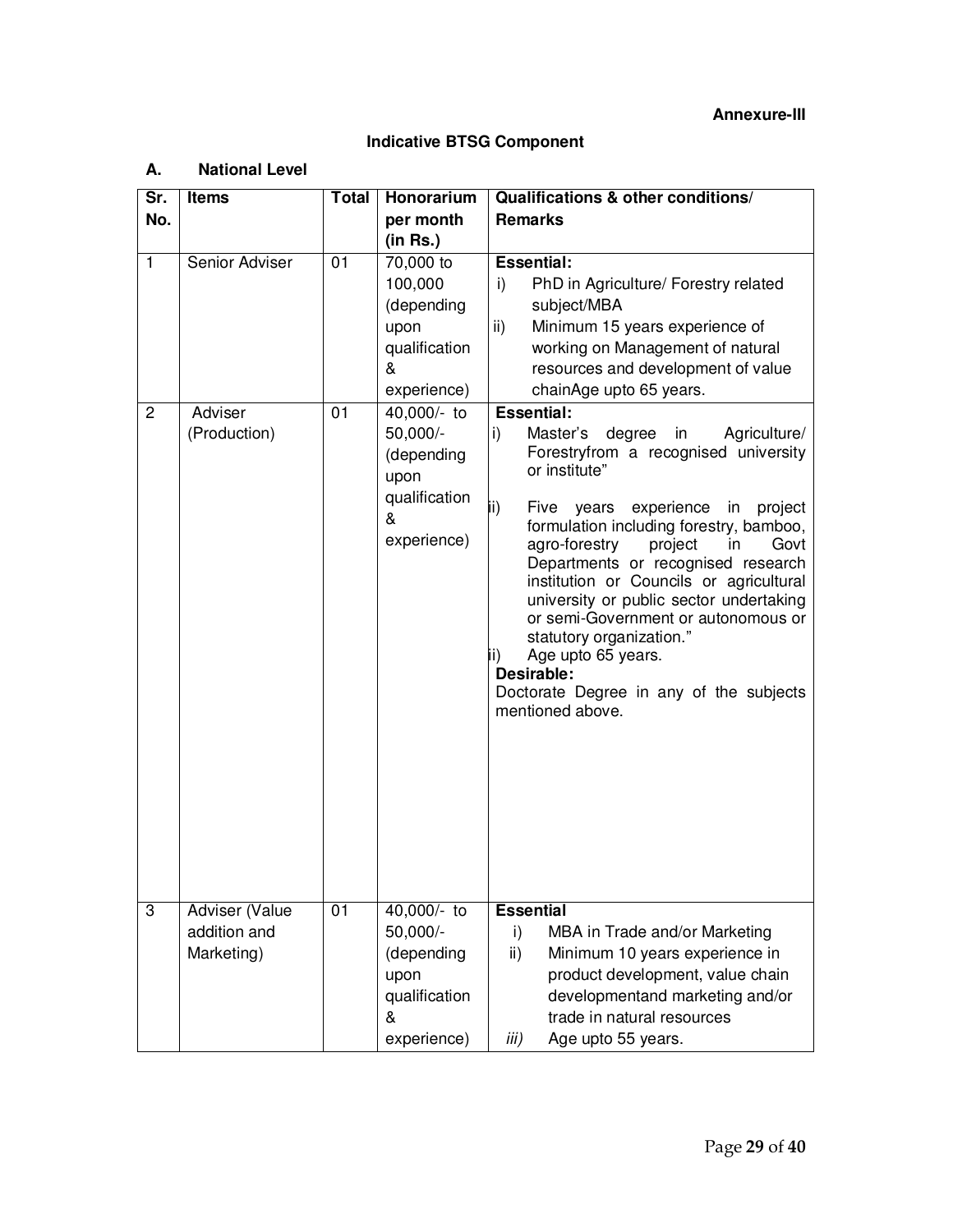| $\overline{4}$ | <b>Technical</b><br>Assistant<br>(Production)               | $\overline{1}$          | 30,000/- to<br>35,000/-<br>(depending<br>upon<br>qualification<br>&<br>experience)    | <b>Essential</b><br>$\mathsf{i}$<br>Master's degree in Agriculture/ or<br>Forestry from a recognised university<br>or institute"<br>ii)<br>Three years experience in project<br>formulation including forestry, bamboo,<br>agro-forestry project in Central or State<br>Government Department<br>or Union<br>Territory Administration or recognised<br>research institution or councils or<br>agricultural university or public sector |
|----------------|-------------------------------------------------------------|-------------------------|---------------------------------------------------------------------------------------|----------------------------------------------------------------------------------------------------------------------------------------------------------------------------------------------------------------------------------------------------------------------------------------------------------------------------------------------------------------------------------------------------------------------------------------|
|                |                                                             |                         |                                                                                       | undertaking or semi-Government or<br>autonomous or statutory organization."<br>Age upto 40 years<br>ii)                                                                                                                                                                                                                                                                                                                                |
| $\overline{5}$ | Technical<br>Assistant (Value<br>addition and<br>Marketing) | $\overline{01}$         | $30,000/$ - to<br>35,000/-<br>(depending<br>upon<br>qualification<br>&<br>experience) | <b>Essential</b><br>$\mathsf{i}$<br>MBA in Trade and/or Marketing<br>ii)<br>Minimum 3years experience in<br>product development and marketing<br>and/or trade<br>iii)<br>Age upto 40 years.                                                                                                                                                                                                                                            |
| $\overline{6}$ | Programmer                                                  | $\overline{1}$          | 35,000/- to<br>40,000/-<br>(depending<br>upon<br>qualification<br>&<br>experience)    | <b>B.Tech in Computer Science /IT or MCA</b><br>with one<br>years experience in<br>web<br>online<br>and<br>offline<br><b>MIS</b><br>desiging,<br>Development, programming                                                                                                                                                                                                                                                              |
| $\overline{7}$ | Data Entry<br>Operator                                      | $\overline{\mathbf{4}}$ | 20,000/-                                                                              | Should not be less than the Minimum<br>wages as notified by Delhi Government's/                                                                                                                                                                                                                                                                                                                                                        |
| 8<br>D         | <b>MTS</b><br><b>DTCA</b>                                   | $\overline{3}$          | $17,000/-$                                                                            | Labour Department/ State Government.                                                                                                                                                                                                                                                                                                                                                                                                   |

# **B. BTSG**

| Sr.            | <b>Items</b>             | <b>Total</b>   | Honorarium | <b>Remarks</b>                   |
|----------------|--------------------------|----------------|------------|----------------------------------|
| No.            |                          |                | per month  |                                  |
|                |                          |                | (in Rs.)   |                                  |
|                | <b>Bamboo Consultant</b> | 2              | $50,000/-$ |                                  |
| $\overline{2}$ | Bamboo Assistant         | $\overline{2}$ | 20,000/-   |                                  |
| 3              | Programmer               |                | $30,000/-$ |                                  |
| $\overline{4}$ | Data Entry Operator      | $\overline{2}$ | $10,000/-$ | Should not be less than the      |
|                |                          |                |            | Minimum wages as notified        |
|                |                          |                |            | respective<br><b>State</b><br>by |
|                |                          |                |            | Government's/<br>Labour          |
|                |                          |                |            | <b>State</b><br>Department/      |
|                |                          |                |            | Government.                      |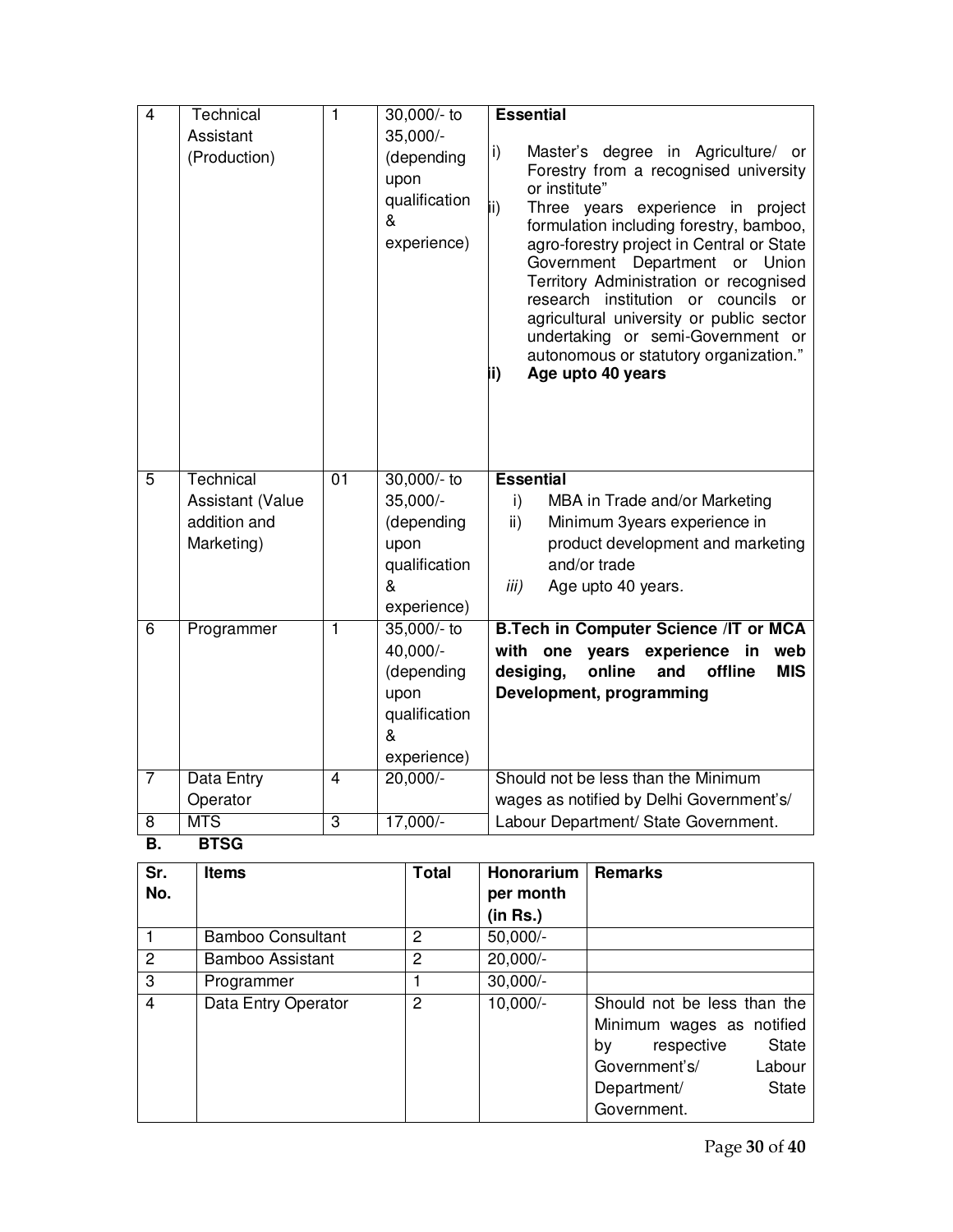# **Annexure-IV**

| SI | <b>Tentative Activities</b>                    |                                  |                     | Indicative unit   Pattern of assistance               |
|----|------------------------------------------------|----------------------------------|---------------------|-------------------------------------------------------|
|    |                                                |                                  | (upper<br>cost      |                                                       |
|    |                                                |                                  | limit)              |                                                       |
|    |                                                |                                  | (Rs in lakh)        |                                                       |
| A  | <b>Propagation &amp; Cultivation</b>           |                                  |                     |                                                       |
| 1. | Bamboo Nursery both in                         | Hi-tech (2 ha)<br>$\mathsf{i}$ ) | 50                  | 100% of cost to Govt.                                 |
|    | public and by private                          | Big $(1)$ ha)<br>ii)             | 16                  | sector and 50% of cost                                |
|    | including<br>sectors                           | iii) Small (0.5 ha)              | 10                  | private sector as<br>to                               |
|    | strengthen<br>(project                         |                                  |                     | credit linked back ended                              |
|    | based)                                         |                                  |                     | subsidy                                               |
| 2. | High density Bamboo                            |                                  | <b>Rs 1.00 lakh</b> | 100% of cost to Govt.                                 |
|    | on Govt./<br>plantation                        |                                  | per ha over a       | sector. For private sector                            |
|    | Panchayat/<br>Community                        |                                  | period of 3         | 50% of the cost upto 2 ha                             |
|    | land<br>including<br>waste                     |                                  | years               | $($ < $<$ 3000 plants), 20% of                        |
|    | lands                                          |                                  |                     | the cost for $2 - 4$ ha (up to                        |
|    |                                                |                                  |                     | 10000<br>plants) over 3                               |
|    |                                                |                                  |                     | $(50:30:20)$ .<br>years                               |
|    |                                                |                                  |                     | Additional 10% assistance                             |
|    |                                                |                                  |                     | NE.<br>States.<br>For<br>for                          |
|    |                                                |                                  |                     | plantation above 4 ha no<br>subsidy will be provided. |
|    |                                                |                                  |                     | Maintenance funds will be                             |
|    |                                                |                                  |                     | linked to performance                                 |
|    |                                                |                                  |                     | (survival % as per para                               |
|    |                                                |                                  |                     | 10.2.4)                                               |
| 3. | <b>Block</b><br>plantation/                    |                                  | Rs.1.00 lakh        | 100% of cost to Govt.                                 |
|    | boundary plantation on                         |                                  | per<br>ha           | and 50% of the cost to                                |
|    | farmers field                                  |                                  | (equivalent         | Private Sector over 3                                 |
|    |                                                |                                  | 240<br>Rs<br>to     | (50:30:20)<br>years                                   |
|    |                                                |                                  | per plant)          | Additional 10% assistance                             |
|    |                                                |                                  |                     | <b>NE</b><br><b>States</b><br>for                     |
|    |                                                |                                  |                     | Maintenance funds will be                             |
|    |                                                |                                  |                     | linked<br>to<br>performance                           |
|    |                                                |                                  |                     | (survival % as per para                               |
|    |                                                |                                  |                     | 10.2.4)                                               |
| В. | Promotion of bamboo treatment and preservation |                                  |                     |                                                       |
| 1. | Establishment of bamboo                        | Govt.<br>In<br>&<br>private      | 20 (Project         | 100% of cost to Govt. For                             |
|    | treatment and seasoning                        | Sector                           | based)              | Private Sector 50% of                                 |
|    | plants                                         |                                  |                     | project cost subject<br>to                            |
|    |                                                |                                  |                     | maximum upto indicative                               |
|    |                                                |                                  |                     | cost as credit linked back                            |
|    |                                                |                                  |                     | ended subsidy                                         |
| 2. | Establishment<br>οf                            | In private Sector                | 30 (PB)             | -do-                                                  |
|    | carbonisation plants                           |                                  |                     |                                                       |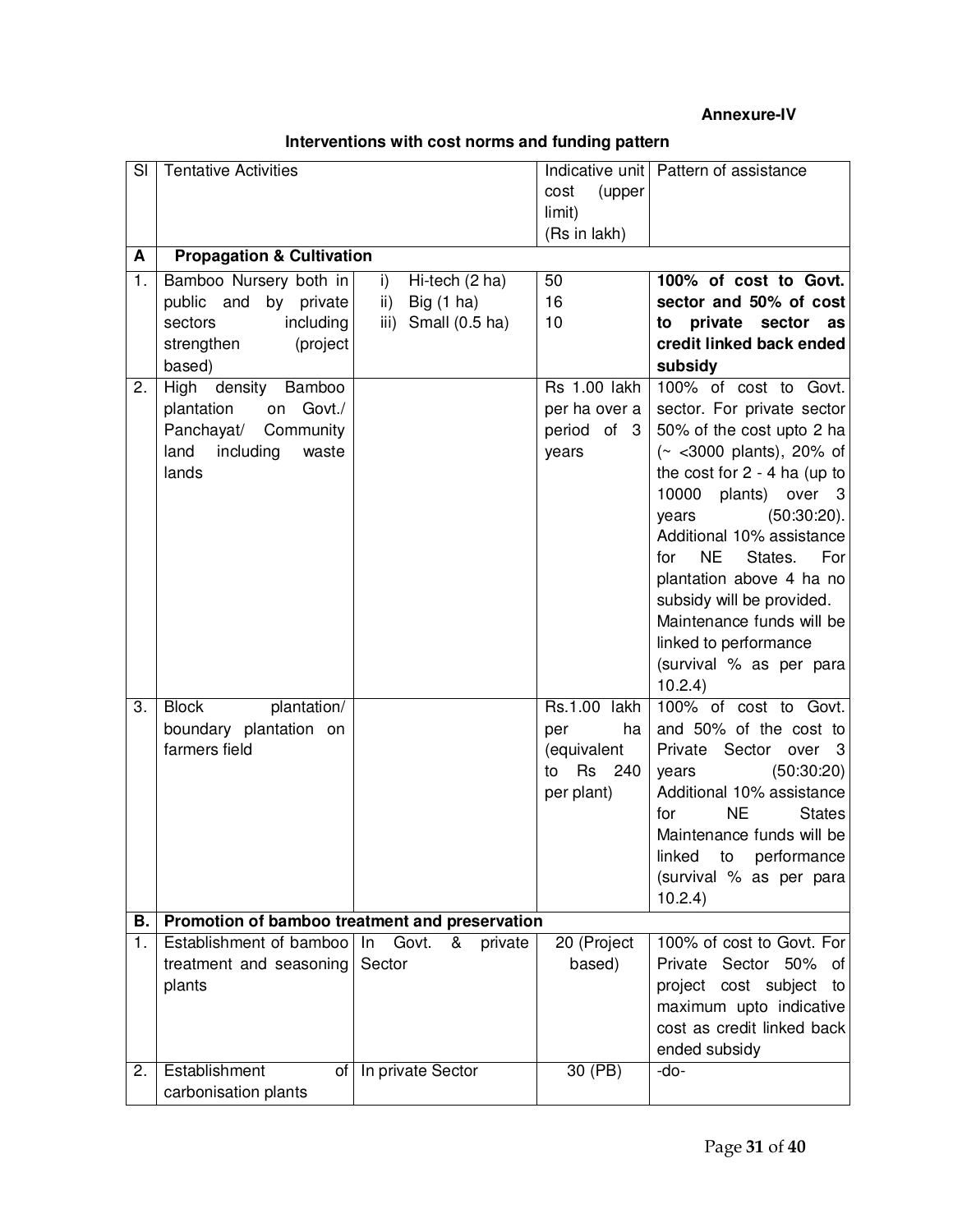| 3. | Establishment                                                 | of   Govt./Private sector | 100 (PB) | 100% of cost to Govt. For               |
|----|---------------------------------------------------------------|---------------------------|----------|-----------------------------------------|
|    | livelihood<br>business                                        |                           |          | Private Sector 50% of                   |
|    | incubators                                                    |                           |          | project cost subject to                 |
|    |                                                               |                           |          | maximum upto indicative                 |
|    |                                                               |                           |          | cost as credit linked back              |
|    |                                                               |                           |          | subsidy<br>ended<br>for                 |
|    |                                                               |                           |          |                                         |
|    |                                                               |                           |          | purchase<br>of<br>plant<br>&machineries |
|    |                                                               |                           |          | only.                                   |
|    |                                                               |                           |          | (additional 10% for NE                  |
| C  | <b>Product Development and Processing</b>                     |                           |          | states)                                 |
|    |                                                               |                           |          |                                         |
| 1. | Establishment                                                 | of Setting up of unit for | 30 (PB)  | 100% of cost to Govt. For               |
|    | processing units for value cross cutting, slicing,            |                           |          | Private Sector 50% of                   |
|    | addition of Bamboo (in splitting,                             | knots                     |          | project cost subject to                 |
|    | Nos.)                                                         | removing, shaping etc     |          | maximum upto indicative                 |
|    |                                                               |                           |          | cost as credit linked back              |
|    |                                                               |                           |          | ended subsidy (additional               |
|    |                                                               |                           |          | 10% for NE states)                      |
| 2. | Management of Bamboo For making of value                      |                           | 25(PB)   | -do-                                    |
|    | waste in primary                                              | added<br>products<br>like |          |                                         |
|    | processing units                                              | pellets<br>&<br>activated |          |                                         |
|    |                                                               | carbon.                   |          |                                         |
| 3. | Establishment<br>of                                           | Handicrafts/Cottage       | 15 (PB)  | - do -                                  |
|    | Micro/Medium                                                  | industry                  |          |                                         |
|    | processing<br>units<br>(in                                    | Furniture making          | 25(PB)   | - do -                                  |
|    | Nos.)                                                         | Jewellery making          | 15(PB)   | - do -                                  |
|    |                                                               | Bamboo<br>shoots          | 20 (PB)  | - do -                                  |
|    |                                                               | processing                |          |                                         |
|    |                                                               | Incense stick making      | 25(PB)   | - do -                                  |
|    |                                                               | Fabric/Fibre extraction   | 50 (PB)  | - do -                                  |
|    |                                                               | Common facility centre    | 25 (PB)  | -do-                                    |
|    |                                                               | (CFC)                     |          |                                         |
|    |                                                               | Bamboo<br>board           | 200(PB)  | -do-                                    |
|    |                                                               | /mat/corrugated sheets    |          |                                         |
|    |                                                               | /floor tiles making       |          |                                         |
|    |                                                               | Bio Energy extraction     | 200(PB)  | - do -                                  |
|    |                                                               | Activated<br>Carbon       | 200 (PB) | $-do-$                                  |
|    |                                                               | product                   |          |                                         |
|    |                                                               | <b>Ethanol Gassifier</b>  | 500 (PB) | $-do-.$                                 |
| D  | Promotion and Development of Infrastructure for Bamboo Market |                           |          |                                         |
| 1. | Establishment<br>οf                                           | In Govt. sector/ Private  | 50 (PB)  | 100% of cost in Govt.                   |
|    | bamboo<br>depots<br>and                                       | sector                    |          | sector. 25% assistance as               |
|    | godowns                                                       |                           |          | credit linked back ended                |
|    |                                                               |                           |          | subsidy in for private                  |
|    |                                                               |                           |          | sectors<br>subject<br>to                |
|    |                                                               |                           |          | maximum upto indicative                 |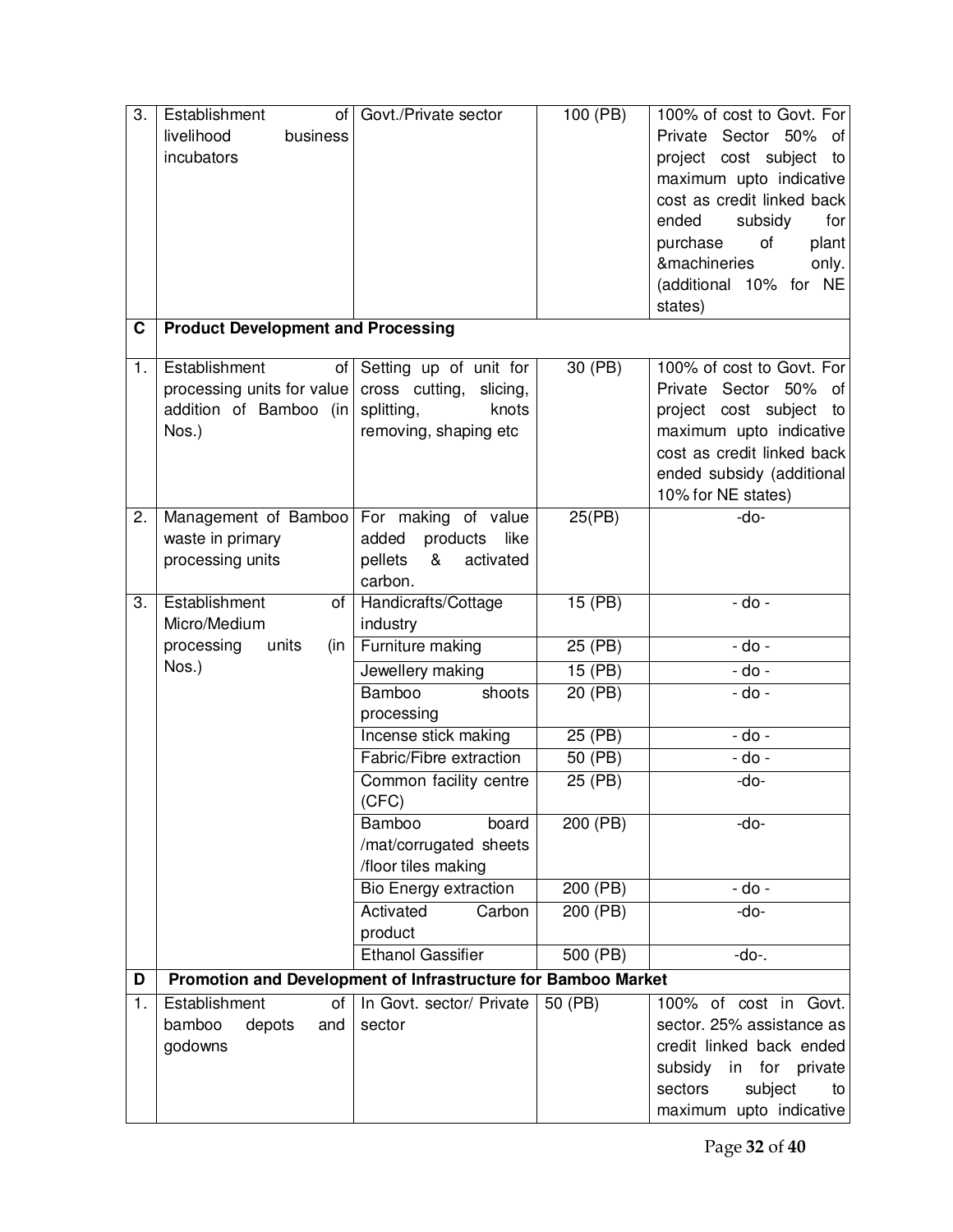|    |                                                                                                                                                                                                                                                                                              |                                                                                                       |                         | cost (33% for NE States).                                                                                                                                                      |
|----|----------------------------------------------------------------------------------------------------------------------------------------------------------------------------------------------------------------------------------------------------------------------------------------------|-------------------------------------------------------------------------------------------------------|-------------------------|--------------------------------------------------------------------------------------------------------------------------------------------------------------------------------|
| 2. | Promotion of<br>bamboo<br>mandi (bamboo market<br>place) and e-trading                                                                                                                                                                                                                       | In Govt. sector/ private<br>sector                                                                    | 100 (PB)                | 100% of cost in Govt.<br>sector. 25% assistance in<br>private sectors subject to<br>maximum upto indicative<br>(33% for NE<br>cost<br>States).                                 |
| 3. | <b>Rural Haat</b>                                                                                                                                                                                                                                                                            | Retail direct marketing                                                                               | 20 (PB)                 | -do-                                                                                                                                                                           |
| 4. | Bamboo bazaar                                                                                                                                                                                                                                                                                | Retail outlets for value 15(PB)<br>added<br>products<br>at<br>prominent places in the<br><b>State</b> |                         | -do-                                                                                                                                                                           |
| Е  | Development of tools, equipment & machinery                                                                                                                                                                                                                                                  |                                                                                                       |                         |                                                                                                                                                                                |
| 1. | Technological<br>enhancement<br>of<br>tools,<br>indigenous<br>equipment & machinery                                                                                                                                                                                                          |                                                                                                       | Project based           | 100%<br>grant<br>Govt.<br>to<br>institutions<br>for<br>development of design<br>etc., 50% grant to those<br>machine<br>making<br>units<br>who are developing these<br>machines |
| 2. | Import of technological<br>superior tools, equipment<br>& machinery in Common<br><b>Facility Centre</b>                                                                                                                                                                                      |                                                                                                       | -do-                    | -do-                                                                                                                                                                           |
| F  | Skill Development and awareness campaign (upto 5% of allocation)                                                                                                                                                                                                                             |                                                                                                       |                         |                                                                                                                                                                                |
|    | i) Training of Farmers/<br>Artisans/<br>field<br>functionaries/<br>International<br>training<br>visit for exposure of NBM<br>staff/ field functionaries<br>including farmers<br>and<br>entrepreneurs in bamboo<br>sector<br>to<br>upcoming<br>technologies/<br><b>Entrepreneurs Training</b> |                                                                                                       |                         | Project based   100% of cost Rs. 1000<br>per head per day or as<br>per the approved rates of<br>the Govt. Institute                                                            |
|    | ii) Organizing workshop/<br>Seminars/training<br>at<br>National/<br>International/<br>State/District                                                                                                                                                                                         |                                                                                                       | Project<br><b>Based</b> | 100% for Government                                                                                                                                                            |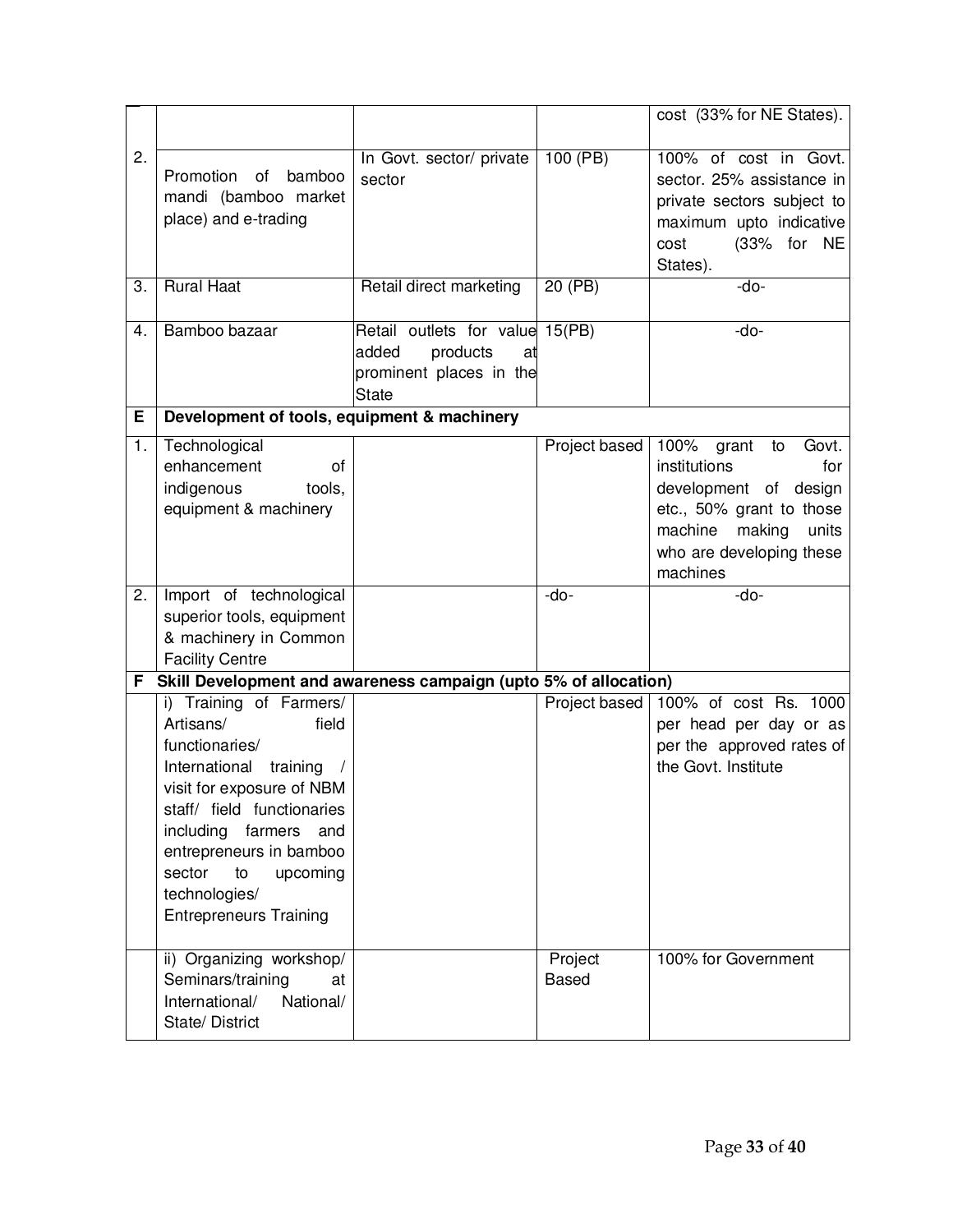|                | iii)<br>Participation<br>in                       |                           | Project      |                            |
|----------------|---------------------------------------------------|---------------------------|--------------|----------------------------|
|                | domestic<br>trade<br>fairs/                       |                           | <b>Based</b> | $-do-$                     |
|                | international<br>trade                            |                           |              |                            |
|                | fairs/exhibition<br>etc.                          |                           |              |                            |
|                | including<br>travel<br>$+$                        |                           |              |                            |
|                | boarding/<br>lodging<br>of                        |                           |              |                            |
|                | participating artisans                            |                           |              |                            |
|                |                                                   |                           |              |                            |
|                |                                                   |                           |              |                            |
|                |                                                   |                           |              |                            |
| G.             | Research & Development (upto 10% of allocation)   |                           |              |                            |
| $\overline{1}$ | Identification<br>$\overline{of}$                 |                           |              |                            |
|                | genetically<br>superior                           | Project based             |              | For private sector upto 10 |
|                | species / varieties                               |                           |              | lakhs                      |
| $\overline{2}$ | Establishment<br>οf                               |                           |              | For<br>Government          |
|                | culture<br>lab<br>tissue                          |                           |              | organisation 100%          |
|                | including<br>strengthen                           |                           |              |                            |
|                | propagation<br>of<br>for                          |                           |              |                            |
|                | identified<br>species<br>$\sqrt{ }$               |                           |              |                            |
|                | varieties + field trials                          |                           |              |                            |
| 3              | Demonstration plots to                            |                           |              |                            |
|                | exhibit best practice to                          |                           |              |                            |
|                | farmers                                           |                           |              |                            |
| 4              | <b>Incubation Centre</b>                          |                           |              |                            |
| 5              | <b>Bamboo</b><br>market                           |                           |              |                            |
|                | research                                          |                           |              |                            |
| н              | <b>Project Management (upto 5% of allocation)</b> |                           |              |                            |
|                | Project                                           | management Proposal based | Upto 5%      | 100%                       |
|                | contingency Monitoring &                          |                           |              |                            |
|                | Evaluation                                        |                           |              |                            |

**NOTE:** The funding pattern proposed is 60:40 between Centre: State Govt for all States excepting 8 states of NE Region, the hilly states of Himachal Pradesh, Uttarakhand and Jammu & Kashmir where it would be 90:10 fund sharing and 100% in case of UTs/ BTSGs (existing). If funds are released by NBM (Headquarter) directly to any Central Institution for any specific project / intervention the funding will be 100% central share.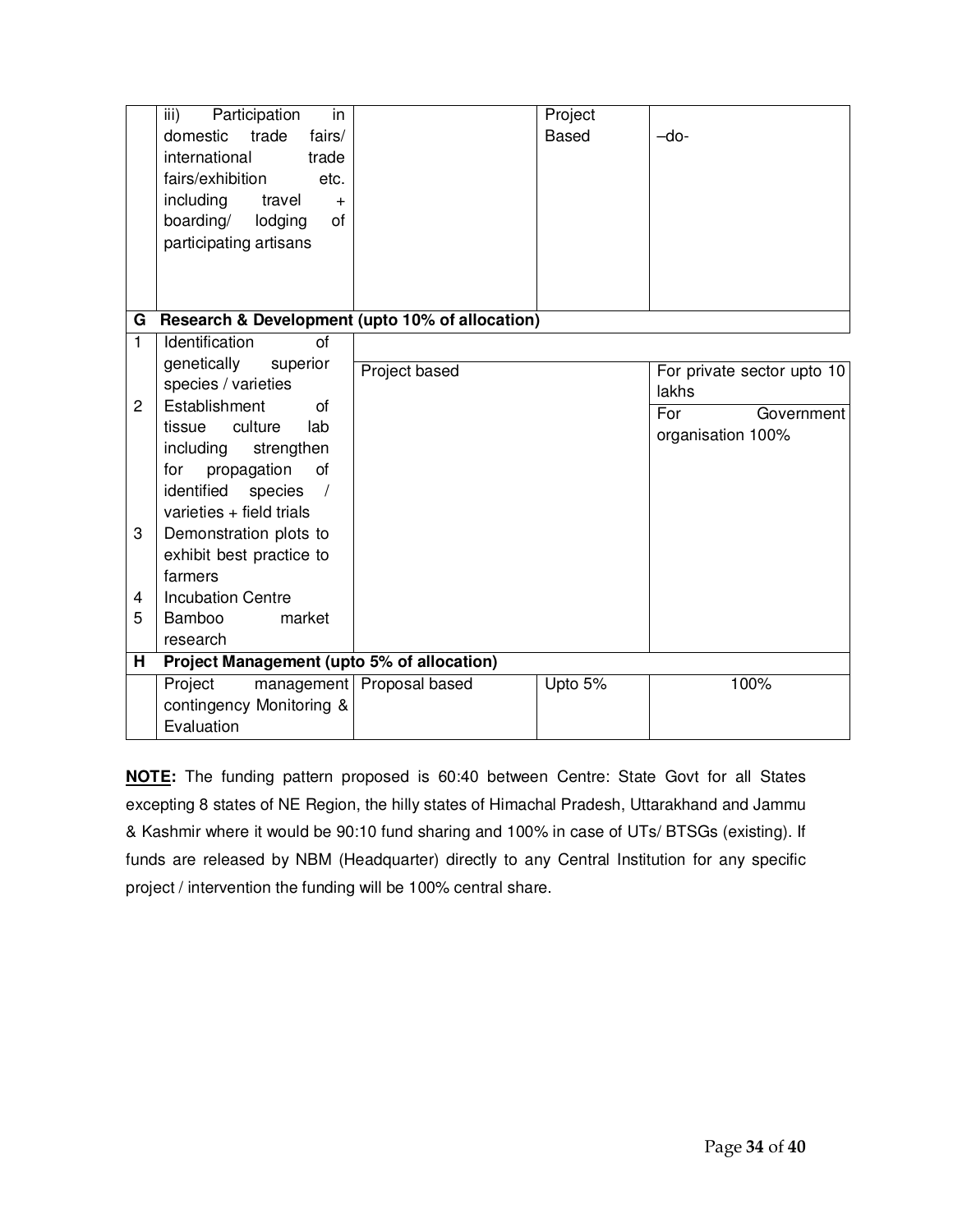## **Annexure-V**

#### **Format for submission of Annual Action Plan**

|                |                                                     | Cost               |                |       | <b>Physical Target</b> |              |              | <b>Financial Target</b> |              |                        |                        | <b>Number of beneficiaries</b> |       |
|----------------|-----------------------------------------------------|--------------------|----------------|-------|------------------------|--------------|--------------|-------------------------|--------------|------------------------|------------------------|--------------------------------|-------|
|                |                                                     | norms              |                |       | (in no. / ha)          |              |              | (Rs. in Lakh)           |              |                        |                        |                                |       |
|                |                                                     | (Rs. in            |                |       |                        |              | <b>Total</b> | <b>Centre</b>           | <b>State</b> | $\overline{\text{sc}}$ | $\overline{\text{ST}}$ | General                        | Women |
| <b>SI</b>      | <b>Activity</b>                                     | lakh)              | Subsidy        | Govt. | <b>Private</b>         | <b>Total</b> |              | <b>Share</b>            | share        |                        |                        |                                |       |
| A              | <b>Propagation and Cultivation</b>                  |                    |                |       |                        |              |              |                         |              |                        |                        |                                |       |
|                | Bamboo Nursery both in public and by private sector |                    |                |       |                        |              |              |                         |              |                        |                        |                                |       |
|                | Hi-tech (2 ha)                                      | 50                 | 100% Govt.,    |       |                        |              |              |                         |              |                        |                        |                                |       |
|                |                                                     |                    | 50% Pvt.       |       |                        |              |              |                         |              |                        |                        |                                |       |
| $\mathbf{1}$   | Big $(1)$ ha)                                       | 16                 | 100% Govt.,    |       |                        |              |              |                         |              |                        |                        |                                |       |
|                |                                                     |                    | 50% Pvt.       |       |                        |              |              |                         |              |                        |                        |                                |       |
|                | Small $(0.5)$                                       | 10                 | 100% Govt.,    |       |                        |              |              |                         |              |                        |                        |                                |       |
|                |                                                     |                    | 50% Pvt.       |       |                        |              |              |                         |              |                        |                        |                                |       |
|                |                                                     | A1 (Total Nursery) |                |       |                        |              |              |                         |              |                        |                        |                                |       |
| 2              | <b>High Density Bamboo</b>                          |                    | 100% Govt.     |       |                        |              |              |                         |              |                        |                        |                                |       |
|                | Plantation on Govt./                                |                    | 50% Pvt.       |       |                        |              |              |                         |              |                        |                        |                                |       |
|                | Panchayat/ community                                |                    |                |       |                        |              |              |                         |              |                        |                        |                                |       |
|                | land including waste                                |                    |                |       |                        |              |              |                         |              |                        |                        |                                |       |
|                | lands                                               |                    |                |       |                        |              |              |                         |              |                        |                        |                                |       |
| 3              | Block plantation/                                   | 1.                 | 100% Govt.     |       |                        |              |              |                         |              |                        |                        |                                |       |
|                | boundary plantation                                 |                    | 50% Pvt        |       |                        |              |              |                         |              |                        |                        |                                |       |
|                | on farmers field                                    |                    |                |       |                        |              |              |                         |              |                        |                        |                                |       |
|                | <b>A2 (Total Plantation)</b>                        |                    |                |       |                        |              |              |                         |              |                        |                        |                                |       |
|                | Sub Total $(A) = (A1 + A2)$                         |                    |                |       |                        |              |              |                         |              |                        |                        |                                |       |
| B              | Promotion of bamboo treatment and preservation      |                    |                |       |                        |              |              |                         |              |                        |                        |                                |       |
| $\mathbf{1}$   | Establishment of                                    | 20                 | 100% Govt.,    |       |                        |              |              |                         |              |                        |                        |                                |       |
|                | bamboo treatment and                                |                    | 50% Pvt.       |       |                        |              |              |                         |              |                        |                        |                                |       |
|                | seasoning plants                                    |                    |                |       |                        |              |              |                         |              |                        |                        |                                |       |
| $\overline{c}$ | Establishment of                                    | 30                 | 100% Govt.,    |       |                        |              |              |                         |              |                        |                        |                                |       |
|                | carbonisation plants                                |                    | 50% Pvt.       |       |                        |              |              |                         |              |                        |                        |                                |       |
| 3              | Establishment of                                    | 100                | 100% to Govt   |       |                        |              |              |                         |              |                        |                        |                                |       |
|                | livelihood business                                 |                    | agencies &     |       |                        |              |              |                         |              |                        |                        |                                |       |
|                | incubators                                          |                    | 50% to Private |       |                        |              |              |                         |              |                        |                        |                                |       |
|                |                                                     |                    | sector         |       |                        |              |              |                         |              |                        |                        |                                |       |

Page **35** of **40**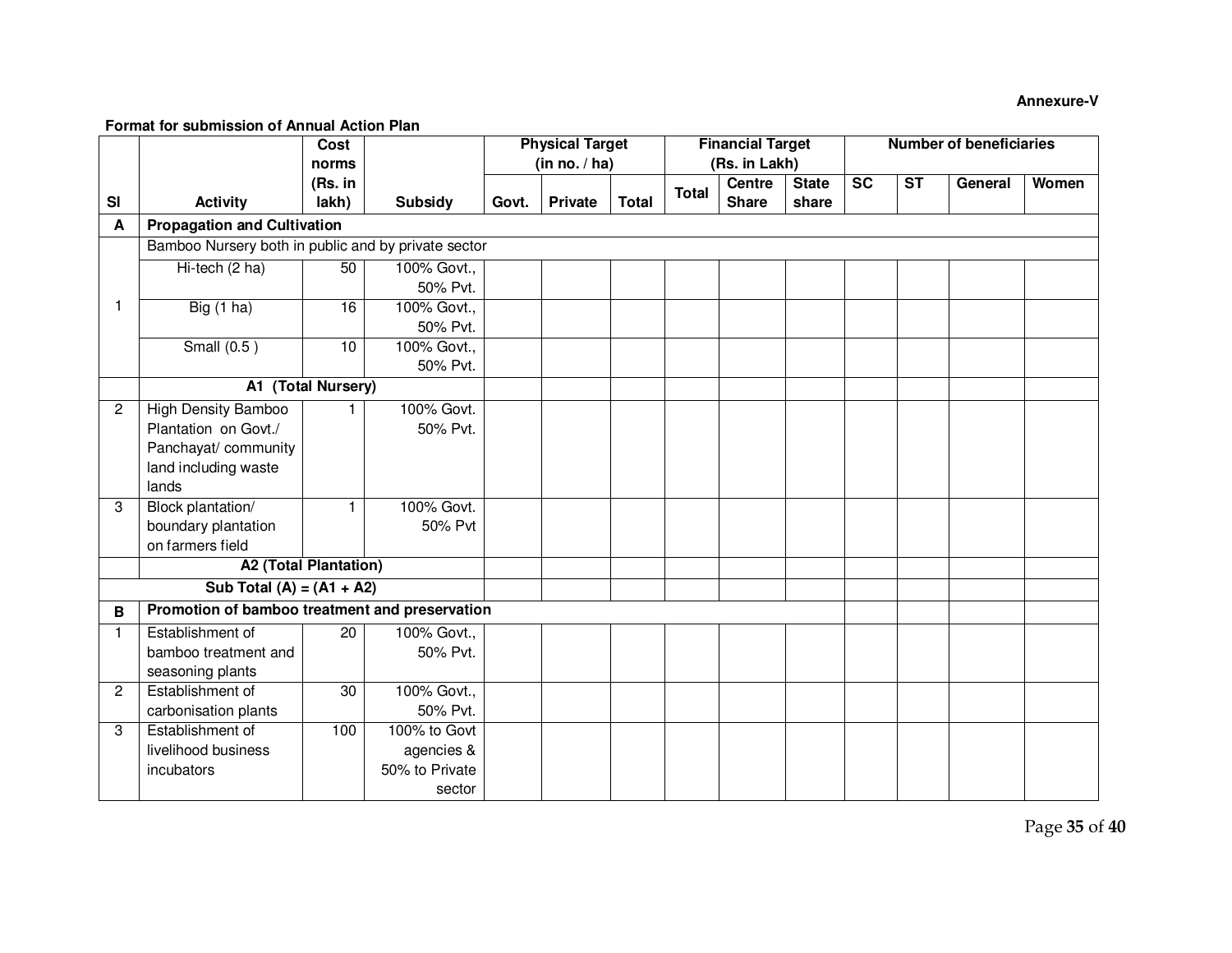|                         |                                                                                   | Sub Total (B)    |                                                    |  |  |  |  |  |
|-------------------------|-----------------------------------------------------------------------------------|------------------|----------------------------------------------------|--|--|--|--|--|
| $\overline{\mathbf{c}}$ | <b>Product Development and Processing</b>                                         |                  |                                                    |  |  |  |  |  |
| 1.                      | Establishment of<br>processing units for<br>value addition of<br>Bamboo (in Nos.) | $\overline{30}$  | 100% Govt.<br>50% Pvt. (+<br>10% for NE<br>states) |  |  |  |  |  |
| 2.                      | Management of<br>Bamboo waste in<br>primary processing<br>units                   | 25               | -do-                                               |  |  |  |  |  |
| 3.                      | Handicrafts/Cottage<br>industry                                                   | 15               | - do -                                             |  |  |  |  |  |
| 4.                      | Furniture making                                                                  | $\overline{25}$  | $-do -$                                            |  |  |  |  |  |
| 5.                      | Jewellery making                                                                  | 15               | $-do -$                                            |  |  |  |  |  |
| 6.                      | Bamboo shoots<br>processing                                                       | $\overline{20}$  | $-do -$                                            |  |  |  |  |  |
| 7.                      | Incense stick making                                                              | $\overline{25}$  | $-do -$                                            |  |  |  |  |  |
| 8.                      | Fabric/Fibre extraction                                                           | 50               | $-do -$                                            |  |  |  |  |  |
| 9.                      | Common facility<br>centre (CFC)                                                   | $\overline{25}$  | -do-                                               |  |  |  |  |  |
| 10.                     | Bamboo board<br>/mat/corrugated<br>sheets /floor tiles<br>making                  | 200              | -do-                                               |  |  |  |  |  |
| 11.                     | <b>Bio Energy extraction</b>                                                      | 200              | do                                                 |  |  |  |  |  |
| $\overline{12}$ .       | <b>Activated Carbon</b><br>product                                                | $\overline{200}$ | $-do-$                                             |  |  |  |  |  |
| 13.                     | <b>Ethanol Gassifier</b>                                                          | 500              | do                                                 |  |  |  |  |  |
|                         | Sub Total (C)                                                                     |                  |                                                    |  |  |  |  |  |
| D                       | Promotion and Development of Infrastructure for Bamboo Market                     |                  |                                                    |  |  |  |  |  |
|                         | Establishment of                                                                  | 50               | 100% Govt.,                                        |  |  |  |  |  |
| 1                       | bamboo depots and<br>godowns                                                      |                  | 25% Pvt,<br>33% NE                                 |  |  |  |  |  |
| 2                       | Promotion of bamboo                                                               | 100              | 100% Govt.,                                        |  |  |  |  |  |
|                         | mandi (bamboo                                                                     |                  | 25% Pvt,                                           |  |  |  |  |  |

Page **36** of **40**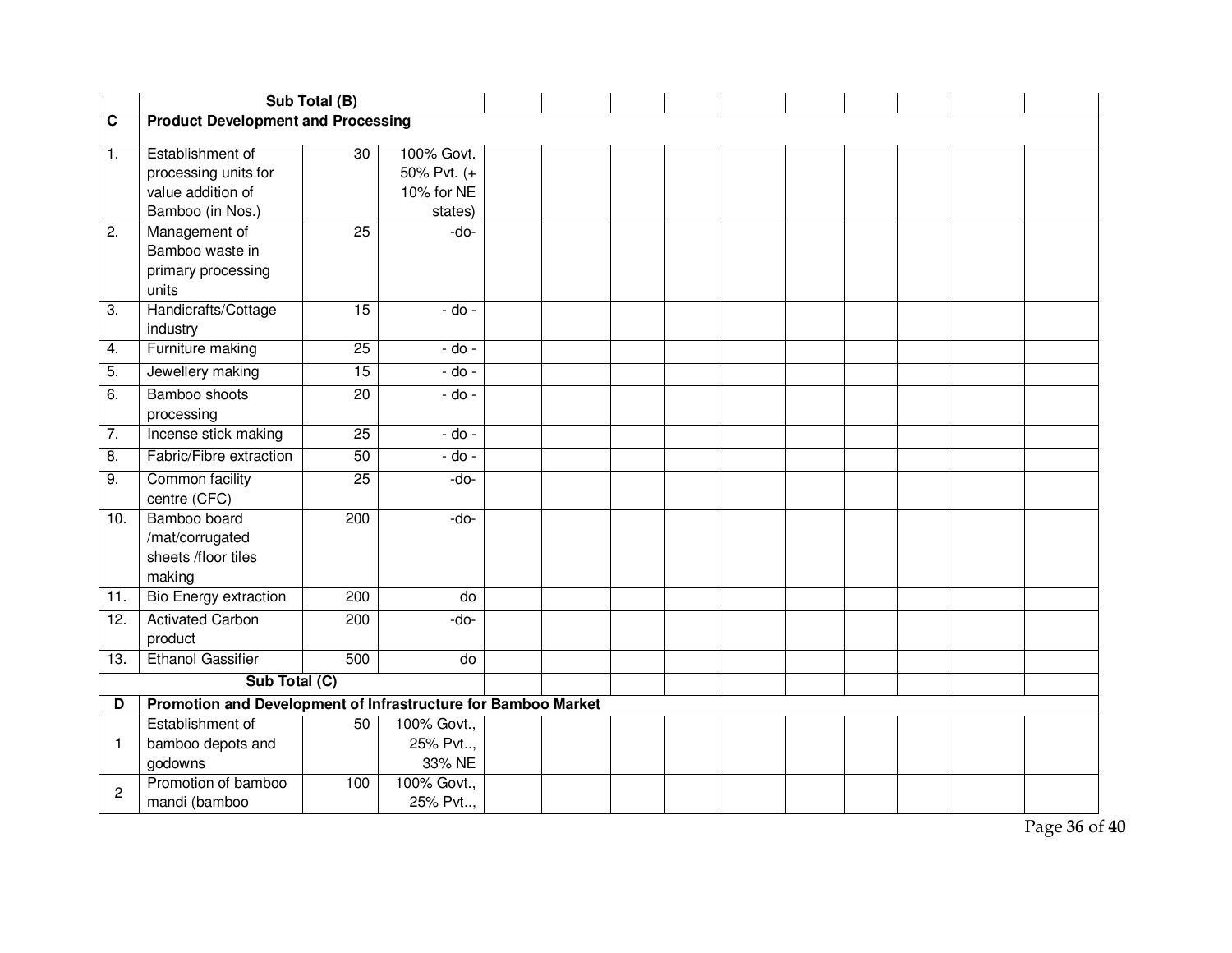|                | market place) and e-                                             |                     | 33% NE       |  |  |  |  |  |
|----------------|------------------------------------------------------------------|---------------------|--------------|--|--|--|--|--|
|                | trading                                                          |                     |              |  |  |  |  |  |
|                | Rural haat                                                       | $\overline{20}$     | 100% Govt.,  |  |  |  |  |  |
| 3              |                                                                  |                     | 25% Pvt,     |  |  |  |  |  |
|                |                                                                  |                     | 33% NE       |  |  |  |  |  |
|                | Bamboo bazaar                                                    | 15                  | 100% Govt.,  |  |  |  |  |  |
| 4              |                                                                  |                     | 25% Pvt,     |  |  |  |  |  |
|                |                                                                  |                     | 33% NE       |  |  |  |  |  |
|                | Sub Total (D)                                                    |                     |              |  |  |  |  |  |
| E              | Development of tools, equipment & machinery                      |                     |              |  |  |  |  |  |
|                | Technological                                                    |                     |              |  |  |  |  |  |
| $\mathbf{1}$   | enhancement of                                                   |                     |              |  |  |  |  |  |
|                | indigenous tools,                                                |                     | 100% Govt. & |  |  |  |  |  |
|                | equipment &                                                      | Project             | 50% Private  |  |  |  |  |  |
|                | machinery                                                        | <b>Based</b>        | insti        |  |  |  |  |  |
|                | Import of technological                                          |                     |              |  |  |  |  |  |
| $\overline{2}$ | superior tools,                                                  |                     | 100% Govt. & |  |  |  |  |  |
|                | equipment &                                                      | Project             | 50% Private  |  |  |  |  |  |
|                | machinery in CFC                                                 | <b>Based</b>        | insti        |  |  |  |  |  |
|                | Sub Total (E)                                                    |                     |              |  |  |  |  |  |
|                | Total (A+B+C+D+E)                                                |                     |              |  |  |  |  |  |
| F              | Skill Development and awareness campaign (upto 5% of allocation) |                     |              |  |  |  |  |  |
|                | Training of farmers/                                             | Project             |              |  |  |  |  |  |
| i)             | artisans                                                         | <b>Based</b>        | 100% Govt.   |  |  |  |  |  |
|                | Training of field                                                | Project             |              |  |  |  |  |  |
| ii)            | functionaries                                                    | <b>Based</b>        | 100% Govt.   |  |  |  |  |  |
|                | International training/                                          |                     |              |  |  |  |  |  |
|                | visit for exposure of                                            |                     |              |  |  |  |  |  |
|                | NBM staff/field                                                  |                     |              |  |  |  |  |  |
|                | functionaries including                                          |                     |              |  |  |  |  |  |
|                | farmers and                                                      | Project             |              |  |  |  |  |  |
| iii)           | entrepreneurs                                                    | <b>Based</b>        | 100% Govt.   |  |  |  |  |  |
|                | Training of                                                      | Project             |              |  |  |  |  |  |
| iv)            | Entrepreneurs                                                    | Based               | 100% Govt.   |  |  |  |  |  |
|                |                                                                  | F1 (Total Training) |              |  |  |  |  |  |

Page **37** of **40**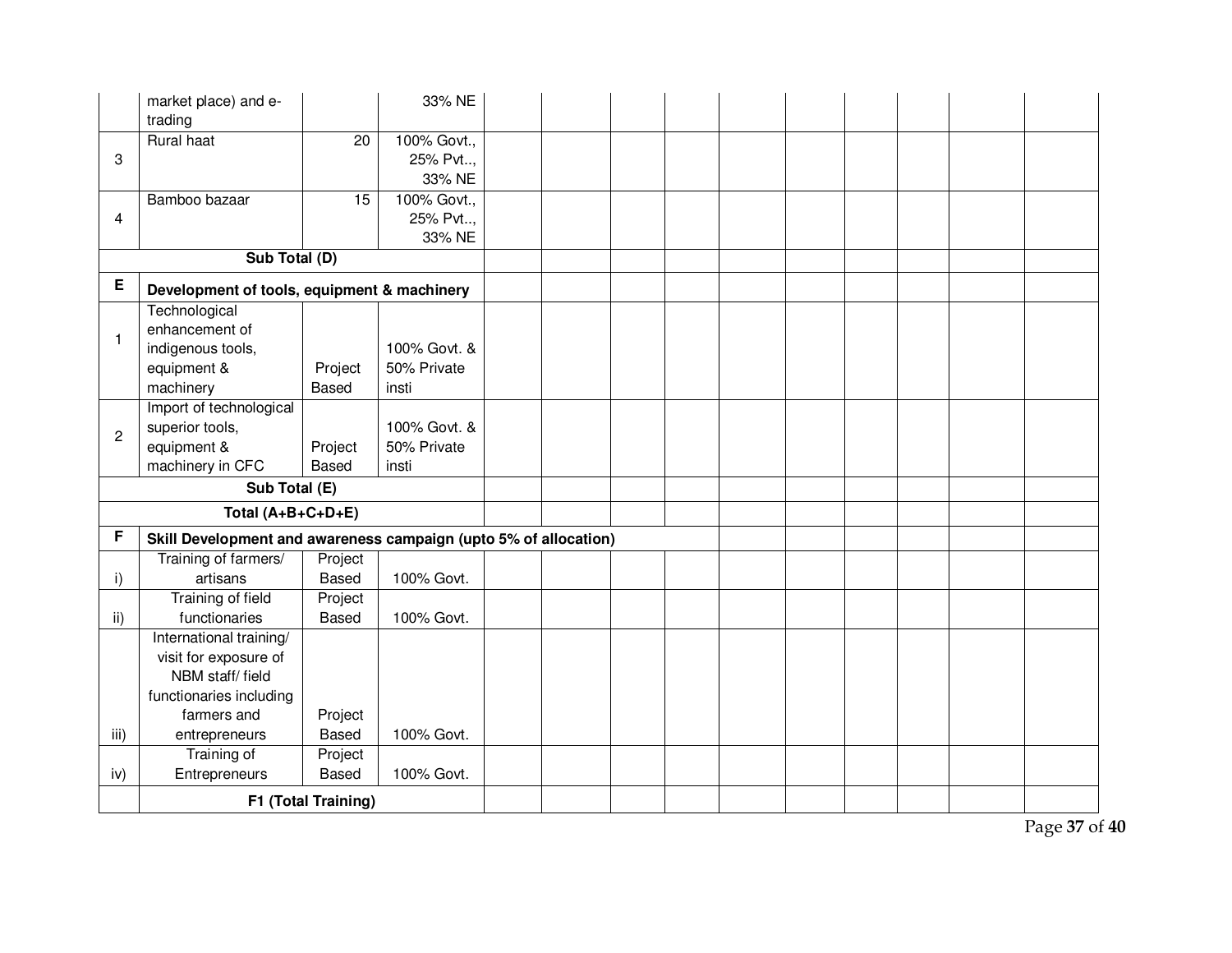|       | Organizing workshop/                                                               |                         |            |  |  |  |  |  |
|-------|------------------------------------------------------------------------------------|-------------------------|------------|--|--|--|--|--|
|       | seminars at                                                                        | Project                 |            |  |  |  |  |  |
| V)    | International                                                                      | <b>Based</b>            | 100% Govt. |  |  |  |  |  |
|       | Organizing workshop/                                                               | Project                 |            |  |  |  |  |  |
| vi)   | seminars at National                                                               | <b>Based</b>            | 100% Govt. |  |  |  |  |  |
|       | Organizing workshop/                                                               | Project                 |            |  |  |  |  |  |
| vii)  | seminars at State                                                                  | Based                   | 100% Govt. |  |  |  |  |  |
|       | Organizing workshop/                                                               | Project                 |            |  |  |  |  |  |
| viii) | seminars at District                                                               | Based                   | 100% Govt. |  |  |  |  |  |
|       | Participation in                                                                   | Project                 |            |  |  |  |  |  |
| ix)   | domestic trade fairs                                                               | <b>Based</b>            | 100% Govt. |  |  |  |  |  |
|       | Participation in                                                                   |                         |            |  |  |  |  |  |
|       | international trade                                                                | Project                 |            |  |  |  |  |  |
| X)    | fairs                                                                              | <b>Based</b>            | 100% Govt. |  |  |  |  |  |
|       | National/ International                                                            | Project                 |            |  |  |  |  |  |
| xi)   | exhibition                                                                         | <b>Based</b>            | 100% Govt. |  |  |  |  |  |
|       | F2 (Total workshop/seminar/trade fairs/                                            |                         |            |  |  |  |  |  |
|       |                                                                                    | exhibition)             |            |  |  |  |  |  |
|       |                                                                                    | Total $(F) = (F1 + F2)$ |            |  |  |  |  |  |
|       |                                                                                    |                         |            |  |  |  |  |  |
| G     | Research & Development (upto 10% of allocation) (for pvt. Sector upto Rs.10 lakhs) |                         |            |  |  |  |  |  |
|       | Identification<br>$\overline{of}$                                                  |                         |            |  |  |  |  |  |
|       | genetically<br>superior                                                            | Project                 |            |  |  |  |  |  |
| i)    | species / varieties                                                                | <b>Based</b>            | 100% Govt. |  |  |  |  |  |
|       | Establishment<br>$\overline{of}$                                                   |                         |            |  |  |  |  |  |
|       | culture<br>tissue<br>lab                                                           | Project                 |            |  |  |  |  |  |
| ii)   | including strengthen                                                               | <b>Based</b>            | 100% Govt. |  |  |  |  |  |
|       | Demonstration plots to                                                             |                         |            |  |  |  |  |  |
|       | exhibit best practice to                                                           | Project                 |            |  |  |  |  |  |
| iii)  | farmers                                                                            | <b>Based</b>            | 100% Govt. |  |  |  |  |  |
|       |                                                                                    | Project                 |            |  |  |  |  |  |
| iv)   | <b>Incubation Centre</b>                                                           | <b>Based</b>            | 100% Govt. |  |  |  |  |  |
|       | Bamboo market                                                                      | Project                 |            |  |  |  |  |  |
| V)    | research                                                                           | <b>Based</b>            | 100% Govt. |  |  |  |  |  |
|       |                                                                                    | Total (G)               |            |  |  |  |  |  |

Page **38** of **40**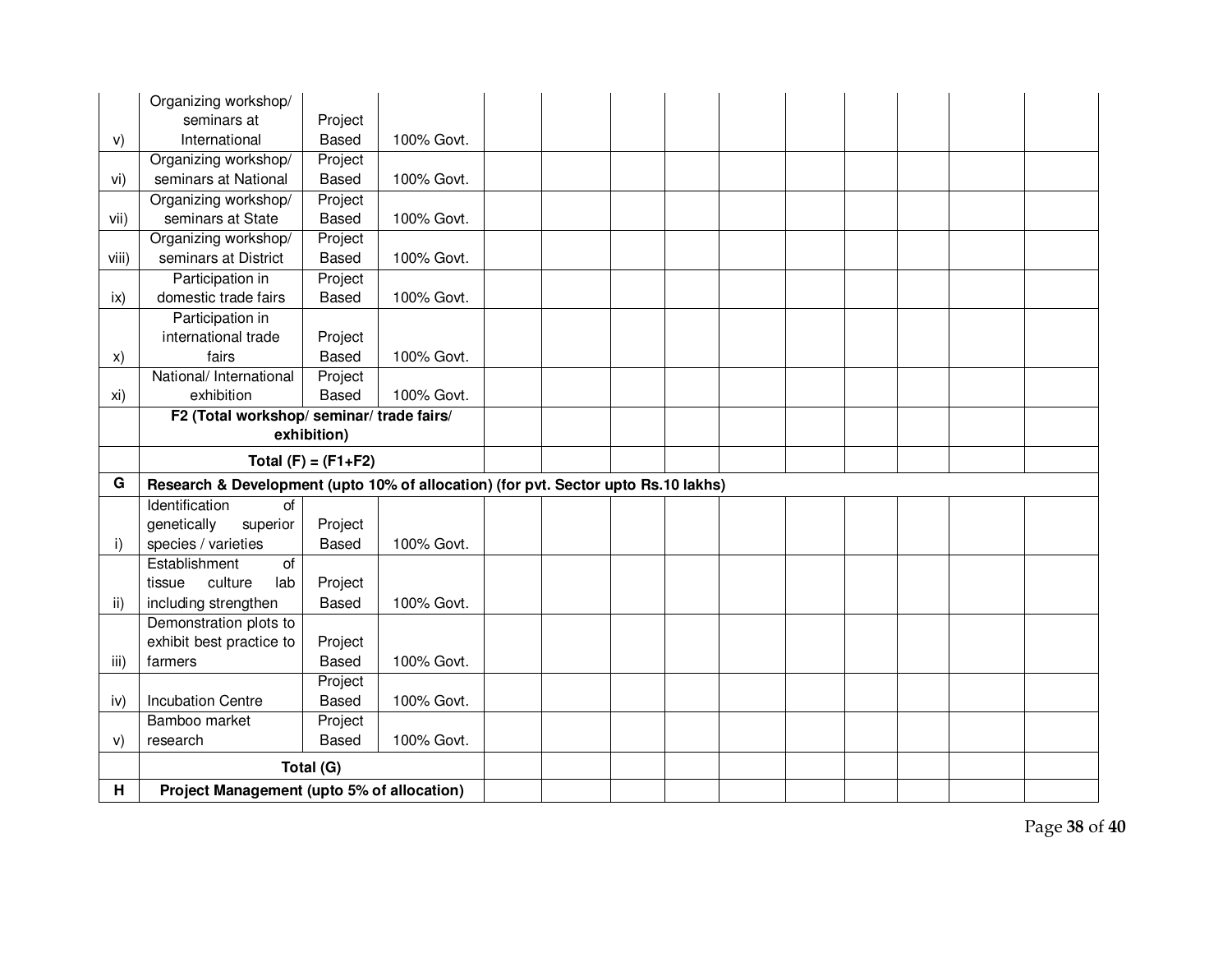| $100\%$<br>$\sim$<br>$\overline{A}$ Govt      |  |  |  |  |  |
|-----------------------------------------------|--|--|--|--|--|
| $(A \nightharpoonup A)$<br><b>Grand Total</b> |  |  |  |  |  |